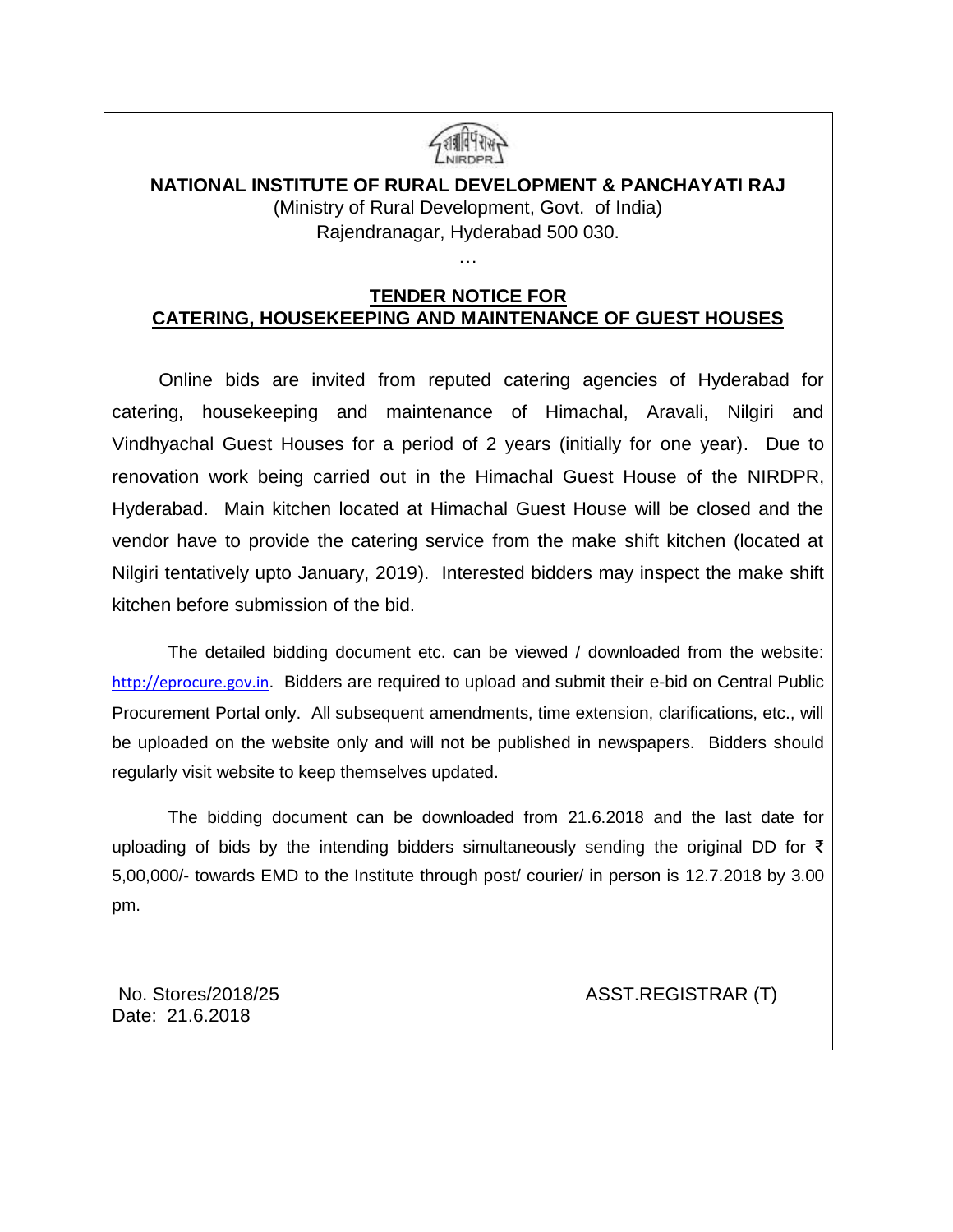

# **NATIONAL INSTITUTE OF RURAL DEVELOPMENT & PANCHAYATI RAJ**

(Ministry of Rural Development, Govt. of India) Rajendranagar, Hyderabad - 500030.

...

## **TENDER NOTICE FOR CATERING, HOUSEKEEPING AND MAINTENANCE OF GUEST HOUSES**

- 1. On-line bids (techno-commercial) are invited under two stage bid system for "Catering, housekeeping and maintenance of Himachal, Aravali, Nilgiri and Vindhyachal Guest Houses" at NIRD&PR, Rajendranagar, Hyderabad – 500 030, Telangana State. **Himachal guest house is under renovation and would likely to be operationalised by January, 2019**.
- 2. Tender document may be downloaded from Central Public Procurement (CPP) Portal [https://eprocure.gov.in](https://eprocure.gov.in/). The time schedule for the tendering activities shall be as under:

| ī.                          | Date of notification of tender notice on CPP   | 21.6.2018                                   |
|-----------------------------|------------------------------------------------|---------------------------------------------|
|                             | Portal / publication in the newspaper          |                                             |
| ii.                         | Start of downloading of tender document by the | 21.6.2018 by 10.00 AM                       |
|                             | intending bidders                              |                                             |
| $\overline{\mathsf{iii}}$ . | Last date of uploading of the bids by the      |                                             |
|                             | intending bidders along with scanned copy of   |                                             |
|                             | <b>Earnest Money Deposit</b>                   | 12.7.2018 by 3.00 PM                        |
| iv.                         | Last date of submission of Demand Draft in     |                                             |
|                             | original payable in favour of NIRDPR,          | 12.7.2018 by 3.00 PM                        |
|                             | Hyderabad towards Earnest Money Deposit        |                                             |
|                             | (EMD)                                          |                                             |
| v.                          | Amount of Earnest Money Deposit                | ₹5,00,000/-                                 |
|                             |                                                | (Rs. Five lakhs only)                       |
| vi.                         | Date of downloading of technical bids received | 13.7.2018 at 3.30 PM                        |
|                             | on-line by the last date and time              |                                             |
| vii.                        | Date of downloading of financial bids          | To be notified later to only those          |
|                             |                                                | bidders who qualify in technical bids.      |
| viii.                       | Estimated expenditure on account of catering,  | ₹ 2.40 crores per annum                     |
|                             | housekeeping and maintenance<br>of<br>quest    |                                             |
|                             | houses                                         |                                             |
| ix.                         | <b>Tendering Authority</b>                     | Assistant Registrar (T)                     |
|                             |                                                | <b>National</b><br>Rural<br>Institute<br>of |
|                             |                                                | Development & Panchayati Raj                |
|                             |                                                | Rajendranagar, Hyderabad-500 030            |
|                             |                                                | Tel. 040-24008405                           |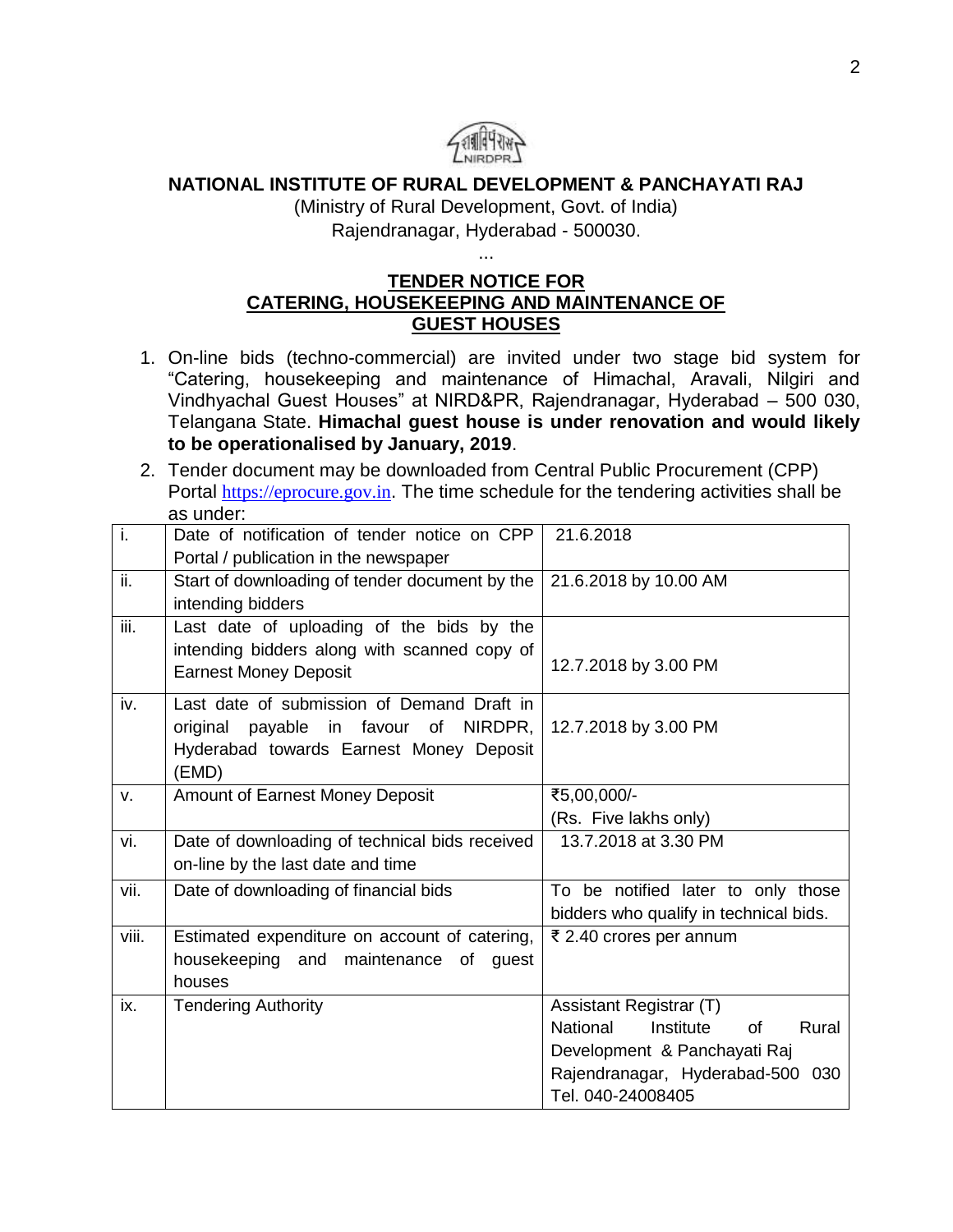- 3. Bids shall be submitted online only at CPPP website: **<https://eprocure.gov.in/eprocure/app>**
- 4. Not more than one tender shall be submitted by one contactor or contractors having business relationship. Under no circumstance will father and his son(s) or other close relations who have business relationship with one another (i.e when one or more partner(s)/director(s) are common) be allowed to tender for the same contract as separate competitors. A breach of this condition will render the tenders of both parties liable to rejection.
- **5.** The Hard Copy of original instrument i.e. Demand Draft in respect of earnest money deposit, original copy of affidavits, and credit facility certificate must be delivered to the Asst. Registrar (T), NIRD&PR, Rajendranagar, Hyderabad – 500030 on or before bid opening date/time as mentioned in critical date sheet.
- 6. Bids will be opened online as per date/time as mentioned in th**e Tender Critical Date**  Sheet at Central Public Procurement Portal [\(https://eprocure.gov.in/eprocure/app\)](https://eprocure.gov.in/eprocure/app) After online opening of Technical-Bid the results of their qualification as well Price-Bid opening will be intimated later.

### **7. Submission of Tender**

The tender shall be submitted online in two parts, viz., technical bid and financial bid. The offers submitted by Telegram/Fax/email shall not be considered. No correspondence will be entertained in this matter.

#### **8. Instructions for Online Bid Submission:**

As per the directives of Department of Expenditure, this tender document has been published on the Central Public Procurement Portal (URL: [https://eprocure.gov.in/eprocure/app\)](https://eprocure.gov.in/eprocure/app). The bidders are required to submit soft copies of their bids electronically on the CPP Portal, using valid Digital Signature Certificates. The instructions given below are meant to assist the bidders in registering on the CPP Portal, prepare their bids in accordance with the requirements and submitting their bids online on the CPP Portal.

More information useful for submitting online bids on the CPP Portal may be obtained at:

#### <https://eprocure.gov.in/eprocure/app>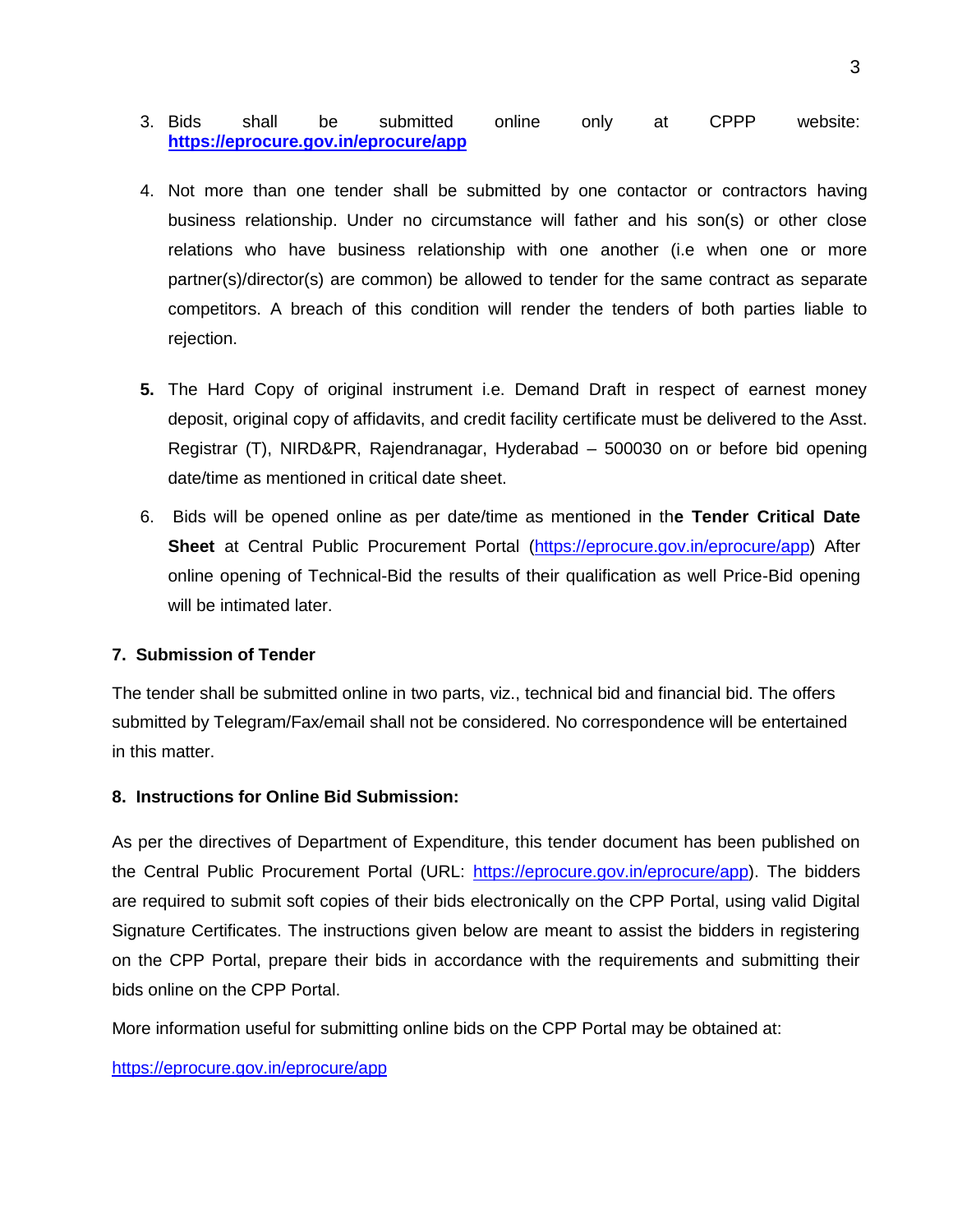#### **9. Registration**

- i) Bidders are required to enroll on the e-Procurement module of the Central Public Procurement Portal (URL: [https://eprocure.gov.in/eprocure/app\)](https://eprocure.gov.in/eprocure/app) by clicking on the link **"Online Bidder Enrollment"** on the CPP Portal is free of charge.
- ii) As part of the enrolment process, the bidders will be required to choose a unique username and assign a password for their accounts.
- iii) Bidders are advised to register their valid email address and mobile numbers as part of the registration process. These would be used for any communication from the CPP Portal.
- iv) Upon enrolment, the bidders will be required to register their valid Digital Signature Certificate (Class II or Class III Certificates with signing key usage) issued by any Certifying Authority recognized by CCA India (e.g. Sify / TCS / nCode / eMudhra etc.), with their profile.
- v) Only one valid DSC should be registered by a bidder. Please note that the bidders are responsible to ensure that they do not lend their DSC's to others which may lead to misuse.
- vi) Bidder then logs in to the site through the secured log-in by entering their user ID / password and the password of the DSC / e-Token.

#### **10. Searching for tender documents**

- i) There are various search options built in the CPP Portal, to facilitate bidders to search active tenders by several parameters. These parameters could include Tender ID, organization name, location, date, value, etc. There is also an option of advanced search for tenders, wherein the bidders may combine a number of search parameters such as organization name, form of contract, location, date, other keywords etc. to search for a tender published on the CPP Portal.
- ii) Once the bidders have selected the tenders they are interested in, they may download the required documents / tender schedules. These tenders can be moved to the respective 'My Tenders' folder. This would enable the CPP Portal to intimate the bidders through SMS / e-mail in case there is any corrigendum issued to the tender document.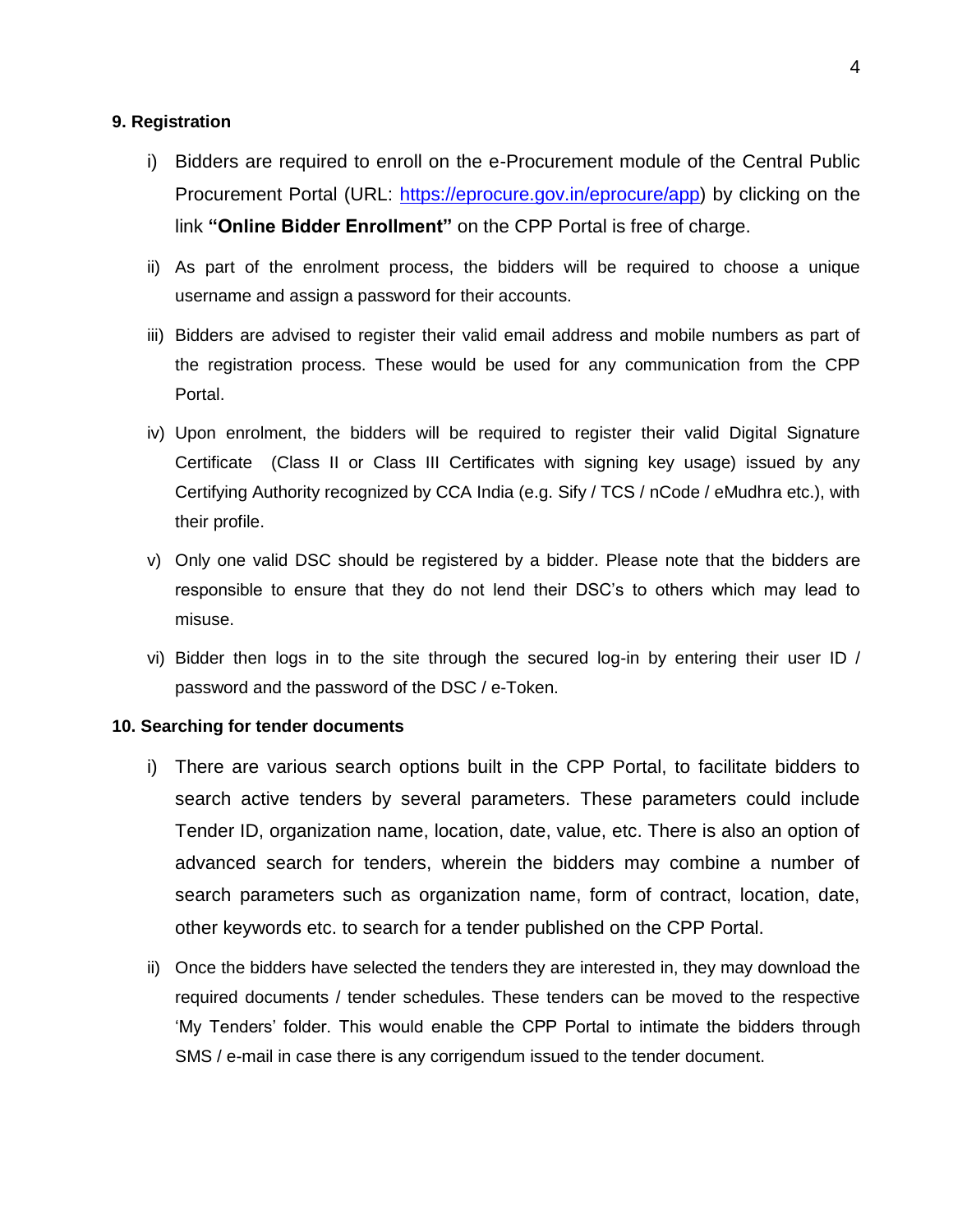iii) The bidder should make a note of the unique Tender ID assigned to each tender, in case they want to obtain any clarification / help from the Helpdesk.

#### **11. Preparation of bids**

- i) Bidder should take into account any corrigendum published on the tender document before submitting their bids.
- ii) Please go through the tender advertisement and the tender document carefully to understand the documents required to be submitted as part of the bid. Please note the number of covers in which the bid documents have to be submitted, the number of documents - including the names and content of each of the document that need to be submitted. Any deviations from these may lead to rejection of the bid.
- iii) Bidder, in advance, should get ready the bid documents to be submitted as indicated in the tender document / schedule and generally, they can be in PDF / XLS / RAR / DWF formats. Bid documents may be scanned with 100 dpi with black and white option.
- iv) To avoid the time and effort required in uploading the same set of standard documents which are required to be submitted as a part of every bid, a provision of uploading such standard documents (e.g. PAN card copy, annual reports, auditor certificates etc.) has been provided to the bidders. Bidders can use "My Space" area available to them to upload such documents. These documents may be directly submitted from the "My Space" area while submitting a bid, and need not be uploaded again and again. This will lead to a reduction in the time required for bid submission process.

#### **12. Submission of bids**

- i) Bidder should log into the site well in advance for bid submission so that he/she upload the bid in time i.e. on or before the bid submission time. Bidder will be responsible for any delay due to other issues.
- ii) The bidder has to digitally sign and upload the required bid documents one by one as indicated in the tender document.
- iii) Bidder has to select the payment option as "offline" to pay the tender fee / EMD as applicable and enter details of the instrument.
- iv) Bidder should prepare the DD towards EMD as per the instructions specified in the tender document. The original DD should be posted/couriered/given in person to the Tender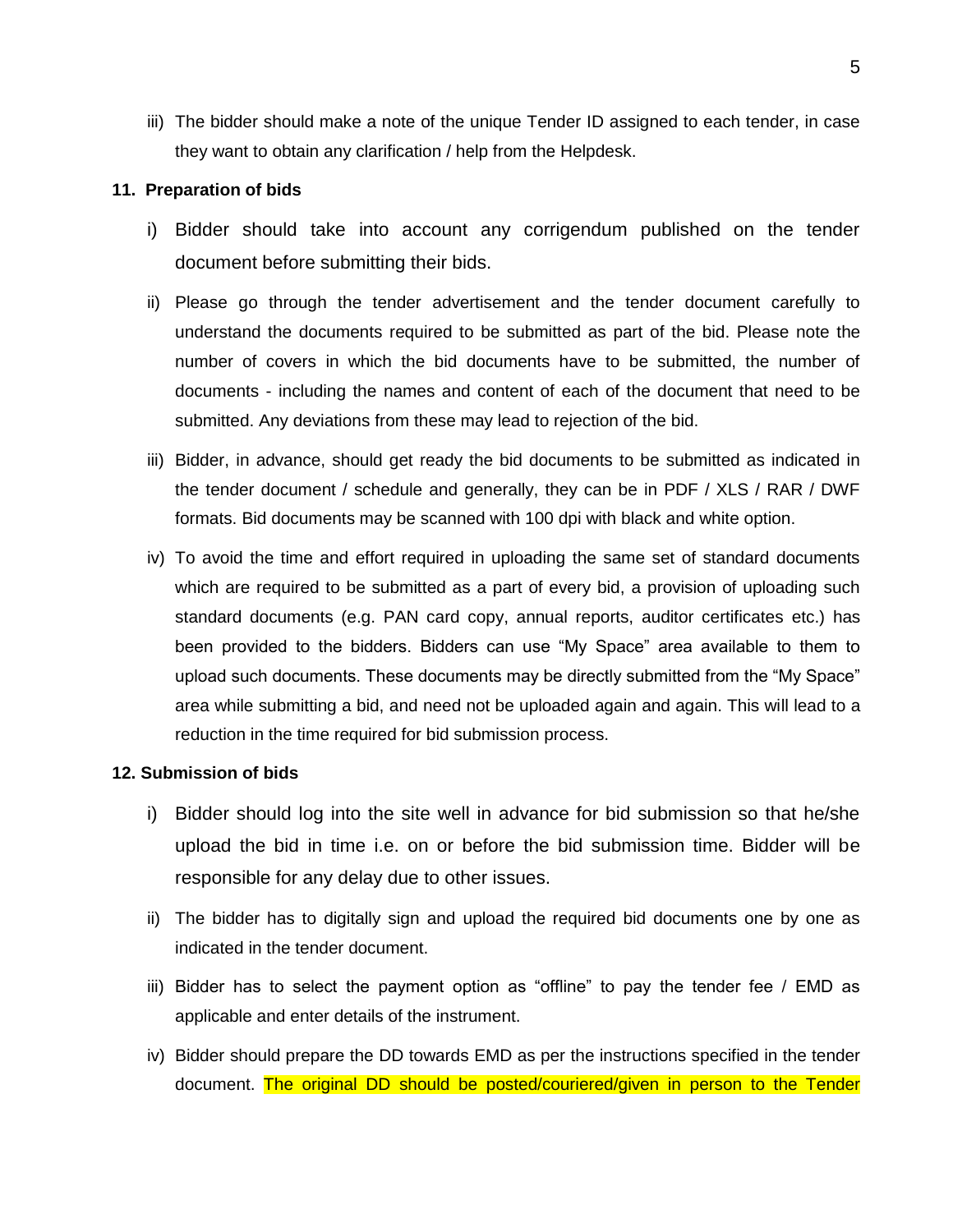Processing Section, latest by the last date of bid submission. The details of the DD/any other accepted instrument, physically sent, should tally with the details available in the scanned copy and the data entered during bid submission time. Otherwise the uploaded bid will be rejected.

- v) A standard price bid format has been provided with the tender document to be filled by all the bidders. Bidders are requested to note that they should necessarily submit their financial bids in the format provided and no other format is acceptable. Bidders are required to download the file and quote the amount on hard copy. Once the details have been completed, the bidder should submit it online in form of soft copy, if the file is found to be modified by the bidder, the bid will be rejected.
- vi) The server time (which is displayed on the bidders' dashboard) will be considered as the standard time for referencing the deadlines for submission of the bids by the bidders, opening of bids etc. The bidders should follow this time during bid submission.
- vii) All the documents being submitted by the bidders would be encrypted using PKI encryption techniques to ensure the secrecy of the data. The data entered cannot be viewed by unauthorized persons until the time of bid opening. The confidentiality of the bids is maintained using the secured Socket Layer 128 bit encryption technology. Data storage encryption of sensitive fields is done.
- viii)The uploaded tender documents become readable only after the tender opening by the authorized bid openers.
- ix) Upon the successful and timely submission of bids, the portal will give a successful bid submission message & a bid summary will be displayed with the bid no. and the date & time of submission of the bid with all other relevant details.
- x) The bid summary has to be printed and kept as an acknowledgement of the submission of the bid. This acknowledgement may be used as an entry pass for any bid opening meetings.

#### **13. Assistance to bidders**

i) Any queries relating to the tender document and the terms and conditions contained therein should be addressed to the Tender Inviting Authority or the relevant contact person.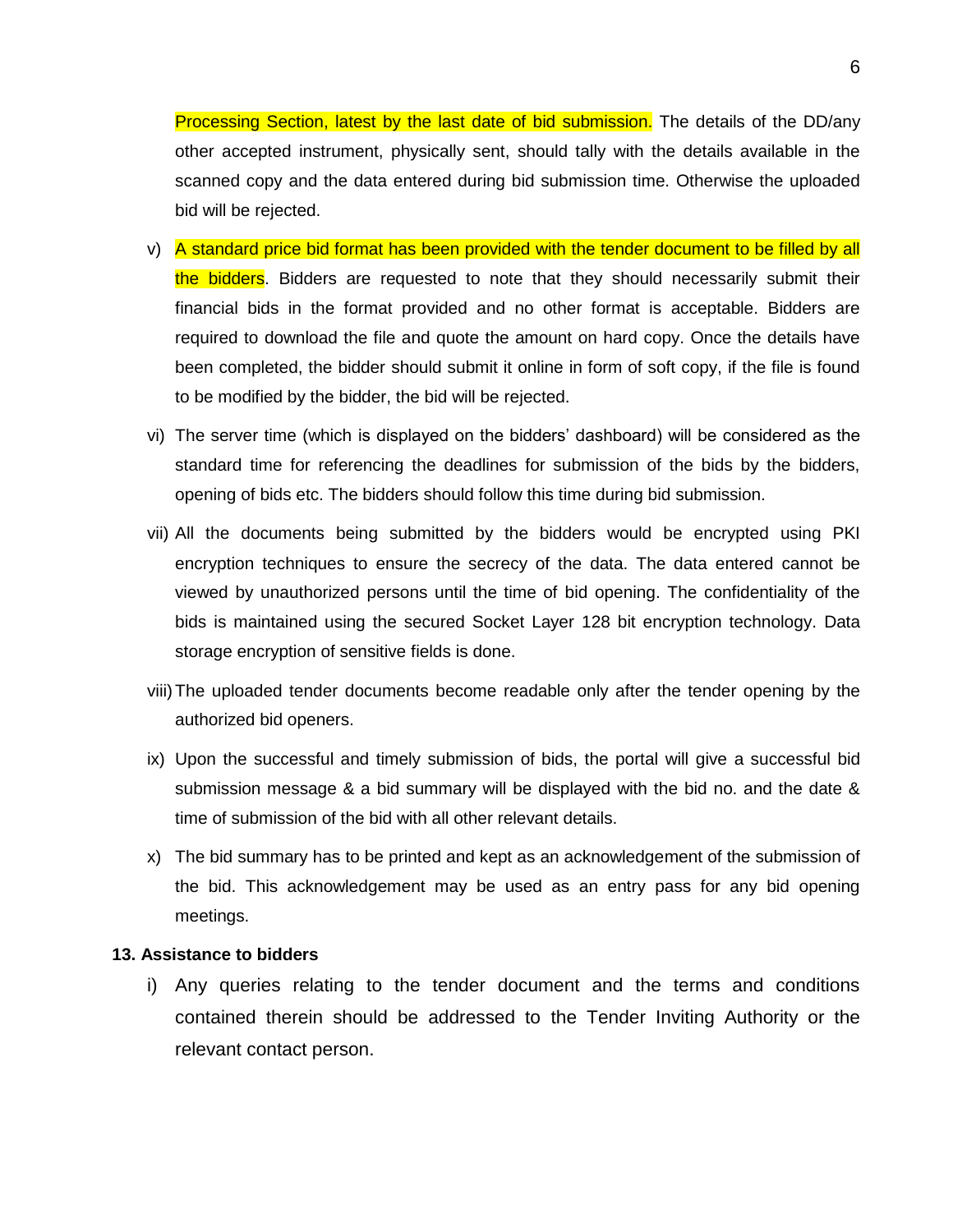ii) Any queries relating to the process of online bid submission or queries relating to CPP Portal in general may be directed to the 24x7 CPP Portal Helpdesk. The contact number for the helpdesk is 1800 233 7315.

### **14. General guidelines for submitting tender documents**

- **i)** Online tenders are invited in "two cover system". Cover I will be Technical Bid and Cover II will be financial bid.
- ii) The tender is liable to be rejected in the absence of any of the above documents including condition 15 (b) and 15 (c) of the Eligibility Criteria.

### **15. Eligibility Criteria for Himachal, Aravali, Nilgiri and Vindhyachal Guest Houses**: -

- **a)** Must be a reputed Caterer/Firm/Organization having proven track record and registered/licensed for providing catering, housekeeping and maintenance services. However, **canteen maintenance and mess maintenance experience will not be considered as catering experience.**
- b) Must have at **least 3 years' experience** in catering and housekeeping/ boarding and lodging in training institutions/hospitals/guest houses subject to the condition that any single such organization should have minimum 50 rooms (single or double) in any particular location. The contractor should be in a position to cater up to 500 persons at any point of time and should have experience of the same. Canteen maintenance experience will not be counted as catering experience.
- c) Must have had an annual **billing of not less than Rs. 100 lakhs for rendering such** catering, housekeeping and maintenance services for the past three years.
- 16.The tenderer should quote rates on "per head per day" basis in Part II (Financial Bid) in case of catering services.
- 17.Bidders must submit all relevant documentary evidence required to demonstrate his eligibility for the proposed tender.
- 18.**The Earnest Money Deposit of Rs.5,00,000/- (Rupees five lakhs only) in the form of DD drawn on any commercial bank** will be returned to the unsuccessful tenderers. Tenders not accompanied by Earnest Money Deposit shall be summarily rejected.
- 19.The rates quoted should be **exclusive of taxes such as GST or other applicable taxes, if any**. The tax amount (pertaining to NIRD&PR) will be reimbursed after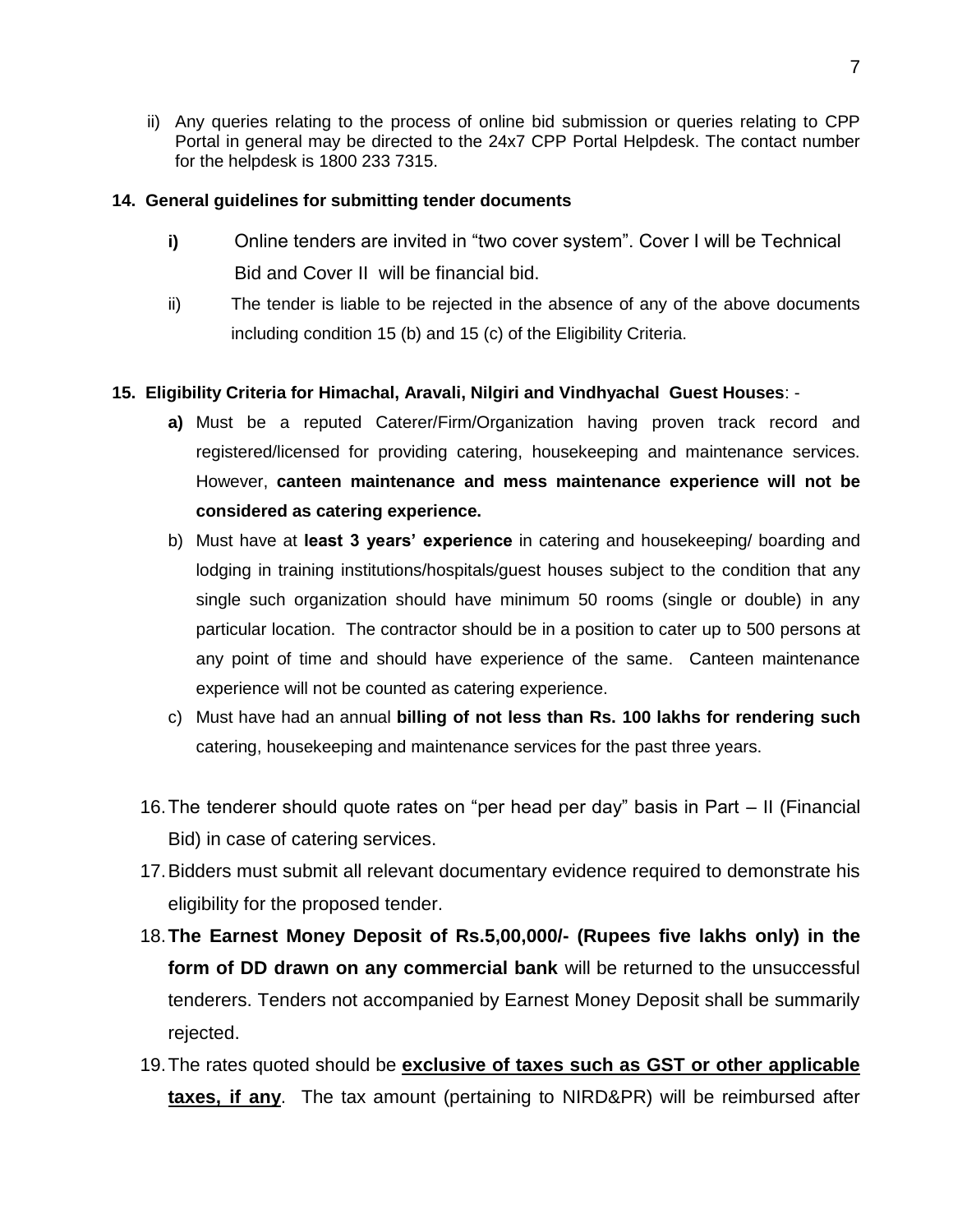making payment to the concerned authorities and on submission of the original receipt.

- 20.The contract is valid for a period of 2 years (initially for one year).
- 21.The Institute reserves the right to terminate the contract, if the performance is found to be unsatisfactory during the validity of the contract period.
- 22. The Earnest Money Deposit of successful tenderer will be forfeited if he does not fulfill any of the following conditions:
	- a) **Furnishing of Security Deposit of Rs.15,00,000/- (Rupees fifteen lakhs only) in the form of a Demand Draft drawn on any commercial bank drawn in favour of "NIRDPR"**, Rajendranagar, Hyderabad within 14 days of the receipt of the letter awarding the contract.
	- b) Execution of the agreement within 14 days of the receipt of the letter of award of contract.
	- c) Commencement of the contract within 14 days of the signing of the agreement or as decided by the Institute.
	- d) To comply with all the terms and conditions of the letter of award of contract and agreement of contract.
- 23.In case of failure of L1 to fulfill the terms of the contract, the Institute will have the right to award the contract to L2. If L2 also is not interested in taking up the contract or fails to fulfill the terms of the contract, the Institute will be at a liberty to award the contract, L3, L4 and so on. Those who fail or refuse the contract will automatically be blacklisted and their performance security deposit will be forfeited.
- 24. Pre-bid meeting may be called by the Institute.
- 25. **Director General NIRD&PR reserves the right to accept or reject all the tender(s) without assigning any reasons whatsoever.**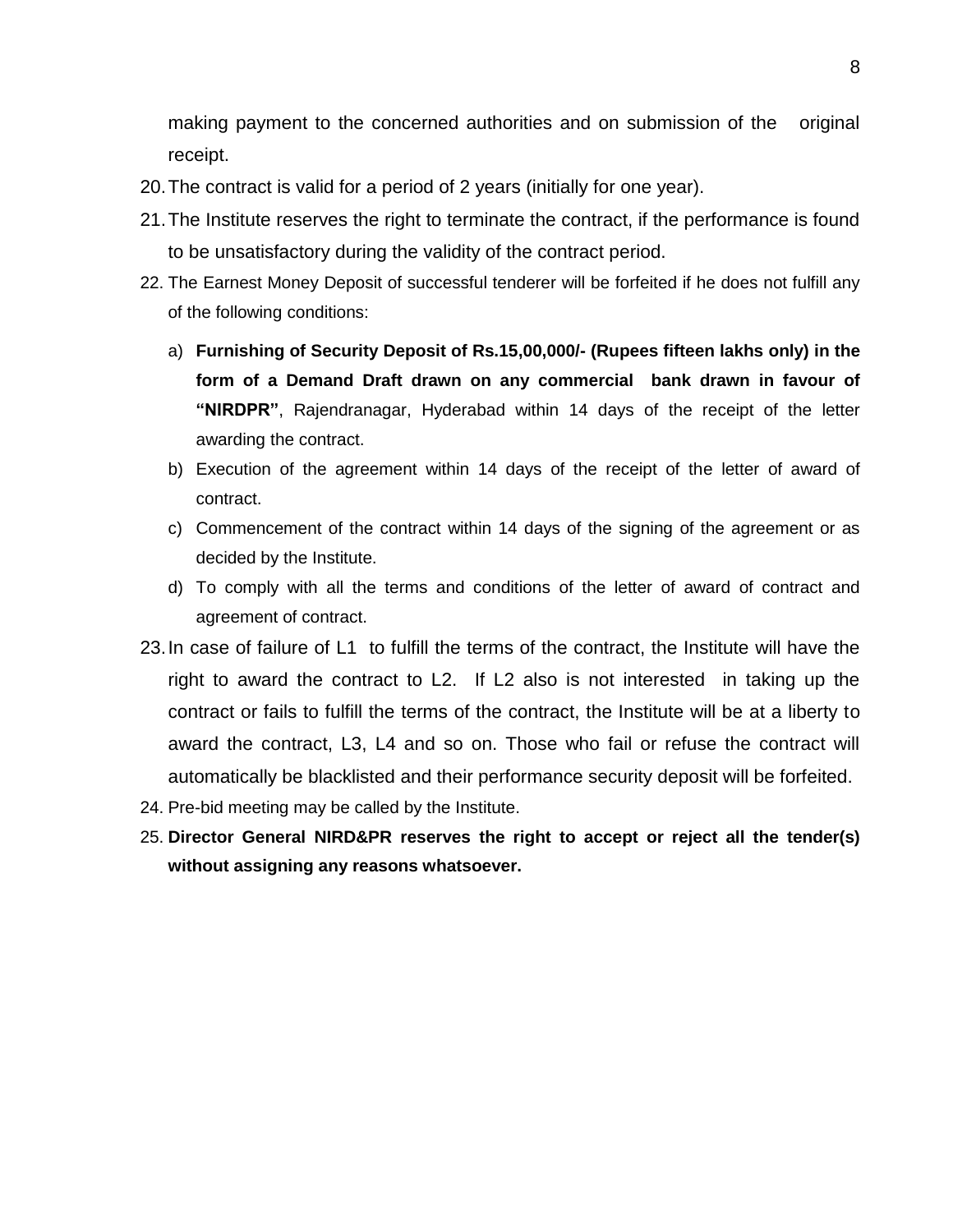

# **NATIONAL INSTITUTE OF RURAL DEVELOPMENT & PANCHAYATI RAJ**

(Ministry of Rural Development, Govt. of India) Rajendranagar, Hyderabad - 500030.

# …

# **TENDER NOTICE FOR CATERING, HOUSEKEEPING AND MAINTENANCE OF GUEST HOUSES**

## **Technical Bid (Cover – I)**

| SI. | <b>Particulars</b>                       | Information to be | Documentary    |
|-----|------------------------------------------|-------------------|----------------|
| No. |                                          | supplied by the   | proof page No. |
|     |                                          | intending bidder  |                |
| 1.  | Name of the Company/ Firm                |                   |                |
| 2.  | Address of the Company/ Firm             |                   |                |
|     | (a) Postal                               |                   |                |
|     | (b) Telephone/ Fax/ Mobile No.(s)        |                   |                |
|     | (c) E-mail ID                            |                   |                |
|     | (d) Website address, if any              |                   |                |
| 3.  | Type of the Company/ Firm                |                   |                |
|     | (In the case of Partnership Firm, a copy |                   |                |
|     | of Deed to be submitted)                 |                   |                |
| 4.  | Owner/ partners of the Company/ Firm     |                   |                |
| 5.  | (a) Year of establishment of the Co. /   |                   |                |
|     | Firm                                     |                   |                |
|     | (b) For how long the Co./ Firm is        |                   |                |
|     | providing catering, housekeeping         |                   |                |
|     | services to Government/Semi-             |                   |                |
|     | Govt./large private organizations?       |                   |                |
|     | (proof to be submitted)                  |                   |                |
|     | Does the Co. / Firm have valid<br>(c)    |                   |                |
|     | licence to provide the services?         |                   |                |
|     | Please mention licence No., issue        |                   |                |

**PART- I**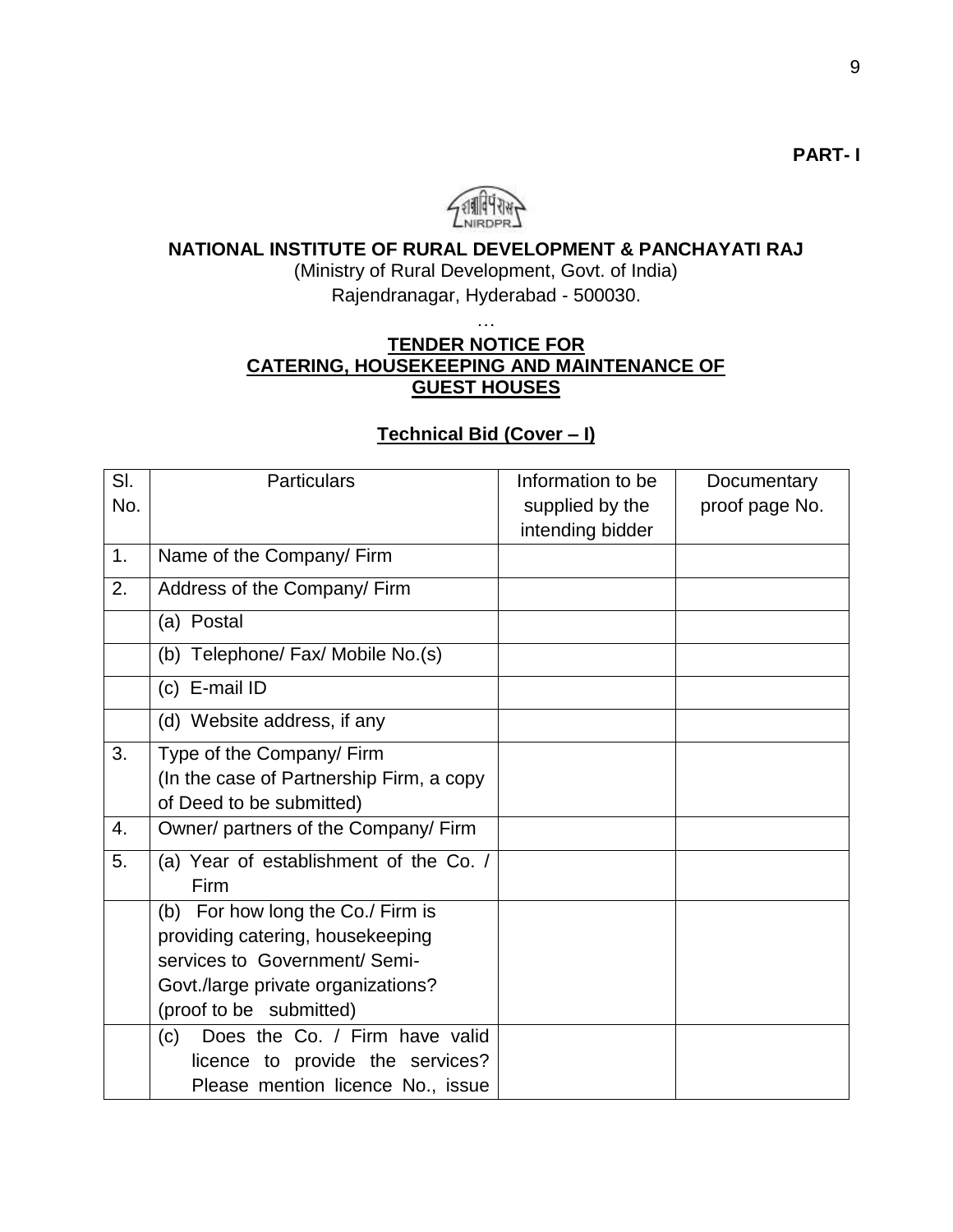|     | date and issuing authority. (proof to       |                            |  |
|-----|---------------------------------------------|----------------------------|--|
|     | be submitted)                               |                            |  |
|     | PAN No.<br>(e)                              |                            |  |
|     | <b>GST Registration No.</b><br>(f)          |                            |  |
| 6.  | Details of Demand Draft submitted           |                            |  |
|     | towards Bid Security/ Earnest Money         |                            |  |
|     | Deposit for ₹ 5,00,000/-                    |                            |  |
| 8.  | Annual Turnover during the preceding        | Year                       |  |
|     | three financial years i.e. 2015-16,         | <u>Turnover</u> (in ₹lakh) |  |
|     | 2016-17 and 2017-18 (copy of Balance        | 2015-16                    |  |
|     | Sheet and Profit & Loss and profit          | 2016-17                    |  |
|     | Account to be submitted) duly audited       | 2017-18                    |  |
|     | by Chartered Account                        |                            |  |
| 9.  | Did the Company / Firm get Income Tax       |                            |  |
|     | from the<br><b>Returns</b><br>Income<br>Tax |                            |  |
|     | Department for the assessment years         |                            |  |
|     | 2016-17, 2017-18 and 2018-19 (copy          |                            |  |
|     | ITR for each year to be submitted)          |                            |  |
| 10. | Has the Company / Firm ever been            |                            |  |
|     | blacklisted?                                |                            |  |
|     | A self certificate to that effect to be     |                            |  |
|     | furnished.                                  |                            |  |

seal

Date: Date: Signature of Bidder with official

The following documents are to be uploaded by the bidder in  $1<sup>st</sup>$  Cover as per the tender

document:

- i) Scanned copy of valid registration certificate, experience certificate as per Annexure-I, PAN No and Tender Acceptance Letter as per Annexure-II.
- ii) Scanned copy of Income-tax assessment returns for the last three assessment years 2016-17, 2017-18 and 2018-19 and copies of audited statement of account by Chartered Accountant for the financial years of 2015-16, 2016-17 and 2017-18, Affidavit of partnership firm.
- iii) Scanned copy of PF Registration Certificate, ESI Registration Certificate, GST Registrar Certificate.
- iv) Scanned copy of the Demand Draft for Rs. 5,00,000/- towards EMD.
- *Note: All the hard copies in respect of the above documents should be submitted on or before bid submission closing date & time to "Assistant Registrar (T) NIRD&PR, Hyderabad".*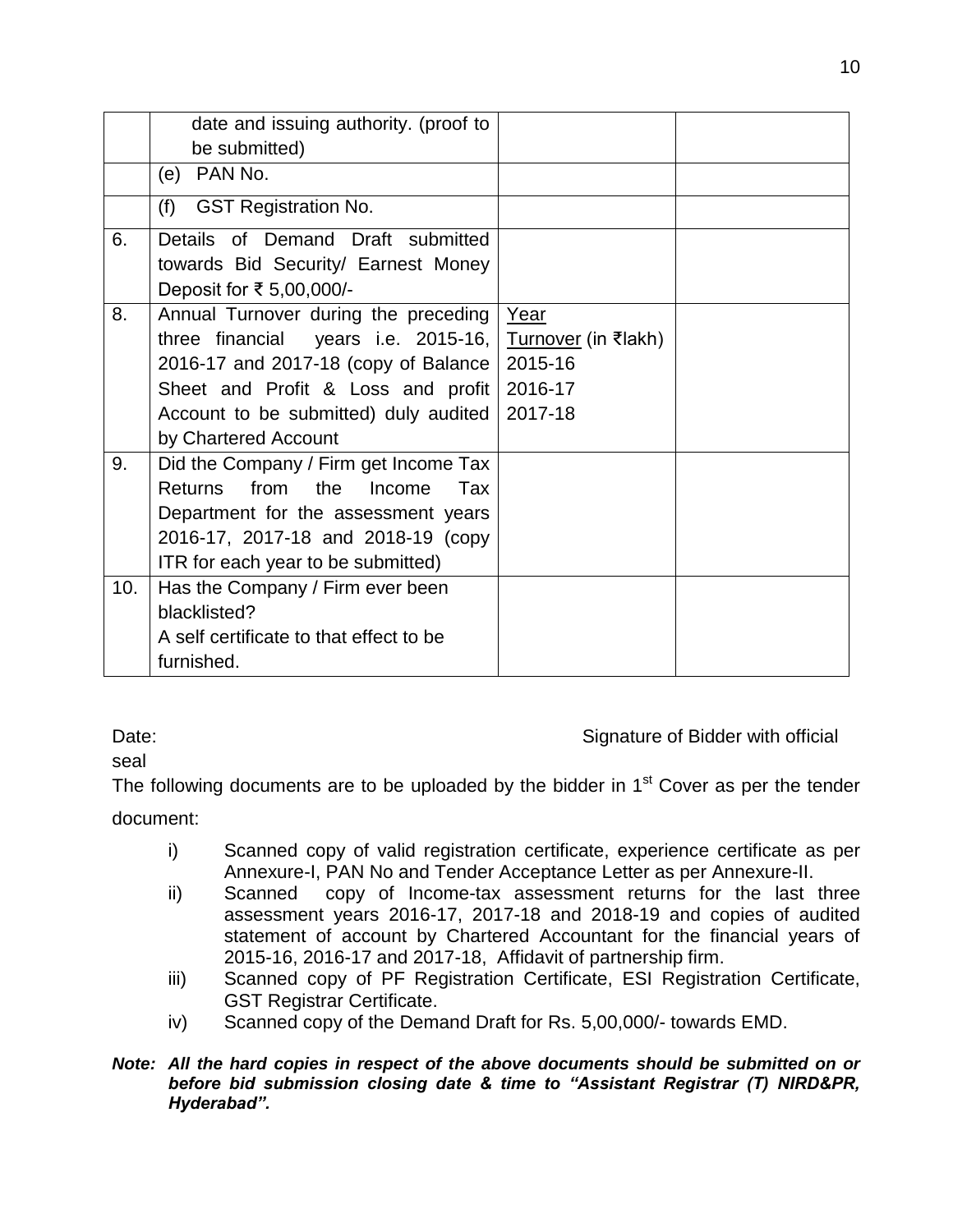

# **NATIONAL INSTITUTE OF RURAL DEVELOPMENT & PANCHAYATI RAJ**

(Ministry of Rural Development, Govt. of India) Rajendranagar, Hyderabad - 500030.

…

### **TENDER NOTICE FOR FOR CATERING, HOUSEKEEPING AND MAINTENANCE OF GUEST HOUSES**

#### **Financial Bid (cover-II)**

(Scanned copy of Price bid as per tender document)

I/We hereby offer our services for making all necessary arrangements including catering and housekeeping in NIRD&PR Himachal, Aravali, Nilgiri and Vindhyachal Guest houses for a period of two years (initially for one year). After renovation work of rooms and main kitchen in the Himachal Guest House the rooms will be taken for the housekeeping and maintenance and main kitchen will be operationalised. The rates quoted will remain firm and valid during the validity of the contract.

The contractor is liable to provide services till settlement of next tender or end of two years contract period whichever is later. In such cases hike in rate, beyond one years, for the extended portion, an appropriate rate based on increase in All India Consumer Price Index – Industrial Workers in the preceding year will be allowed for the extended period beyond one years, if any

 I/We have understood the terms and conditions of the tender detailed in the tender documents supplied to us and are fully aware of the nature of contract. We affirm to strictly adhere to the terms and conditions stipulated therein.

I/We quote the charges exclusive of taxes, GST etc., for arrangement for catering at the four dining halls (Two (2) at Aravali and one each at Nilgiri and Himachal) and housekeeping in Himachal, Aravali, Nilgiri and Vindhyachal Guest Houses.

**PART-II**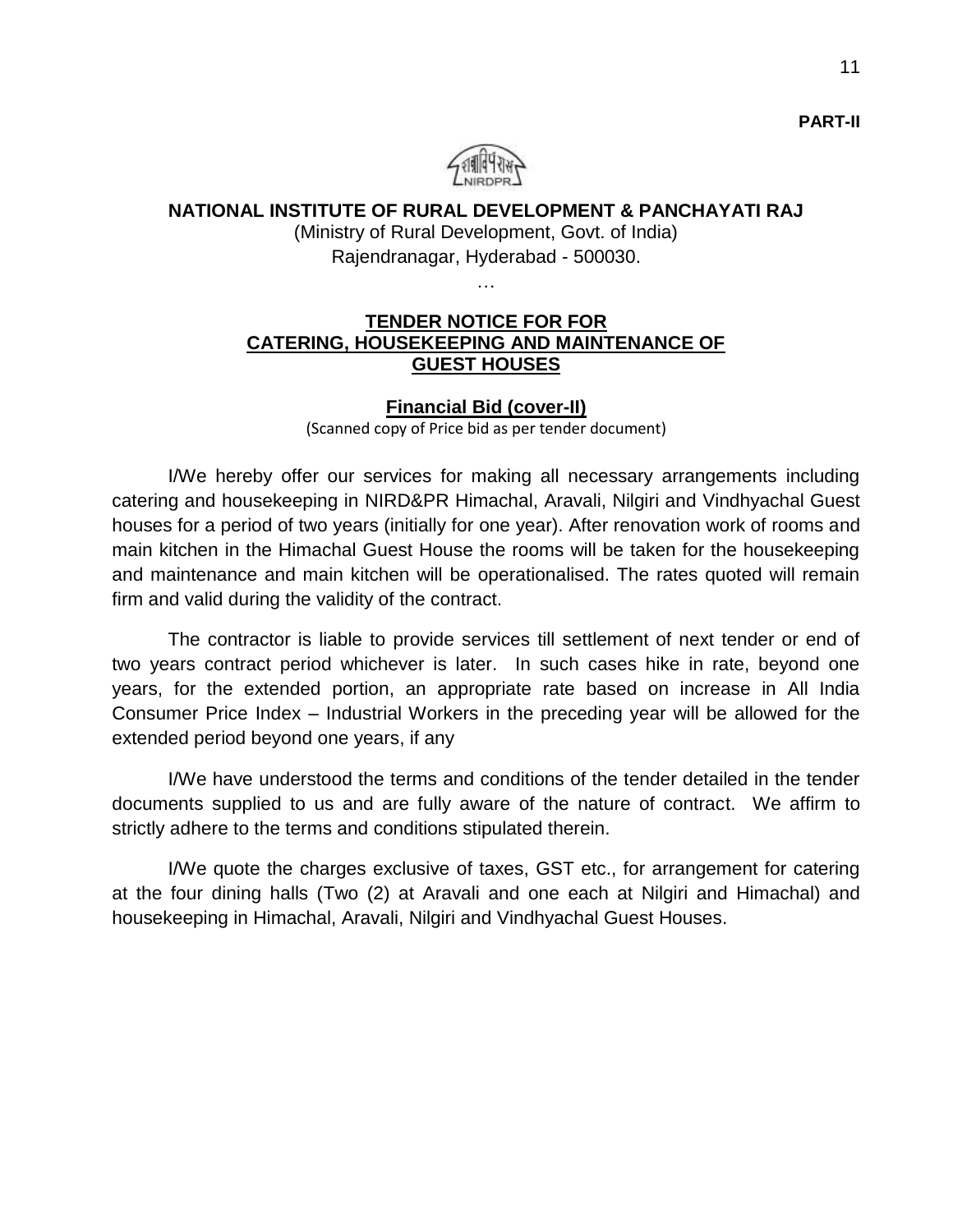| SI.            | <b>Description</b>                                                                                                                                                                                                                                                                                                                                                                                                                                                                                                                                                   |            | Rate (per head/day) (Rs.) |  |  |  |
|----------------|----------------------------------------------------------------------------------------------------------------------------------------------------------------------------------------------------------------------------------------------------------------------------------------------------------------------------------------------------------------------------------------------------------------------------------------------------------------------------------------------------------------------------------------------------------------------|------------|---------------------------|--|--|--|
| No.            |                                                                                                                                                                                                                                                                                                                                                                                                                                                                                                                                                                      | In figures | In words                  |  |  |  |
|                |                                                                                                                                                                                                                                                                                                                                                                                                                                                                                                                                                                      |            |                           |  |  |  |
|                | <b>I. CATERING SERVICES</b>                                                                                                                                                                                                                                                                                                                                                                                                                                                                                                                                          |            |                           |  |  |  |
|                | A. For national participants (SEE PART-III)                                                                                                                                                                                                                                                                                                                                                                                                                                                                                                                          |            |                           |  |  |  |
| 1 <sub>1</sub> | Break-up of the items:<br>Bed tea/coffee<br><b>Breakfast</b><br>Forenoon Tea/ coffee/milk along<br>with two millet cookies or two<br>biscuits(salted/cookies/cream/cho<br>colate/butter) or namkeen<br>Lunch<br>٠<br>Afternoon Tea/ coffee/milk along<br>with two millet cookies or two<br>(salted/<br><b>Biscuits</b><br>cookies/cream/chocolate/butter)<br>or namkeen.<br>Evening Tea<br><b>Dinner</b><br>Total daily menu (Rs)<br><b>B. For international participants (SEE PART-III)</b><br>(only difference is in quantum of raw material for lunch and dinner) |            |                           |  |  |  |
| 1.             | Break-up of the items:<br>Bed tea/coffee<br><b>Breakfast</b><br>$\bullet$<br>Forenoon Tea/ coffee/milk<br>$\bullet$<br>along with two millet cookies<br>biscuits(salted/<br>two<br>or<br>cookies/cream/chocolate/butt<br>er) or namkeen<br>Lunch<br>Afternoon Tea/ coffee/milk<br>along with two millet cookies<br><b>Biscuits</b><br>(salted/<br>two<br>or<br>cookies/cream/chocolate/butt<br>er) or namkeen.<br><b>Evening Tea</b><br><b>Dinner</b>                                                                                                                |            |                           |  |  |  |
|                | Total daily menu (Rs)                                                                                                                                                                                                                                                                                                                                                                                                                                                                                                                                                |            |                           |  |  |  |
| 2.             | Special tea (Rs.)                                                                                                                                                                                                                                                                                                                                                                                                                                                                                                                                                    |            |                           |  |  |  |
| 3.             | Additional items for special lunch or                                                                                                                                                                                                                                                                                                                                                                                                                                                                                                                                |            |                           |  |  |  |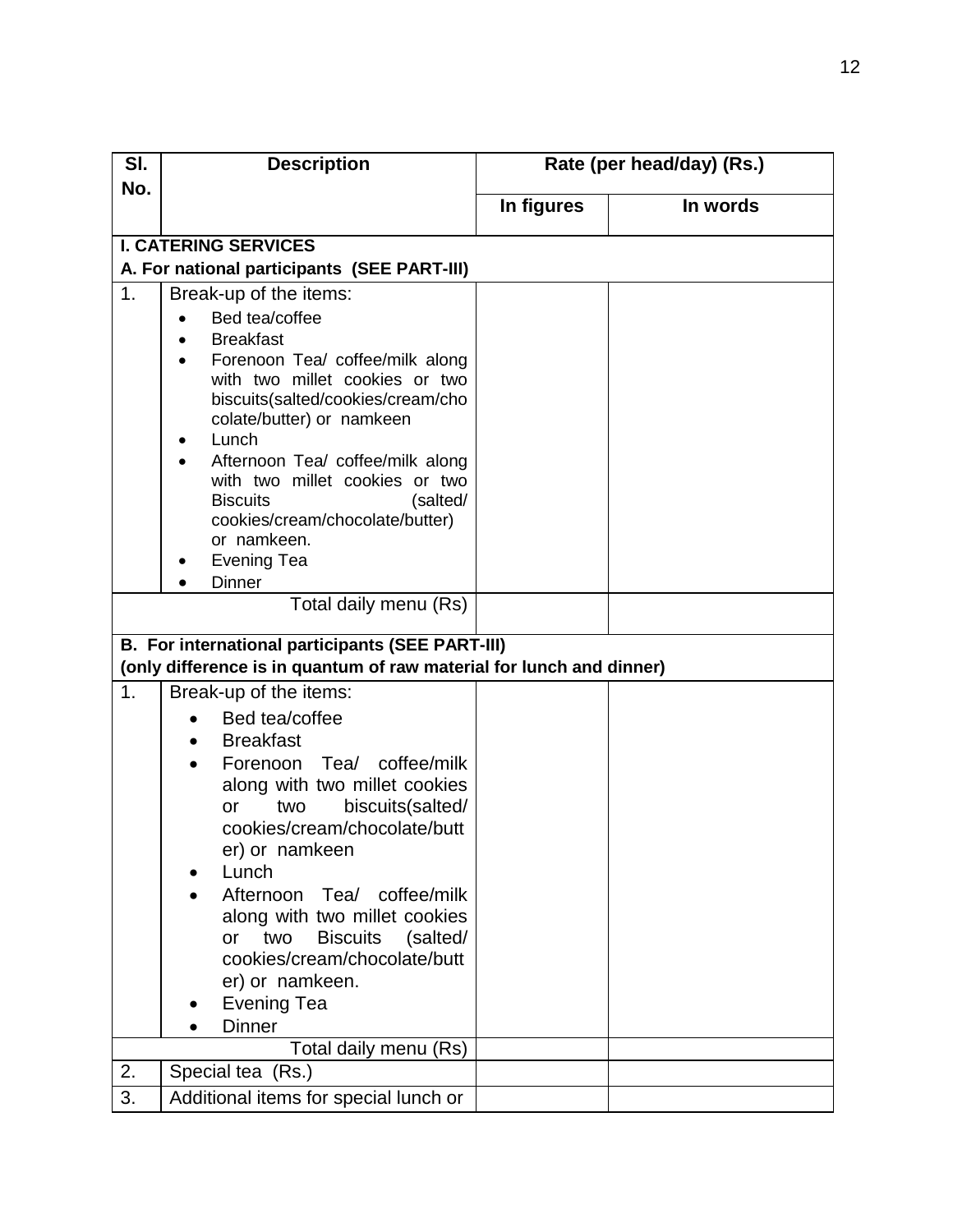|                | Items: | dinner (quote separately for each item)                                                                                                         |  |
|----------------|--------|-------------------------------------------------------------------------------------------------------------------------------------------------|--|
|                |        | a) Assorted fresh fruit juice (100<br>ml)                                                                                                       |  |
|                |        | b) Popular grain sprouts                                                                                                                        |  |
|                |        | c) Soup (Veg./non-veg.)<br>with<br>bread rolls or bread sticks and<br>butter                                                                    |  |
|                |        | d) Mutton/chicken/prawns<br><b>Boneless Murrel fish</b>                                                                                         |  |
|                |        | e) Special vegetable<br>items<br>(panneer or stuffed vegetable<br>or kofta with gravy)                                                          |  |
|                | f)     | Idli/dosa/vada with sambar and<br>chutney /Dahi vada or snack<br>like<br>vegetable<br>items<br>cutlet/Mirchi bajji/veg.<br>Spring<br>roll, etc. |  |
|                |        | g) Kwality/Amul<br>Ice<br>Cream<br>(cassata/matkakulfi<br>Butterscotch)                                                                         |  |
|                |        | h) Fresh seasonal fruits<br>(assorted)                                                                                                          |  |
|                |        | Total (Rs.)                                                                                                                                     |  |
|                |        | <b>II. HOUSE KEEPING SERVICES</b>                                                                                                               |  |
| 1 <sub>1</sub> |        | Housekeeping and Maintenance of                                                                                                                 |  |
|                |        | Himachal, Aravali,<br>Nilgiri<br>and                                                                                                            |  |
|                |        | Vindhyachal Guest houses (rate to<br>be quoted per day per room)                                                                                |  |
|                |        | a) Single occupied                                                                                                                              |  |
|                |        | Single non occupied                                                                                                                             |  |
|                |        | b) Double occupied                                                                                                                              |  |
|                |        | Double non occupied                                                                                                                             |  |
|                |        | c) Double room single occupied                                                                                                                  |  |
|                |        | d) VIP rooms / suites occupied                                                                                                                  |  |
|                |        | e) VIP rooms / suites non occupied                                                                                                              |  |

**Note**: **(1) Non-veg food items will be served either in lunch or dinner time only in a day. For the purpose of tendering, lunch may be quoted as Non-Veg and dinner as Veg.**

(2) Tax amount will be reimbursed after making payment to the concerned authorities and on submission of the original receipt.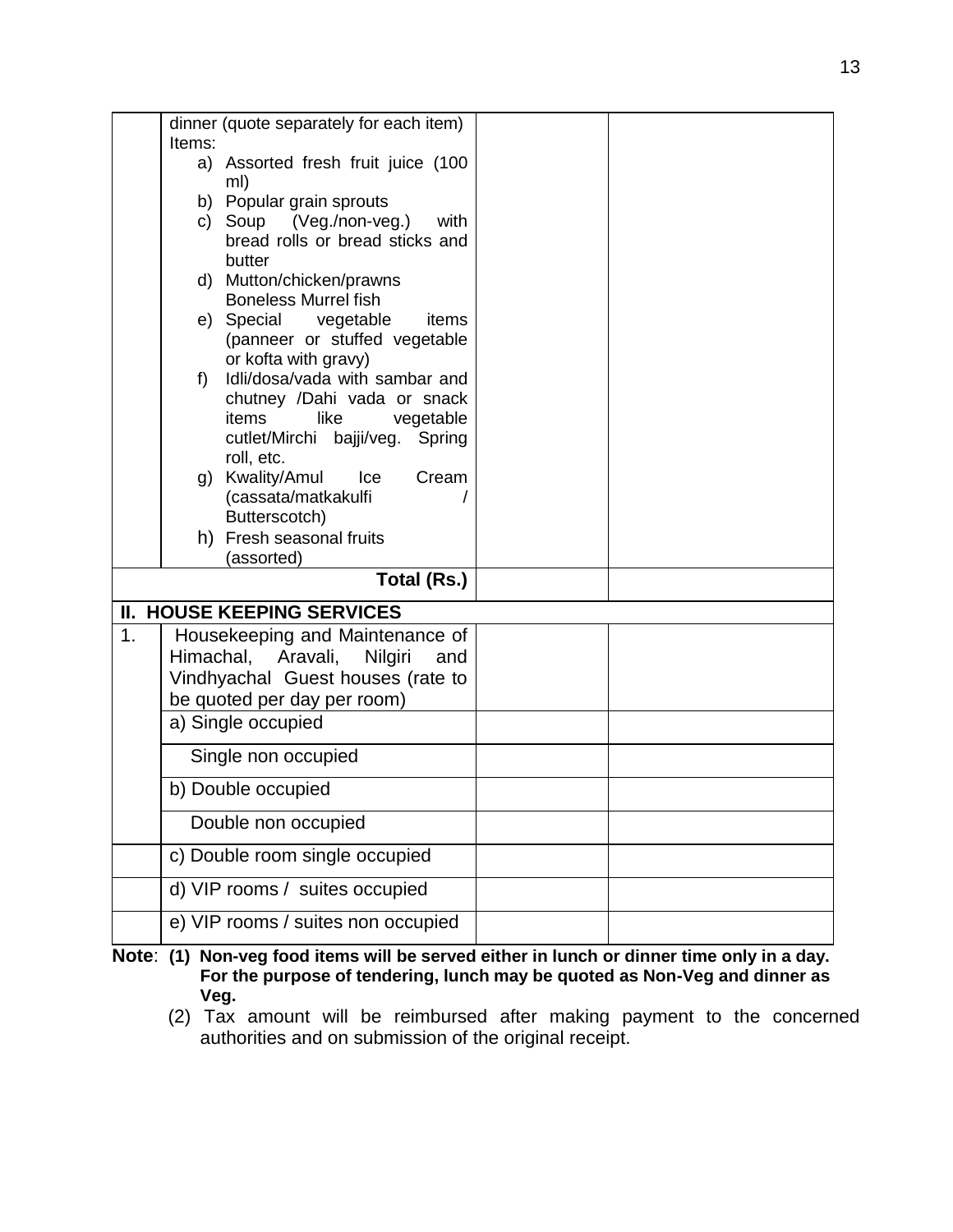# (2) **The bidders are advised to go through the following important points before quoting the rates**:

- (a) The bidders shall go through in detail the components and quantum of food items for tea/breakfast/lunch/dinner/special lunch or dinner etc., as mentioned in PART-III from clauses 1 to 49 of the terms and conditions of the catering services.
- (b) Uniform and wages will be borne by the contractor.

(c) Since the Institute is tendering for food items and housekeeping taking into account the number of rooms, it will be the sole responsibility of the contractor to pay minimum wages and variable DA inclusive of EPF and ESI to their workers.

(d) The contractor will have no rights to request for increase in rate of food items or housekeeping rates due to increase in minimum wage and variable DA as notified by the Ministry of Labour from time to time.

(e) The contractor has to get his own crockery, cutlery, glassware, thermos flasks for service of tea/coffee and to keep water in the rooms, juicer/mixer, linen (table cloth, frills, cloth napkins), cruet sets, flower-vase, refrigerator, bottle coolers, deep freezers, wet grinders, casseroles (Hot Case), etc., tandoori bhatti/romali roti trolley/ microwave oven/kitchen utensils used for cooking purposes and Coffee or Tea vending machines for conference hall use etc. Special crockery (bone china)/cutlery should be used for serving the VVIPs/VIPs, etc., on special occasions. The material should be of standard quality and should be approved by NIRD&PR's authorized representative.

(f) For outdoor arrangements of Special Tea/Lunch/Dinner the contractor has to get his own complete chuffing dish, table clothes, frills, crockery, cutlery, glassware, cooking vessels, shamiyana, pipepandal etc. as per requirement to be used for special occasions and large gatherings at his own cost and Institute will not make any payment.

(g) The bidders shall bring scrubbing machines, vacuum cleaners for day to day use and bring standard chemicals/detergents/sanitary items/phenyl and ensure to keep toilet papers, soap, Odonil packets, Naphthalene balls, Homecol, candle and matchbox mosquito repellent machines or liquid ALLOUT at his own expenses in all the rooms of guesthouses daily.

(h) The workers required for running the contract pertaining to four guest houses for catering, housekeeping and maintenance of guest houses are as follows: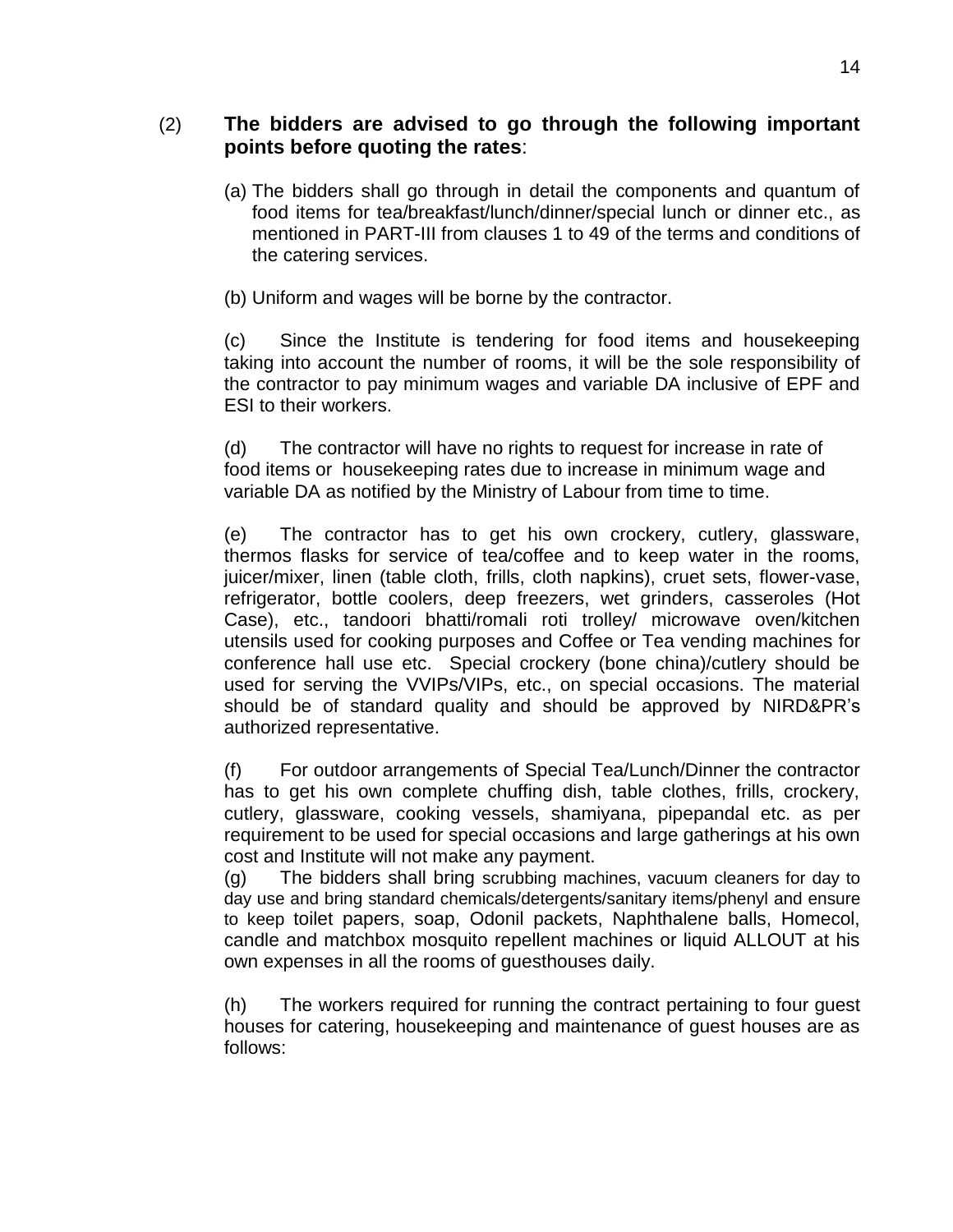| SI.              | Name of the                   | <b>Designation</b>                                   | <b>Shift timings</b>    |                  |                |
|------------------|-------------------------------|------------------------------------------------------|-------------------------|------------------|----------------|
| No.              | <b>Department</b>             |                                                      |                         |                  |                |
|                  |                               |                                                      | 6 am to 3               | 1 pm to 10       | 9 pm to 6      |
|                  |                               |                                                      | pm                      | pm               | am             |
| 1.               | Operations                    | <b>Unit Manager</b>                                  | 1                       | 1                | --             |
| $\overline{2}$ . | Kitchen<br>Head cook          |                                                      | $\overline{1}$          | $\overline{1}$   | $-$            |
|                  |                               | Assistant cook                                       | $\overline{4}$          | $\overline{4}$   | $-$            |
|                  |                               | Special continental<br>cook                          | $\overline{1}$          | $\overline{1}$   | $-$            |
|                  |                               | Kitchen helpers                                      | $\overline{\mathbf{4}}$ | $\overline{4}$   | $\overline{a}$ |
|                  |                               | <b>Store Keeper</b>                                  | 1                       | $\mathbf{1}$     | $-$            |
|                  |                               | <b>Store Assistant</b>                               | $\overline{1}$          | $\overline{1}$   | $\overline{a}$ |
|                  |                               | <b>Store Helper</b>                                  | $\overline{1}$          | $\overline{1}$   | $-$            |
|                  |                               | Pot wash                                             | $\overline{2}$          | $\overline{2}$   | $\overline{2}$ |
|                  |                               | Dish wash                                            | $\frac{2}{2}$           | $\overline{2}$   | $\overline{2}$ |
| 3.               | <b>Dining Hall</b><br>Service | Waiters for dining hall                              | $\overline{8}$          | $\overline{8}$   | $-$            |
|                  |                               | Supervisors for<br>dining hall                       | $\overline{3}$          | $\overline{2}$   | $-$            |
|                  |                               | <b>Waiters for</b><br>conference hall                |                         | 8 (8 am to 5 pm) | $\overline{a}$ |
|                  |                               | Supervisors for<br>Conference hall                   |                         | 1 (8 am to 5 pm) | $\mathbf{u}$   |
|                  |                               |                                                      | $7$ am to $4$           | 1 pm to 10       | 10 pm to 7     |
|                  |                               |                                                      | pm                      | pm               | am             |
| 4.               | Housekeeping                  | Receptionist                                         | $\overline{4}$          | $\overline{4}$   | $\overline{4}$ |
|                  | and                           | Bell boys                                            | $\overline{4}$          | $\overline{4}$   |                |
|                  | Maintenance                   | HK staff for general                                 | $\overline{8}$          | $\overline{8}$   | 8              |
|                  | service for 4                 | works in lounge,                                     |                         |                  |                |
|                  | guest houses                  | dining hall, corridors<br>and public toilets         |                         |                  |                |
|                  |                               | HK staff for cleaning<br>and maintenance of<br>rooms | 22                      | 11               | $\mathbf 0$    |
|                  |                               | <b>HK</b> supervisors                                | $\overline{4}$          | $\overline{4}$   | $\mathbf{1}$   |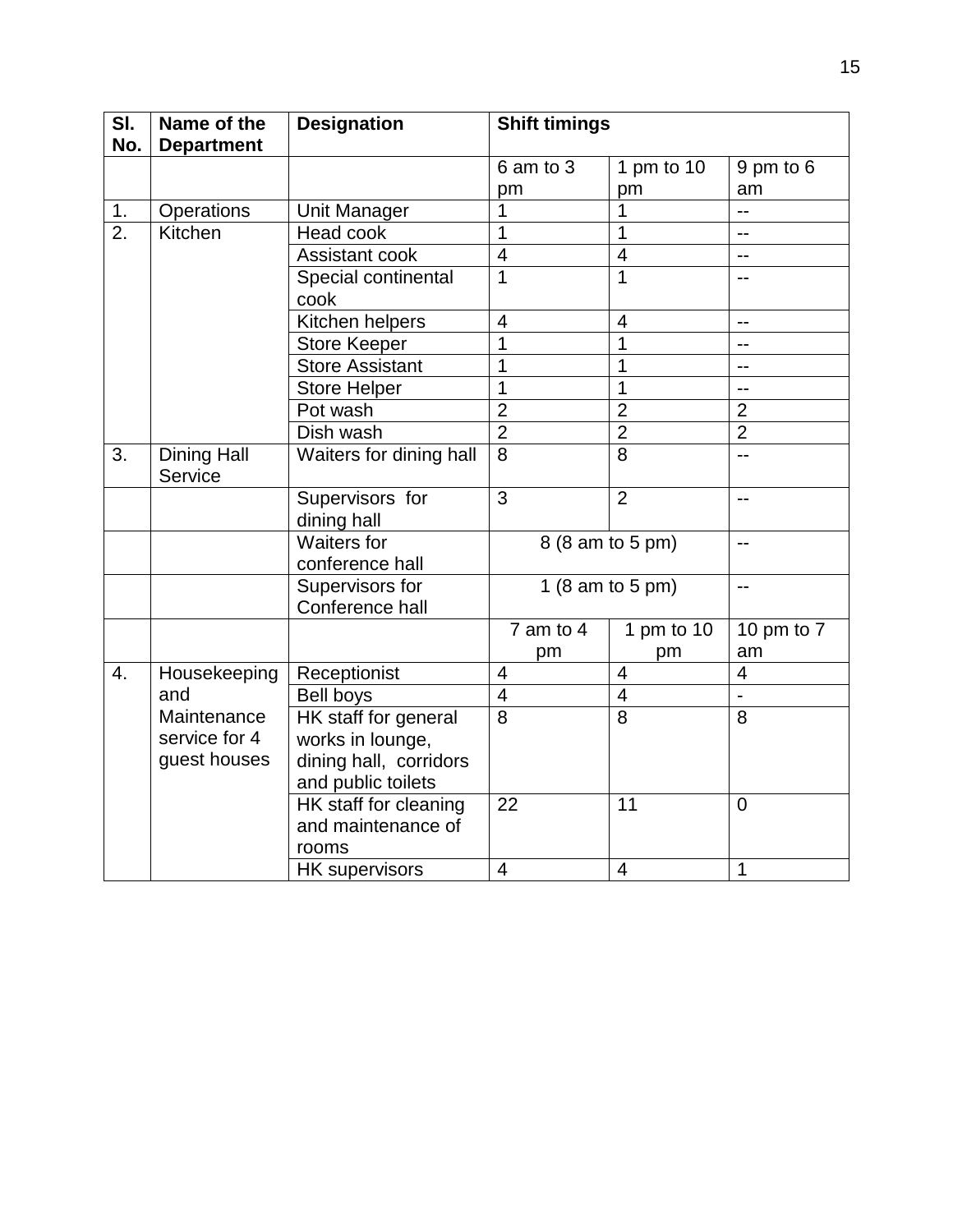# **(3) Basis of financial evaluation is as follows:**

# (a) **HOUSEKEEPING:**

To arrive the L1, the Institute shall evaluate the rates quoted by the bidders by taking the following components into account. For housekeeping, the evaluation shall be as follows:

| SI.       | Name of  | <b>HOUSEKEEPING</b>     |      |               |              |
|-----------|----------|-------------------------|------|---------------|--------------|
| <b>No</b> | the firm | Housekeeping            | Unit | No.of rooms X | Cost of      |
|           |          | (150 single / double    | cost | occupancy     | housekeeping |
|           |          | rooms + 5 VIP Rooms +   | (Rs) | percentage    | (Rs)         |
|           |          | 7 VIP suites)           |      |               |              |
|           |          | Single / double         |      | 150 X 0.7     |              |
|           |          | occupied                |      |               |              |
|           |          | Single/double non       |      | 150 X 0.3     |              |
|           |          | occupied                |      |               |              |
|           |          | VIP rooms occupied      |      | 5 X 0.7       |              |
|           |          | VIP rooms non           |      | 5 X 0.3       |              |
|           |          | occupied                |      |               |              |
|           |          |                         |      |               |              |
|           |          | VIP suites occupied     |      | 7 X 0.7       |              |
|           |          |                         |      |               |              |
|           |          | VIP suites non occupied |      | 7 X 0.3       |              |
|           |          |                         |      |               |              |
|           |          |                         |      | Total         |              |
|           |          |                         |      |               |              |

Total X 365 days =  $\frac{1}{2}$ 

• On the assumption that there is always 70% occupancy.

# (b) **DAILY MENU FOR NATIONAL PARTICIPANTS:**

To arrive L1, the Institute shall evaluate the rates quoted by the bidders by taking the following components into account. For evaluation in respect of daily menu it shall be as follows: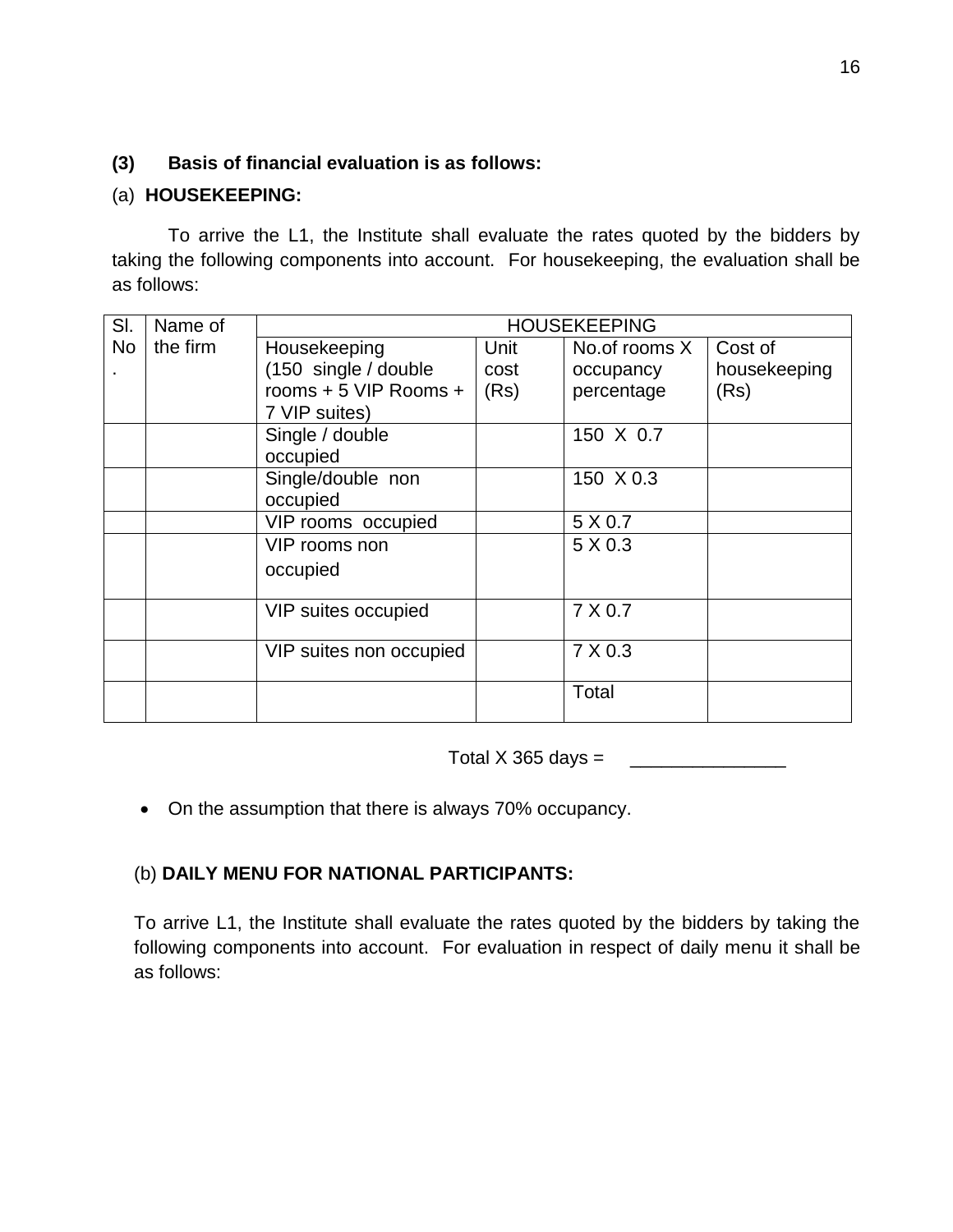| <b>CI</b> | Name of the | <b>CATERING (daily Menu for national participants)</b> |
|-----------|-------------|--------------------------------------------------------|
| No.       | tirm        |                                                        |
|           |             |                                                        |

- Daily menu: Bed Tea, Breakfast, 2 classroom sessions tea with biscuits, lunch and dinner.
- Intake capacity: Total numbers of programs (210) X duration (6 days) X average no. of participants (40 Nos.)

# (c) **DAILY MENU FOR INTERNATIONAL PARTICIPANTS:**

To arrive the L1, the Institute shall evaluate the rates quoted by the bidders by taking the following components into account. For evaluation in respect of daily menu (for **international** participants) it shall be as follows:

| SI. |        | Name of the   CATERING (daily menu for international participants) |
|-----|--------|--------------------------------------------------------------------|
| No  | l firm |                                                                    |
|     |        |                                                                    |

- Daily menu: Bed Tea, Breakfast, 2 classroom sessions tea with biscuits, lunch and dinner.
- Intake capacity: Total numbers of programs (25) X duration (30 days) X average no. of participants (30 Nos.)
- It is expected to have 25 International programmes in a year, separate dining hall for international participants to be given.

# **(d) SPECIAL TEA FOR NATIONAL AND INTERNATIONAL PARTICIPANTS**

To arrive the L1, the Institute shall evaluate the rates quoted by the bidders by taking the following components into account.

|     | Name of the firm | <b>CATERING (Special Tea - for national</b> |
|-----|------------------|---------------------------------------------|
| No. |                  | and international participants)             |
|     |                  |                                             |

 Assuming a total of 235 no. of special tea in one year @ one special tea for each programs.

- No.of participants  $\ldots$  40 + No. of Resource persons/invitees  $\ldots$  10 = 50 Nos.
- Intake capacity: Total numbers of programs (235 X no. of participants (50 Nos.)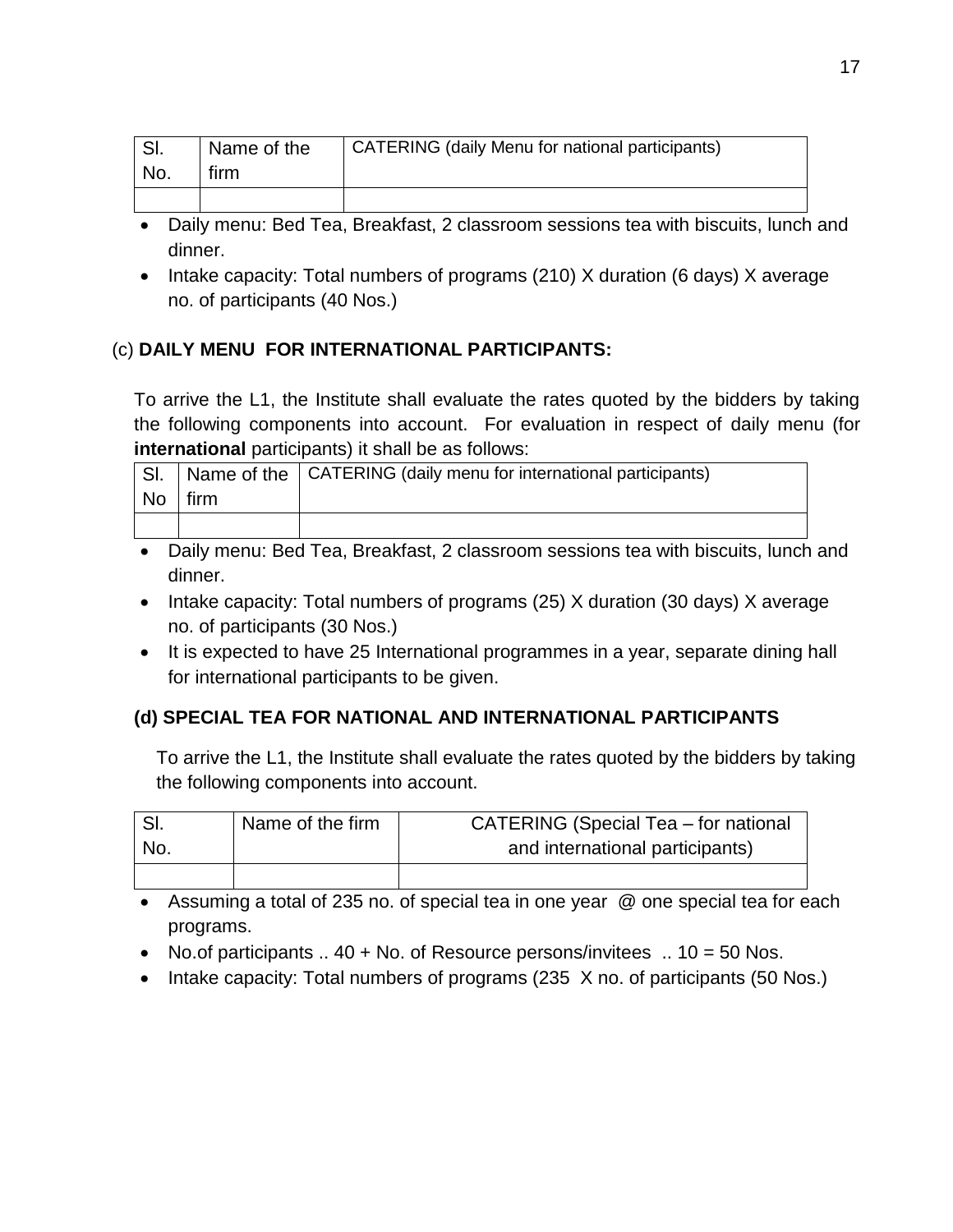# **(e) SPECIAL LUNCH / DINNER FOR NATIONAL AND INTERNATIONAL PARTICIPANTS**

To arrive the L1, the Institute shall evaluate the rates quoted by the bidders by taking the following components into account.

| SI.<br>No. | Name of the firm | <b>CATERING (Special lunch/dinner)</b> |
|------------|------------------|----------------------------------------|
|            |                  |                                        |

It is assumed that a total of 235 no. of special lunch/dinner will occur in one year  $@$ one special lunch/dinner for each programs (same for national and international participants).

- No.of participants  $\ldots$  40 + No. of Resource persons/invitees  $\ldots$  10 = 50 Nos.
- Intake capacity: Total numbers of programs (235) X average no. of participants (50 Nos.).

## **To arrive at overall L1:**

| SI.<br>No. | <b>Description</b>                            | <b>Total</b> |
|------------|-----------------------------------------------|--------------|
| 1.         | Housekeeping (a)                              |              |
| 2.         | Daily Menu for national participants (b)      |              |
| 3.         | Daily menu for international participants (c) |              |
| 4.         | Special tea (d)                               |              |
| 5.         | Special lunch / dinner for national and       |              |
|            | international participants (e)                |              |
|            | <b>Grand total</b>                            |              |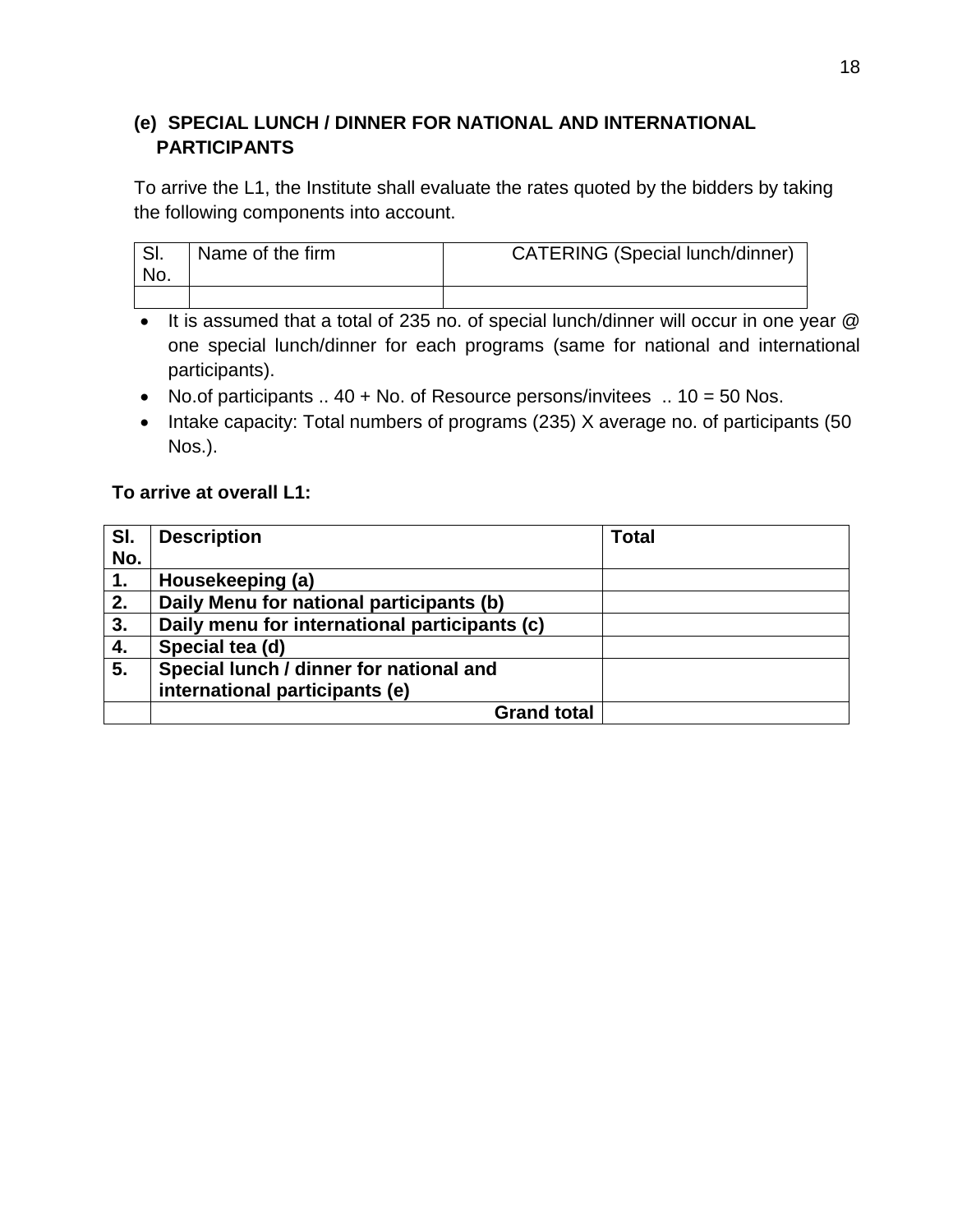

### **NATIONAL INSTITUTE OF RURAL DEVELOPMENT & PANCHAYATI RAJ**

(Ministry of Rural Development, Govt. of India) Rajendranagar, Hyderabad - 500030.

#### **TENDER NOTICE FOR CATERING, HOUSEKEEPING AND MAINTENANCE OF GUEST HOUSES**

#### *TERMS AND CONDITIONS*

#### **CATERING SERVICES**

#### *Scope of the Work*

- 1. The contractor shall arrange for cooking & services of food on daily basis for any number of participants depending upon the attendance/occasion as decided by the Institute's representative from time to time. There may be variation in number depending upon the programs conducted in the institute. The charges for catering services by the caterer shall be on per head per day basis for the participants and guests staying for an entire day. Where a guest stays for only a part of the day or only avails catering services, the catering charges shall be on per head per meal basis.
- 2. The details of daily schedule of the Dining Hall timing will be normally as follows, however they may be changed as per requirement and during important meetings and programs contractor may be asked to make special arrangements as per the requirement of NIRD&PR.

| Bed tea/coffee                                                         |                          | Between 6.00 am and 7.00 am   |                                                                                              |
|------------------------------------------------------------------------|--------------------------|-------------------------------|----------------------------------------------------------------------------------------------|
| <b>Breakfast</b>                                                       | $\overline{\phantom{a}}$ | Between 7.45 am and 9.00 am   |                                                                                              |
| Forenoon tea/coffee/milk                                               | $\blacksquare$           | Between 10.45 am and 11.30 am |                                                                                              |
| namkeen.<br>Lunch                                                      | ۰                        | Between 1.00 pm and 2.00 pm   | (Along with two millet cookies or two biscuits (salted/cookies/ cream/ chocolate/ butter) or |
| Afternoon tea/coffee/milk -                                            |                          | Between 3.00 pm and 3.45 pm   |                                                                                              |
| namkeen.                                                               |                          |                               | (Along with two millet cookies or two biscuits (salted/cookies/cream/chocolate/ butter) or   |
| Evening tea                                                            | -                        | Between 5.15 pm and 6.15 pm   |                                                                                              |
| <b>Dinner</b>                                                          | $\overline{\phantom{a}}$ | Between 8.00 pm and 10.00 pm  |                                                                                              |
| Note: The contractor should keep open the dining hall round the clock. |                          |                               |                                                                                              |

**PART-III**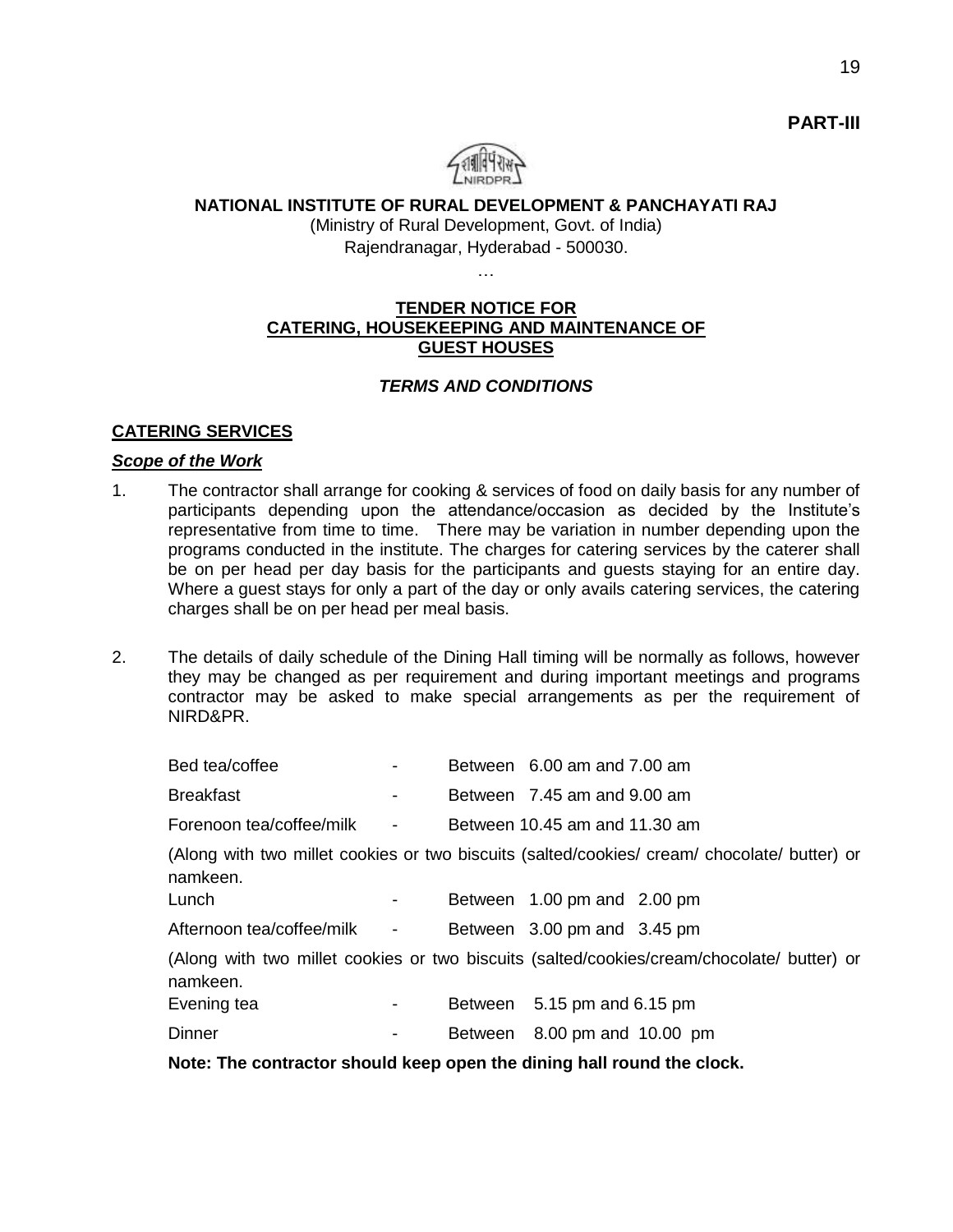#### *Service of the food*

- 3. The service of the food is normally done in the respective dining halls of Himachal/Aravali and Nilgiri Guest houses or any other designated place as per instructions of Institute's authorized representative.
- 4. The contractor shall have to arrange for service of forenoon and afternoon tea/coffee/milk in the tea lounge of the conference hall or at any other place specified as per the instructions given to him. For this purpose, the contractor has to use his own crockery/cutlery, tea/coffee vending machines/drums and flasks at his own cost. **For outdoor arrangements of Special Tea/Lunch/Dinner the contractor shall arrange for shamiyana, pipepandal etc. as per requirement.**
- 5. The contractor shall arrange for service of tea/coffee/milk with snacks to be served in thermos flask in the meeting rooms of the Director General, Dy. Director General, and the office chambers of the Registrar and Director (Admn.), Heads of Centres and also the Controlling Officers in the Institute, with good quality of tea bags/Nescafe classic powder/milk/sugar separately.
- 6. The contractor shall arrange special food, fruits etc., as per requirement during Ramzan (Eid-Ul-Fitre) to participants, if requested by the authorized representative of the Institute.
- 7. Service of the meals, breakfast, tea etc., to VIP's/senior officers, sick persons, etc., should be done in the rooms.
- 8. Service of special lunch/dinner, special tea, tea or coffee with snacks etc., is to be organized in the lawns or any other place specified in the campus or as directed by the authorized representative of the Institute from time to time.
- 9. Normally the service is a buffet service, however at times on instructions service as per specifications are to be provided i.e. sit-down service, banquet or any other form.
- 10. There shall be no **Réchauffé** i.e. **leftover food of one meal shall not be served at the next meal.**
- 11. **If there is any complaint from participants regarding quality of food or deficiency in services on any particular day during the contract period, the Institute reserves the right to deduct up to 10% from that particular day's bill amount.**

#### *Standard Menu Schedule*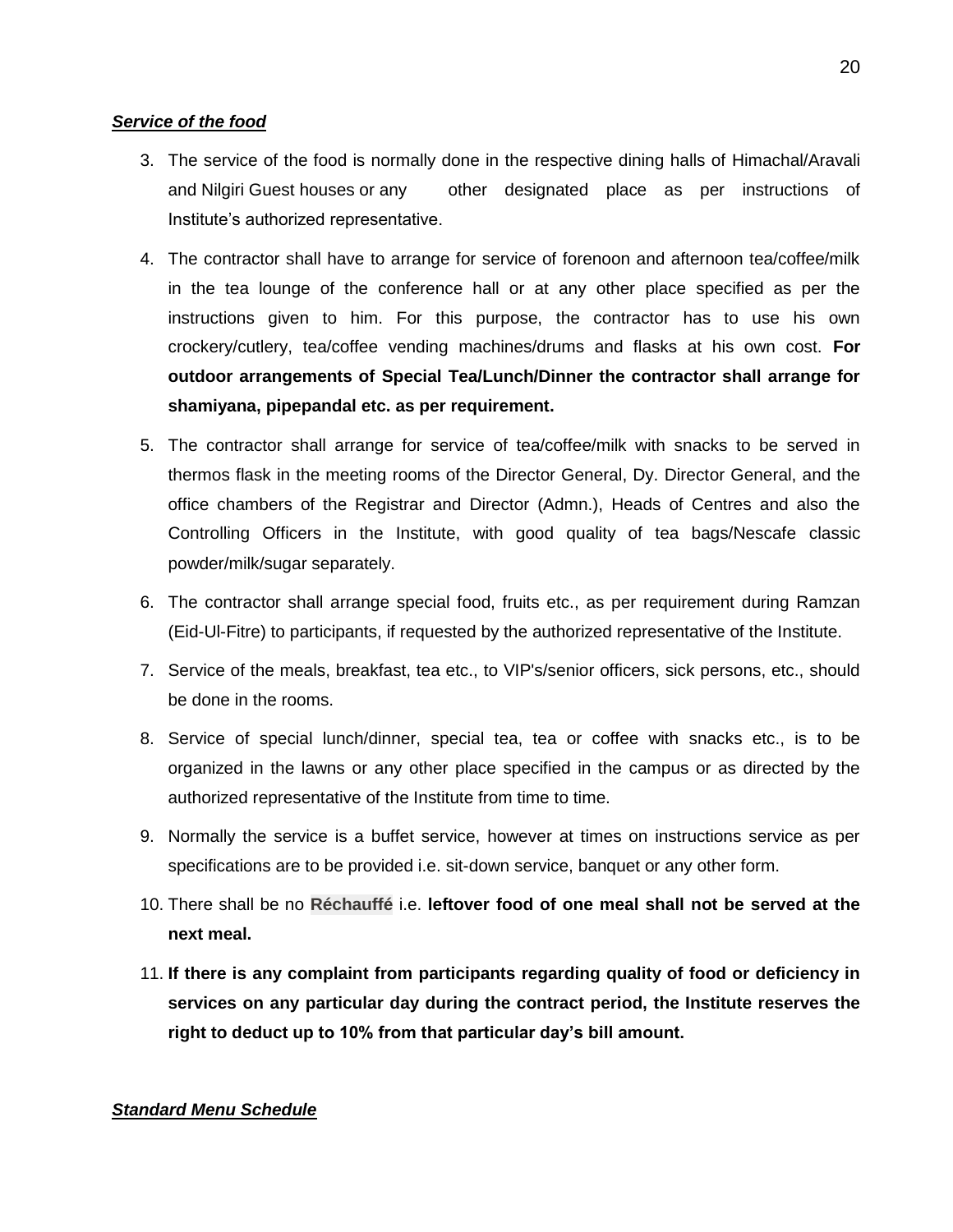- *12.*The service of all food items/beverages should be **"UNLIMITED"** as per the requirement of the participants/guests from the spread available. **NO PRE-PORTIONING** of any food/beverages including sweet, ice-cream etc. is permitted.
- *13.*The ingredients used for cooking should be branded i.e. ISI marked, Agmark. The expiry date of the products used should be checked before usage. Similarly, the rice, dal etc., should be good quality and insect free. All food grains should be kept inside air tight steel containers. Atta should be of good quality i.e. Shakthi Bhog/Ashirvad/Pillsbury/Patanjali/Annapurna. Cooking oil should be double refined from reputed companies viz Gold Drop/ Fortune/Nature Fresh/Vijaya/Healthy Heart, reputed company only. Similarly vegetables should be of good quality and fresh (**List of branded items to be used is enclosed – Annexure-III**).
- *14.*If expired products or unbranded ingredients are found in the kitchen or store during inspection, the contract is liable to be terminated and Security Deposit can be forfeited.
- *15.*Since the guests/participants visiting the Guest Houses are from different parts of the country and also from abroad, two separate menus have to be provided, i.e., one for Indian participants and the other for international participants. **The menu for Indian participants shall consist of south Indian/north Indian/Chinese/ Continental cuisine and the menu for international participants shall consist of Chinese/ Continental or any other cuisine as may be prescribed by the competent authority from time to time has to be provided at no extra cost.** Meat and chicken certified by the municipal or other authorities concerned should only be used. The sizing of meat and chicken should be appropriate (too big size to be avoided). Scrupulous care should be taken to avoid usage of stinking meat, chicken and fish. The authorized officer will decide the menu schedule in advance on weekly basis and the same will be intimated to the contractor well in time for service accordingly. The authorized officer has the right to stipulate for any specific occasion any particular variant of the cuisine to meet the requirement of any guest or guests, at no extra cost. The non-vegetarian and vegetarian items should be stored in separate freezes**. In case of any complaint issued shall verify from the shops from which meat/chicken/Fish are resources by NIRD&PR's authorized representative**.
- *16.*The contractor has to get his own crockery, cutlery, glassware, thermos flasks for service of tea/coffee and to keep water in the rooms, juicer/mixer, linen (table cloth, frills, cloth napkins), cruet sets, flower-vase, refrigerator, bottle coolers, deep freezers, wet grinders, casseroles (Hot Case), etc. Tandoori bhatti/romali roti trolley/ microwave oven/kitchen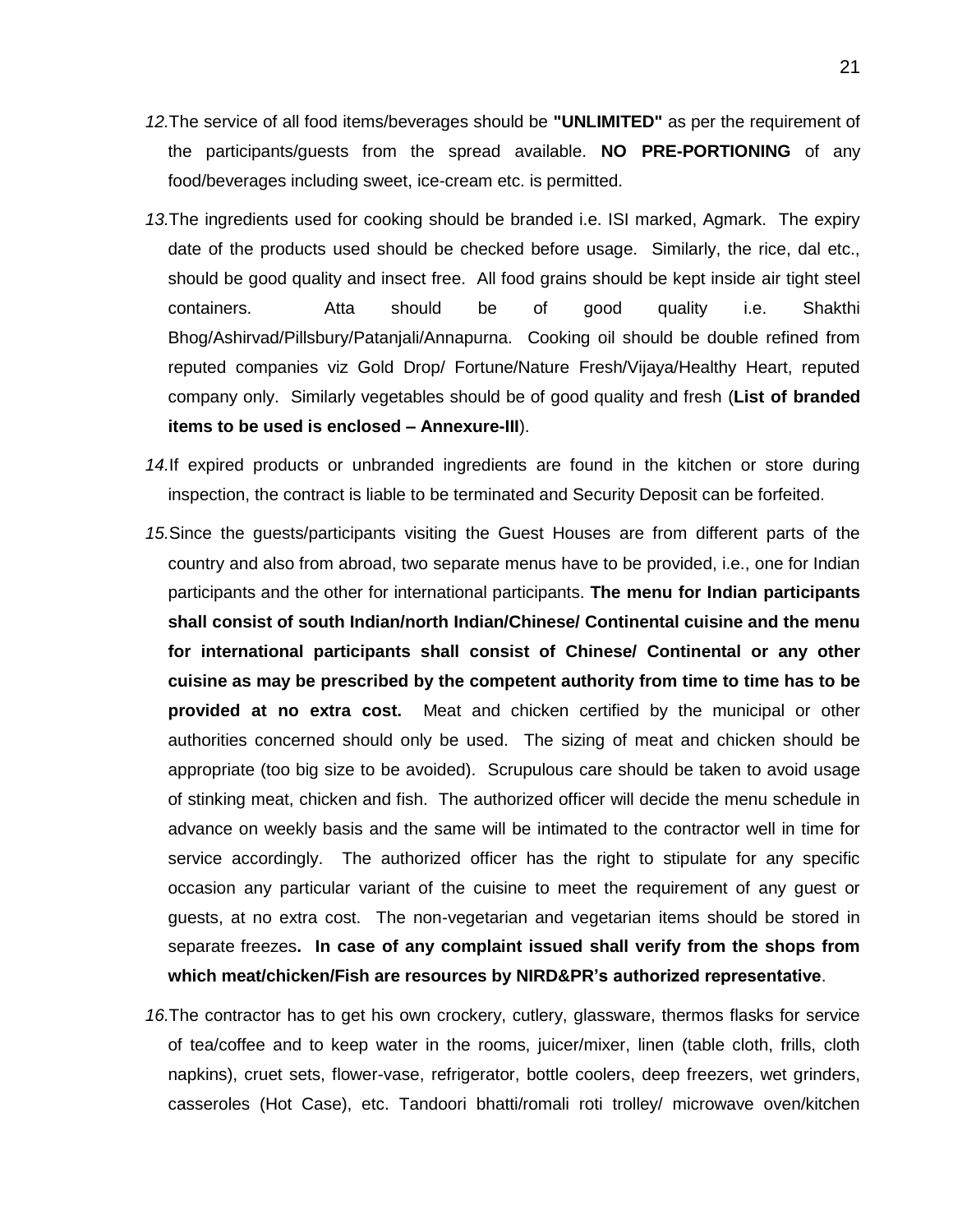utensils used for cooking purposes and Coffee or Tea vending machines for conference hall use etc. Special crockery (bone china)/cutlery should be used for serving the VVIPs/VIPs, etc., on special occasions. The material should be of standard quality and should be approved by NIRD&PR's authorized representative.

- *17.***For outdoor arrangements of Special Tea/Lunch/Dinner the contractor** has to get his own complete chuffing dish, table clothes, frills, crockery, cutlery, glassware, cooking vessels, **shamiyana, pipepandal etc. as per requirement** to be used for special occasions and large gatherings at his own cost and Institute will not make any payment.
- *18.*The contractor has to keep one tea bag of standard make i.e. Tajmahal/Lipton tea bags , Nescafe classic coffee powder sachet, sugar cubes, milk powder sachets of standard make i.e. Amul etc., daily in all rooms of the guest houses.

#### *Composition of Menu Schedule (Daily)*

#### **Bed tea/coffee**

19*.*Bed tea/coffee is to be served by the waiters concerned in thermos flasks in the respective rooms of the participants/guests, using good quality Tajmahal/Lipton tea bags /, Nescafe classic coffee powder, milk, Sugar cubes and good quality paper napkin should be provided.

#### **Breakfast**

- 20. The Contractor is required to serve any of the following items of breakfast either on single occasion or daily as may be decided by the competent authority. He shall have to serve any type of breakfast (including other than the menu schedule) as prescribed by the competent authority from time to time:
	- Fresh Fruit juice**(125 ML)**/Fresh fruits**(125 gm)**
	- Cornflakes/wheat flakes/Ragi flakes/Oats porridge**(50 gm)** with **200 ml** of hot milk (kellogs/Mohun's/Bagrrys/Patanjali/Quaker) (daily)
	- **Four** slices of Toast(Brown/white) with butter**(10gm)**, jam**(10gm)** and marmalade(gm)
	- Eggs to order **(2 Nos.)** Omelette / fried egg / boiled egg / poached / scrambled

#### **Only one of the below mentioned items:**

- **Two Nos**. of Parathas with Aloo sabji **(100gm)** or curd(50gm), pickle
- **4 Nos.** of Puris with Aloo sabji**(100gm)** or chole**(100gm)**
- **Two Nos**. of Utthappam with sambar **(50gm)** and chutney**(50gm)**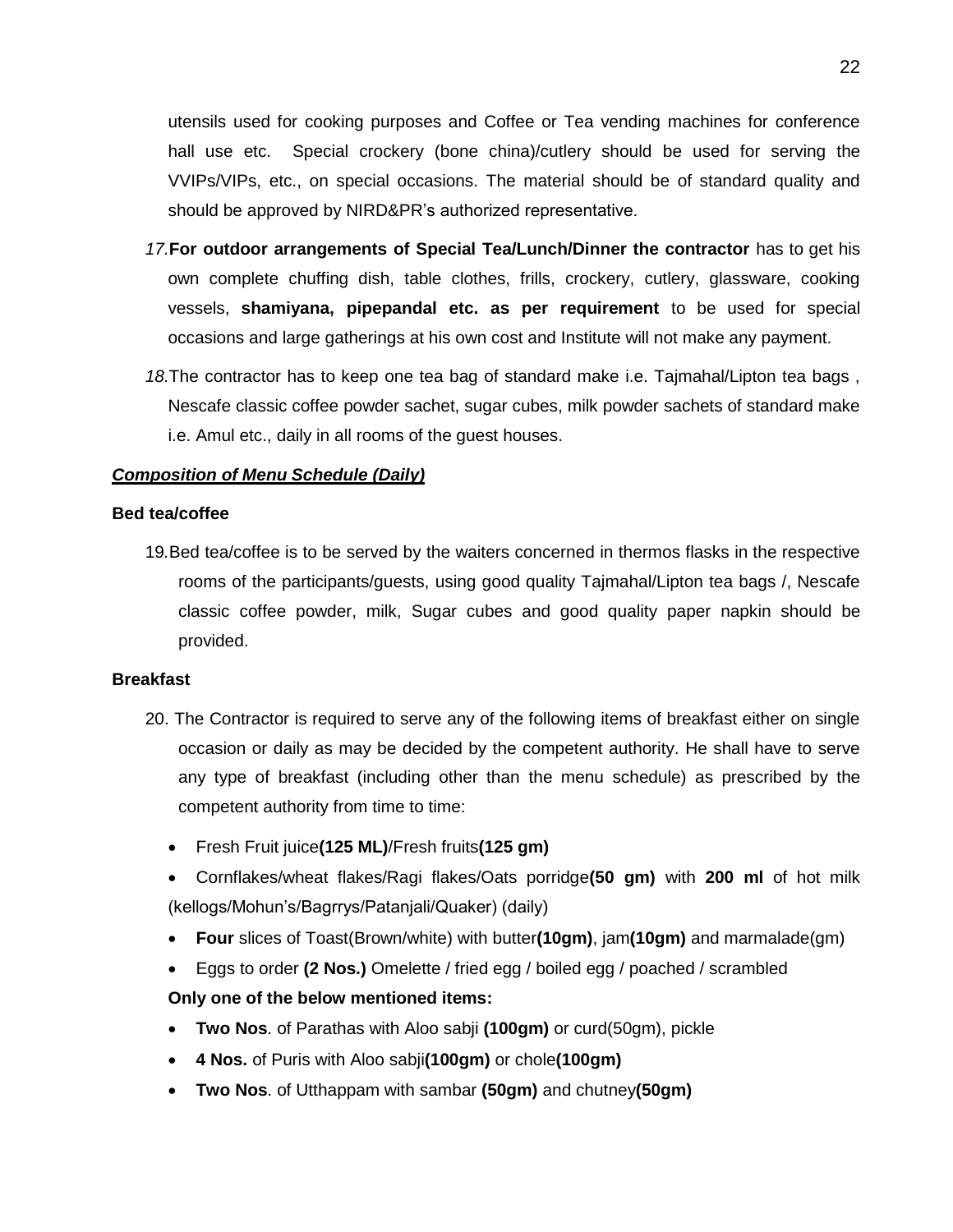- **One No.** of Masala Dosa with sambar**(50gm)** and chutney**(50gm)**
- Three Nos. of Idly and two No's of Wada with sambar**(50gm)** and chutney**(50gm)**
- One No. of Pesarattu with sambar**(50gm)** and chutney**(50gm)**
- **125 gm** of Upma or Vegetable Pongal with sambar**(50gm)** and chutney**(50gm)**
- **2 Nos**. of Vegetable Cutlet with Tomato Sauce.

 **150 ml** of Tea, coffee, milk in the vending machines (for keeping milk and hot water separately) in the respective dining halls by using good quality Tajmahal/Lipton tea bags, Nescafe classic coffee powder, milk and Sugar cubes and good quality of paper napkin should be provided.

## **Lunch & Dinner**

- 21. The manner of preparation and choice of items of lunch/dinner items should be such as to satisfy the roti-consumers as well as rice consumers and international participants
	- **50 gm** of Salad item (Green, Tossed, Sprouted, Russian, Aloo channa chat, Waldroff, Cucumber, etc.,)
	- Wheat product item **150gm** (Tandoori items like roti/Naan/Butter Naan or poorie/pulka/romali roti/ chapathi, or Jowar Roti or Ragi Roti or lacha Parathas or any other millet products
	- White rice**(150gm)**, Curd**(50),** Rasam**(60ml)**,
	- **150 gm** of Noodles (soft or crisp) or spaghetti/macaroni with bread rolls/brown bread (for international participants) or Special rice preparation viz Vegetable pulao or biryani by using good quality Basmati Rice with raita, etc. (for national participants)
	- Non-Vegetarian item**(200gm) 7 times** a week (chicken **3 times**, mutton **2 times** and murrel (boneless) fish – **2 times**) (dry or gravy or biryani for national participants) / **300 gm** of Roast chicken/mutton, mutton stew/chicken/fried fish with tartare sauce, grilled chicken, chicken Maryland /mutton stroganoff(for International Participants)
	- **100 gm** of Special Vegetarian item made from paneer and vegetables.
	- **80 gm** of Common dry vegetable item.
	- **80 gm** of Lentils like dal / sambar / chole / rajmah / dahikadi, etc.,
	- **Two No's** of Pappad (fried/roasted)
	- Pickles or fresh chutney**(10gm)**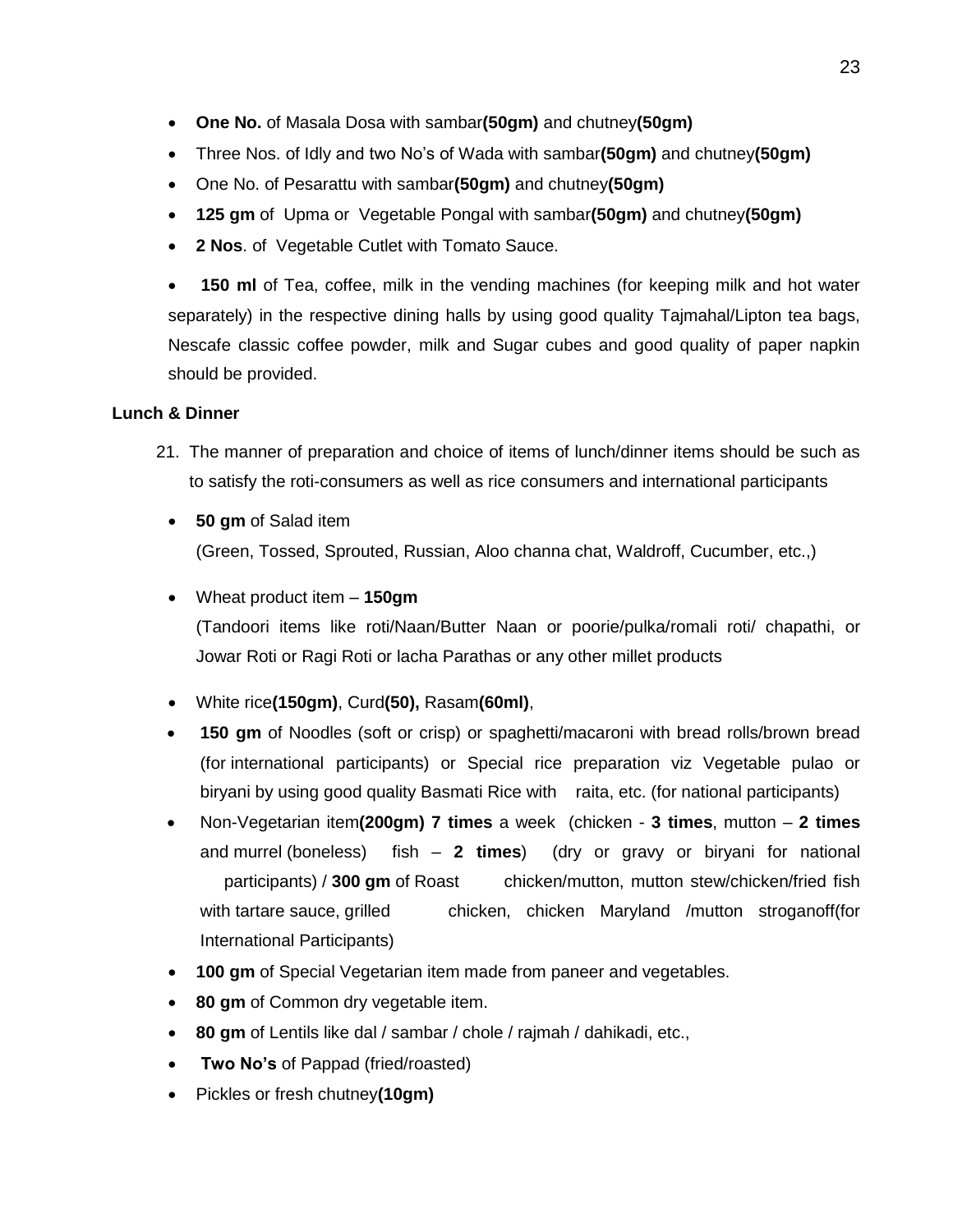Sweet – **4 times** a week (Indian/continental) **(50 gm** of Rasmalai/Rasgulla/Gulabjamun/gajjarka halwa/Jelabi fruit custard/fruit salad/Carmel custard/trifle pudding etc.,)

 **125 ml** of ice cream (Vanilla/Strawberry/Butter scotch) **5 times** a week from reputed brands viz Baskin Robbins/Kwality/Amul/Masquati/Scoops/Heritage

 **5 times** a week seasonal fruits (**125 gm** of papaya/orange/apple/pineapple/ banana/ seedless grapes/ water or musk melon/mango/custard apple/chikko, etc.)

- (No similar fruit shall be served twice on the same day)
- Note: (1) *There shall be variation in Seasonal fresh fruits served. No fruit can be served twice on the same day. Seasonal fresh fruits are (papaya/ orange/apple/pineapple/banana/seedless grapes/ water or musk melon/mango/custard apple/Sapota(Chiko), etc.) For international participants in place of fresh fruit, fresh fruit juice (125ml) may be supplied as per demand.*

#### **Class room (Forenoon & Afternoon)**

22.**150 ml** of Tea/coffee along with two millet cookies or two biscuits (salted/cookies/cream/chocolate/butter) or namkeen is to be served by the neatly dressed waiters in the vending machines (for keeping milk and hot water separately) in the respective conference halls by using good quality Tajmahal/Lipton tea bags / Nescafe classic coffee powder, milk, Sugar cubes and good quality paper napkin should be provided.

#### **Evening (Guest House)**

- 23. **150 ml** of Tea/coffee/Milk is to be served by the waiters in the vending machines(for keeping milk and hot water separately) in the respective hostels by using good quality Tajmahal/Lipton tea bags / Nescafe classic coffee powder, milk and Sugar cubes and good quality of paper napkin should be provided.
- 24.Saunf, nut powder, misri, lavang, elachi and toothpicks of good quality to be supplied after Breakfast, Lunch and Dinner in the respective dining halls.

#### **25. Special Occasions:**

#### **(a) Special tea:**

75 gm of Plum cake or Pastry or Milk cake (from Karachi Bakery) or 50 gm of Indian sweets (from reputed sweet shops viz Almond House/Pulla Reddy/Dadu's Mithai Vatika/Bikaner wala/Balaji Mahesh )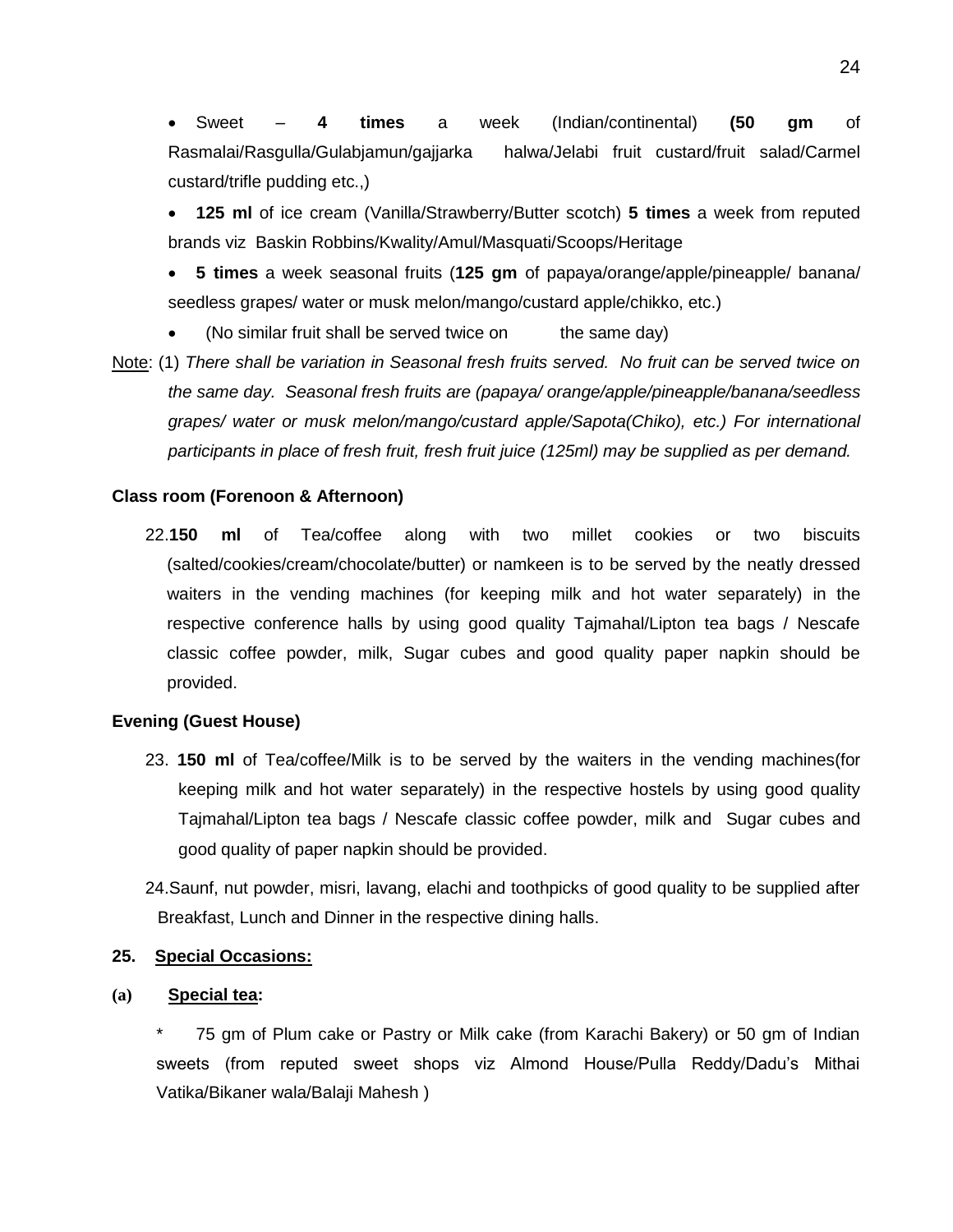• Savoury item (any one of the following)

(**One No** of Samosa/vegetable cutlet/urad dal vada/channa dal vada/ vegetable curry puff/Kachori/Vegetable Patties/ two slices of vegetable or cheese sandwich/**100 gm** of Onion or palak pakoda etc) with appropriate sauce or chutney or **3 No's** of Millet Cookies.

**150 ml** of Coffee/tea/milk is to be served by the neatly dressed waiters in the vending machines (for keeping milk and hot water separately) in the respective conference halls by using good quality Tajmahal/Lipton tea bags / Nescafe classic coffee powder, milk, Sugar cubes and good quality paper napkin should be provided.

### (b) **Special Lunch / Dinner**:

During the visit of VVIPs/VIPs/dignitaries, farewells, important meetings, etc., the contractor has to provide all or any of the following items mentioned below for special lunch or dinner in addition to normal lunch or dinner items.

- \* Assorted Fresh Juices**(125ml)**
- \* Popular grain sprouts**(50gm)**
- \* **180 ml** of Soup (vegetarian or Non-vegetarian) with bread rolls or bread sticks and butter.
- \* **200 gm** of Non-vegetarian item (Mutton/chicken/fish) / for vegetarians **125 gm** of special vegetable items like stuffed vegetable or vegetable kofta or malai kofta etc.,
- \* **125 ml** of Ice cream like Cassata or Matka Kulfi or Butter scotch from reputed brands viz Baskin Robbins/Kwality/Amul/Masquati/Scoops/Heritage
- \* **125 gm** of Seasonal fresh fruits (assorted)
- **50 gm** of Pure ghee sweets / milk based sweets from reputed sweet shops viz Almond House/Pulla Reddy/Dadu's Mithai Vatika /Bikaner wala/Balaji Mahesh ) viz Rasmalai/Rasgulla/Gulabjamun/Gajjar ka halwa /Jelabi etc.,)

#### **Note: (1)** *The contractor shall make special arrangements like flower arrangements, fruit and vegetable carving etc. at his own cost, during the visits of VVIPs/VIPs/dignitaries, farewells, important meetings, etc.*

 *(2) The quantity of food items mentioned above (clause 19 to 25 (c)) are indicative. The contractor has to provide food quantity on "unlimited" basis.*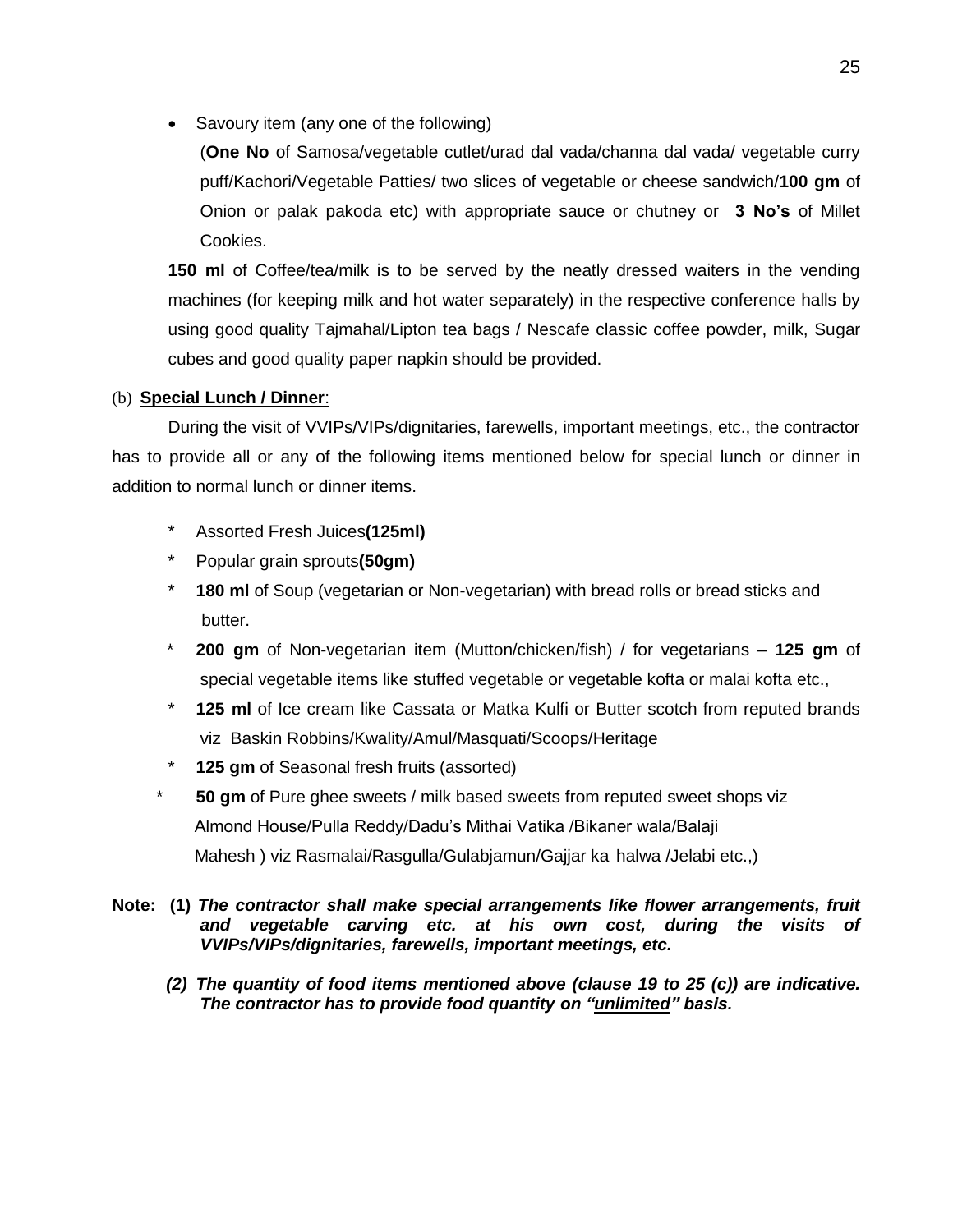| SI.<br>No. | Name of the<br>Department | Designation                     | Shift timings   |                  |                 |
|------------|---------------------------|---------------------------------|-----------------|------------------|-----------------|
|            |                           |                                 | 6 am to 3<br>pm | 1 pm to 10<br>pm | 9 pm to 6<br>am |
| 1.         | Operations                | Unit Manager                    |                 |                  |                 |
| 2.         | Kitchen                   | Head cook                       |                 |                  |                 |
|            |                           | Assistant cook                  | 4               | 4                | --              |
|            |                           | Special continental cook        |                 |                  | --              |
|            |                           | Kitchen helpers                 | 4               | $\overline{4}$   | --              |
|            |                           | <b>Store Keeper</b>             |                 |                  | --              |
|            |                           | <b>Store Assistant</b>          |                 |                  | --              |
|            |                           | <b>Store Helper</b>             |                 |                  | --              |
|            |                           | Pot wash                        | 2               | $\overline{2}$   | $\overline{2}$  |
|            |                           | Dish wash                       | 2               | $\overline{2}$   | $\overline{2}$  |
| 3.         | Dining Hall               | Waters for dining hall          | 8               | 8                | --              |
|            | Service                   | Supervisors for dining hall     | 3               | $\mathcal{P}$    | --              |
|            |                           | Waiters for conference hall     |                 | 8 (8 am to 5 pm) | --              |
|            |                           | Supervisors for Conference hall |                 | 1 (8 am to 5 pm) |                 |

#### **26. Workers for kitchen, dining hall, conference hall and stores**

- Note: (1) The Head cook and Asst. to cook should be proficient in different cuisine (South Indian/North Indian/Chinese/Continental, etc.,)
	- (2) The Head cook should be available till completion of the breakfast/lunch/dinner/special lunch/special dinner service.
	- (3) Whenever the VIP programmes/large gatherings, the contractor has to deploy additional manpower viz., waiters, supervisors, cooks etc.,
- 27. Normally boarding/catering arrangements are to be made for any number of participants depending upon the attendance/occasion as decided by the Institute's representative from time to time. The number of participants may be some times less than 40 or may exceed 300 on certain days, depending upon the programs/participants. The contractor should provide prompt and efficient service to meet actual requirement on such occasions without any delay or inconvenience. On very important occasions such as foundation day etc., the contractor shall have to make arrangements for even 300 – 1000 persons. At such times, the contractor shall make his own arrangements for **shamiyanas, tents, chauffing dish, tables, table cloth, frills, and other materials required for the function.**.
	- 28. The workers employed by the contractor should possess decent manners and be in proper uniform while on duty. The contractor will bear the cost of uniform and also the washing charges. The workers should invariably display the identity cards issued by the contractor.
	- 29.The workers employed by the contractor should be provided uniforms with the following specification: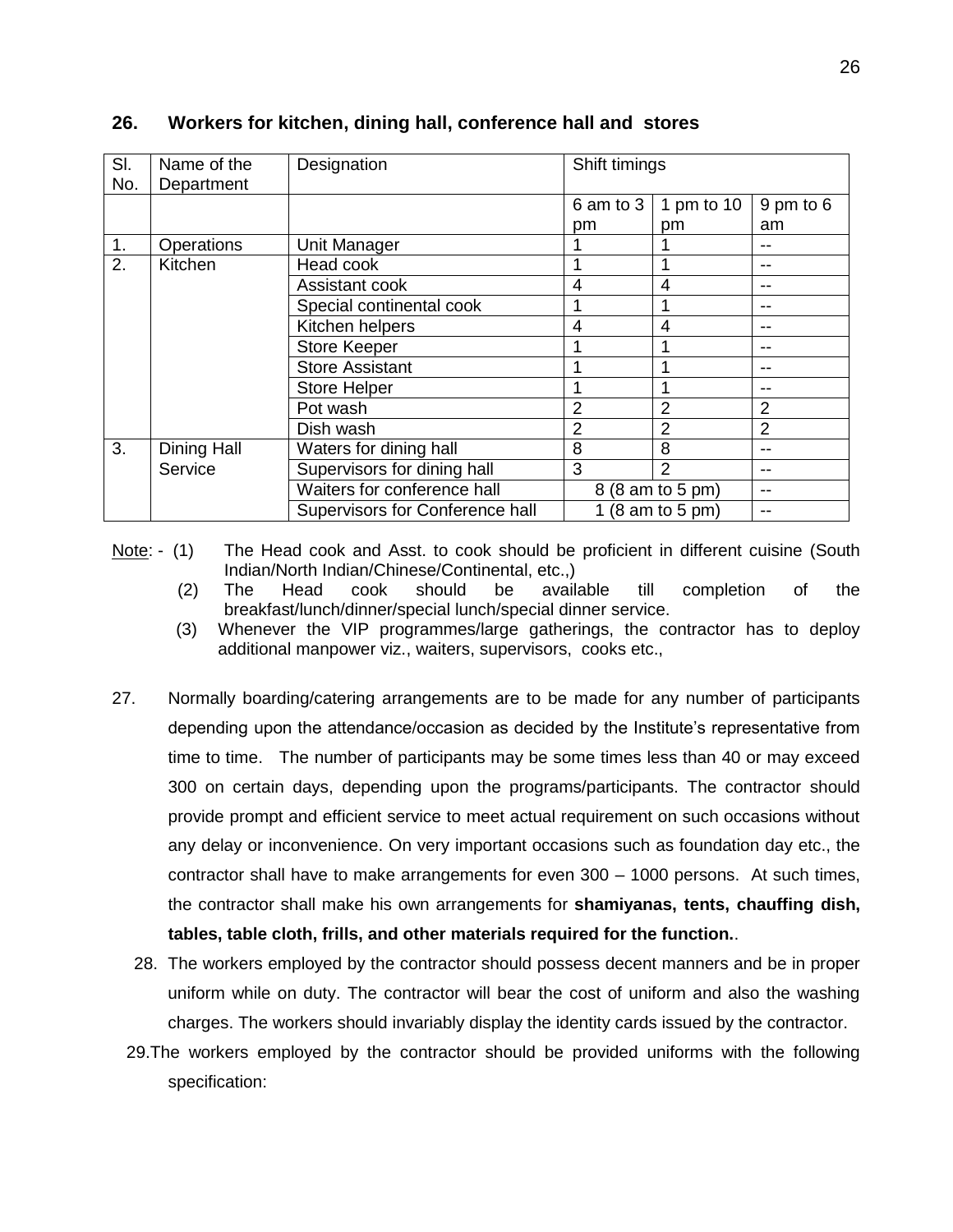| Head Cook and Asst. to Cook   | Chef coat, chef trousers, Head gear & apron                                                                                                  |
|-------------------------------|----------------------------------------------------------------------------------------------------------------------------------------------|
| Dish or Pot washer or Helpers | Navy blue trouser and sky blue shirt with apron for male<br>workers and navy blue sari and sky blue blouse with apron<br>for female workers. |
| Waiters Dining hall           | White trousers, white full sleeves shirt (with half-sleeves<br>plain grey colour Nehru jacket), black shoes and black<br>bow.                |
| Supervisor                    | White trousers, white full sleeves shirt and black tie and<br>black shoes.                                                                   |
| Manager                       | Black pant, white shirt, blazer, tie and black shoes                                                                                         |

- 30. The Contractor shall give sample of the food items prepared to the authorized officers of the Institute for test and taste, to check and ensure quality.
- 31. Extra special items on any special occasion are also to be supplied at short notices.
- 32. The contractor shall strictly comply with the recommended menu.
- 33. The quality of the ingredients used in the preparation of the food & beverages shall be of a good & standard quality and should be used prior to expiry date.
- 34. The Institute's authorised officer has the right to inspect such articles of food & provisions and also can order discontinuation of usage of such articles of food & provisions which are found to be sub-standard.
- 35. The contractor shall ensure that the dining hall, kitchen, stores, service area shall be kept neat orderly and free from malodour at all times. The crockery, cutlery, furniture & utensils used in the preparation and service of food shall always be clean and hygienic.
- 36. Pest control in the kitchen, dining hall, stores and service area should be done once in a week by the contractor at his own cost.
- 37. The contractor shall ensure that the raw materials, i.e., perishables, dry goods, etc., purchased are of best quality/reputed brands and within the expiry date.
- 38. The contractor shall store sufficient stocks of the raw materials, perishable items, etc., for at least two days requirements and non-perishable items for at least one week in the premises of the guesthouse. **Rice should be Kurnool sona masuri for white rice preparation and reputed brand of basmati rice for preparation of biryani/pulao/fried**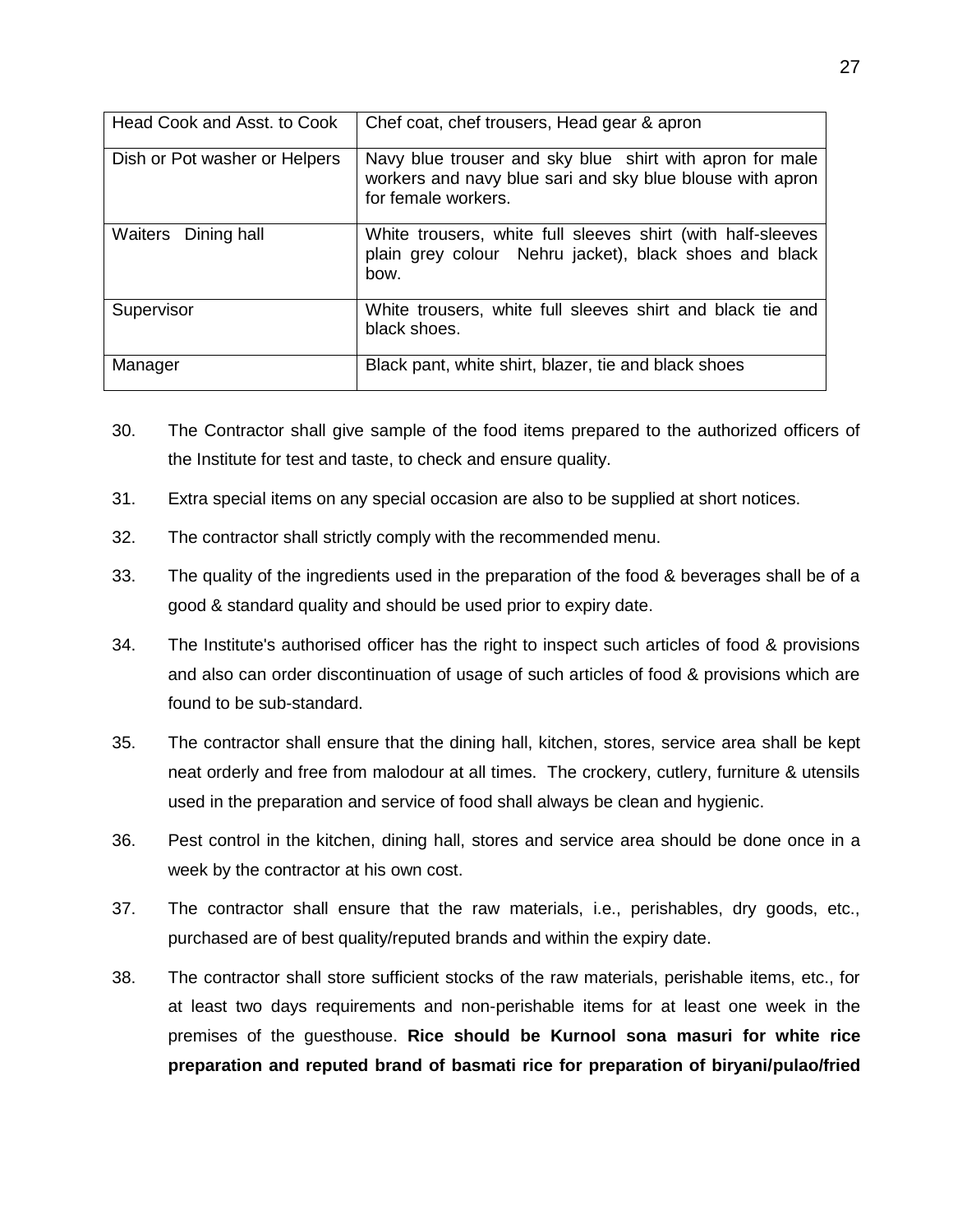**rice for regular / special lunch/dinner**. Cooking oil should be of double refined of reputed brand/company. No substandard item should be used.

- 39. The Institute shall provide the contractor with the following facilities for the purpose of providing the catering services:
	- a) Water, cooking ranges, service counter (Bain Marie), dining hall furniture;
	- b) The contractor will bear the cost of fuel/gas for cooking purpose.
- 40. The contractor shall be responsible for regular maintenance and upkeep of cooking ranges, gas bank, tinning of brass vessels, service counter (Bain Marie), etc. Any loss, repair or replacement of these items shall be done at the cost of the contractor.
- 41. The contractor shall have to hand over all the items provided to him, as indicated elsewhere, to the Institute at the time of termination of the contract. Any shortage noticed at the time of handing / taking over, the cost of missing items will be recovered from the security deposit amount.
- 42. The contractor is accountable to the Director General or any officer of the institute nominated by him on his behalf for any lapse regarding the quality of food served, catering service, housekeeping etc.
- 43. The contractor shall be solely & wholly responsible for the procurement of all articles of raw material, food products, etc. at his own expense.
- 44. It shall be entirely the responsibility of the contractor to store the material purchased by him in a neat, tidy and hygienic manner in the space provided by the institute at his own risk.
- 45. The dustbins kept at the area behind the kitchen should be cleared on day-to-day basis and the area should always be kept clean, dry and hygienic**. The contractor shall make his own arrangements to ensure that the leftover food and garbage is taken out of the Institute and dumped at a distant place at the end of each day. In case the Institute's garbage disposal system is used after specific permission of the Institute, the contractor is liable to pay the rate as prescribed by the Institute. In such a case, the contractor shall also segregate the biodegradable and non-biodegradable waste**. However, the Institute reserves the right whether to permit usage of its own garbage disposal system or not.
- 46. The contractor shall provide other services not quoted in the tender like supply of tea bags, sugar, Nescafe powder, milk powder or milk, ISI branded half litre mineral water bottles,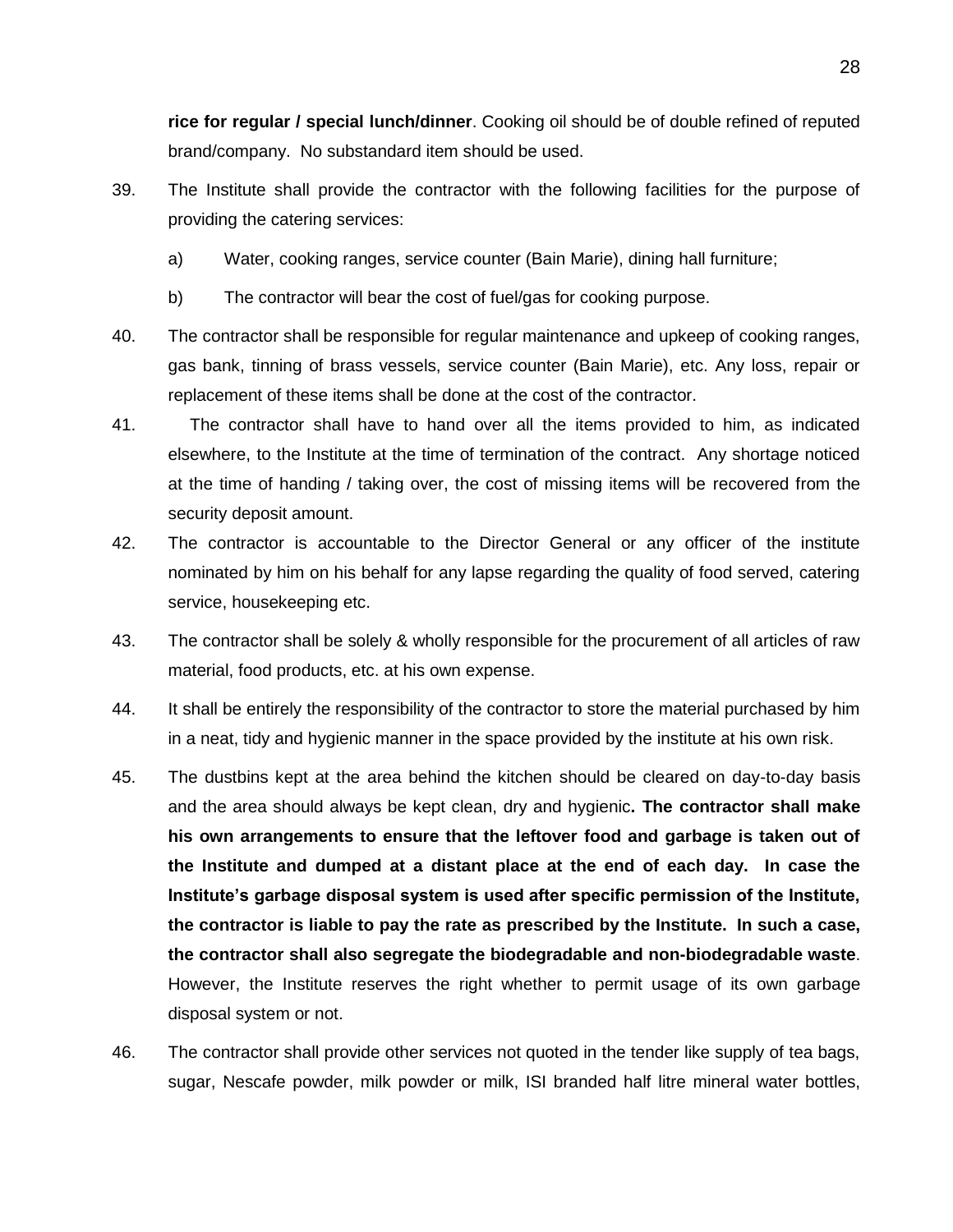soft drinks, biscuits, tender coconut water, fruit bowls, flowers etc. **The charges for these items will be paid not higher than the printed maximum retail prices.**

- 47. The caterer shall not be paid catering charges in respect of participants who are absent from any meal on a particular day provided notice is given at the beginning of same day in the register to be maintained with the Hostel Manager.
- 48. The caterer has to provide ISI branded mineral water(20 ltrs can) from reputed manufacturers like Aquafina, Kinley, Bisleri etc., which shall be to the satisfaction of the Institute and also extend any other services to the participants/guests as and when required.
- 49. **The contractor is liable to provide services till settlement of next tender or end of two years contract period whichever is later. In such cases hike in rate , beyond one/two years, for the extended portion, an appropriate rate based on increase in All India Consumer Price Index – Industrial Workers in the preceding year will be allowed for the extended period beyond one/two years, if any.**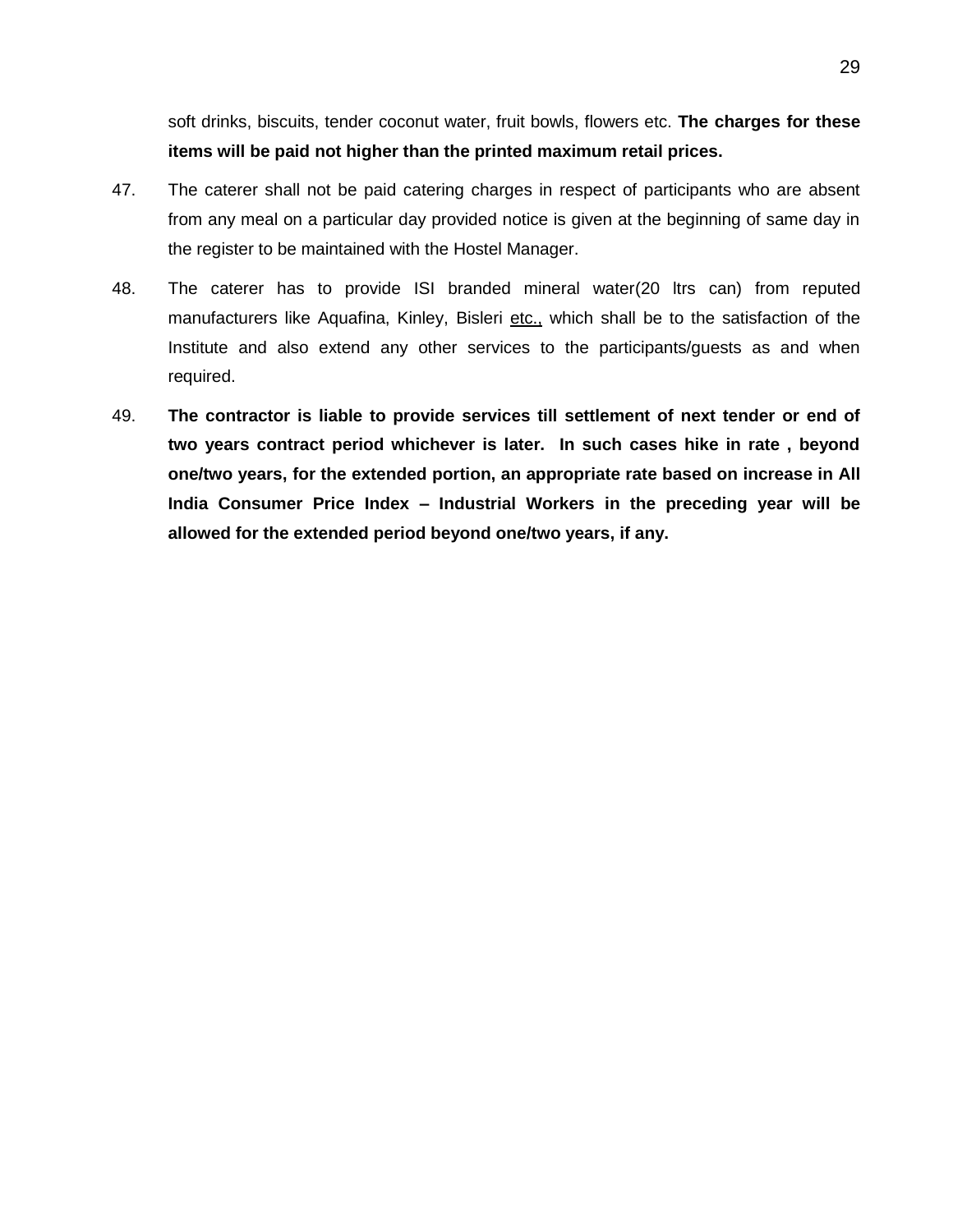# **PART- IV**

## **HOUSEKEEPING SERVICES**

- 1. The Institute has Guest Houses (Himachal, Aravali, Nilgiri and Vindhyachal Guest Houses) with modern facilities & amenities and also state-of-the-art gadgets and respective kitchens, dining halls. Some of the single rooms may be converted to double rooms as per requirement from time to time.
- 2. The contractor is required to provide **Housekeeping & Maintenance of Himachal,** Aravali, Nilgiri and Vindhyachal guest houses which include the rooms, dining halls, corridors, common area and surrounding areas on turnkey basis. It is expected that the contractor shall provide all necessary services during the stay of the participants/guests in the guesthouses from the time of arrival till their departure.
- 3. The charges for all the services of housekeeping and maintenance of Himachal, Aravali, Nilgiri and Vindhyachal guesthouses which include washing of linen, etc., shall be on monthly basis. However, **the payments for Housekeeping and Maintenance of Himachal, Aravali, Nilgiri and Vindhyachal Guest Houses will be made on pro-rata basis, especially when any of the Guest Houses /rooms is/are on renovation/under repair/closed. Presently Himachal Guest House (containing 49 single / double rooms, 12 VIP Guest Rooms and 3 VIP suites) is under renovation and likely to be operationalised by January, 2019.**

| Details of Guest<br><b>Houses</b> | Single/<br>Double<br>rooms | <b>VIP or Guest rooms</b><br>(double rooms) | <b>VIP</b> suites | Total rooms |
|-----------------------------------|----------------------------|---------------------------------------------|-------------------|-------------|
| Aravali Guest House               | 48                         | 05                                          | 07                | 60          |
| <b>Nilgiri Guest House</b>        | 54                         | $- -$                                       | $- -$             | 54          |
| <b>Vindhyachal Guest</b><br>House | 48                         | --                                          | --                | 48          |
| Total<br>.                        | 150                        | 05                                          | 07                | 162         |

4. The details of rooms in each guesthouse are as follows.

In case additional rooms are added, the contractor will be liable to maintain on payment of appropriate charges.

- 5. The contractor shall be responsible for:
	- **a)** Giving wakeup calls.
	- b) Keeping the floors, toilets (including the common toilets), etc., in a neat and tidy condition at all times of the day;
	- c) Undertaking special and spring cleaning as and when required but not less than once in two months or on eve of special occasions;
	- d) Removing of cobwebs, cleaning of interior and exterior walls, roof top, cleaning of doors and windows, vacuum cleaning of carpets and mopping of floors as and when required but not less than once a week for interior items and roof tops and once in 3 months for exterior walls.
	- e) Cleaning including scrubbing, sweeping, mopping and dusting in all rooms, all interior portions including toilets, bathrooms using standard chemicals/detergents/sanitary items/phenyl etc., using equipment like vacuum cleaners, scrubbing machines, etc., of his own.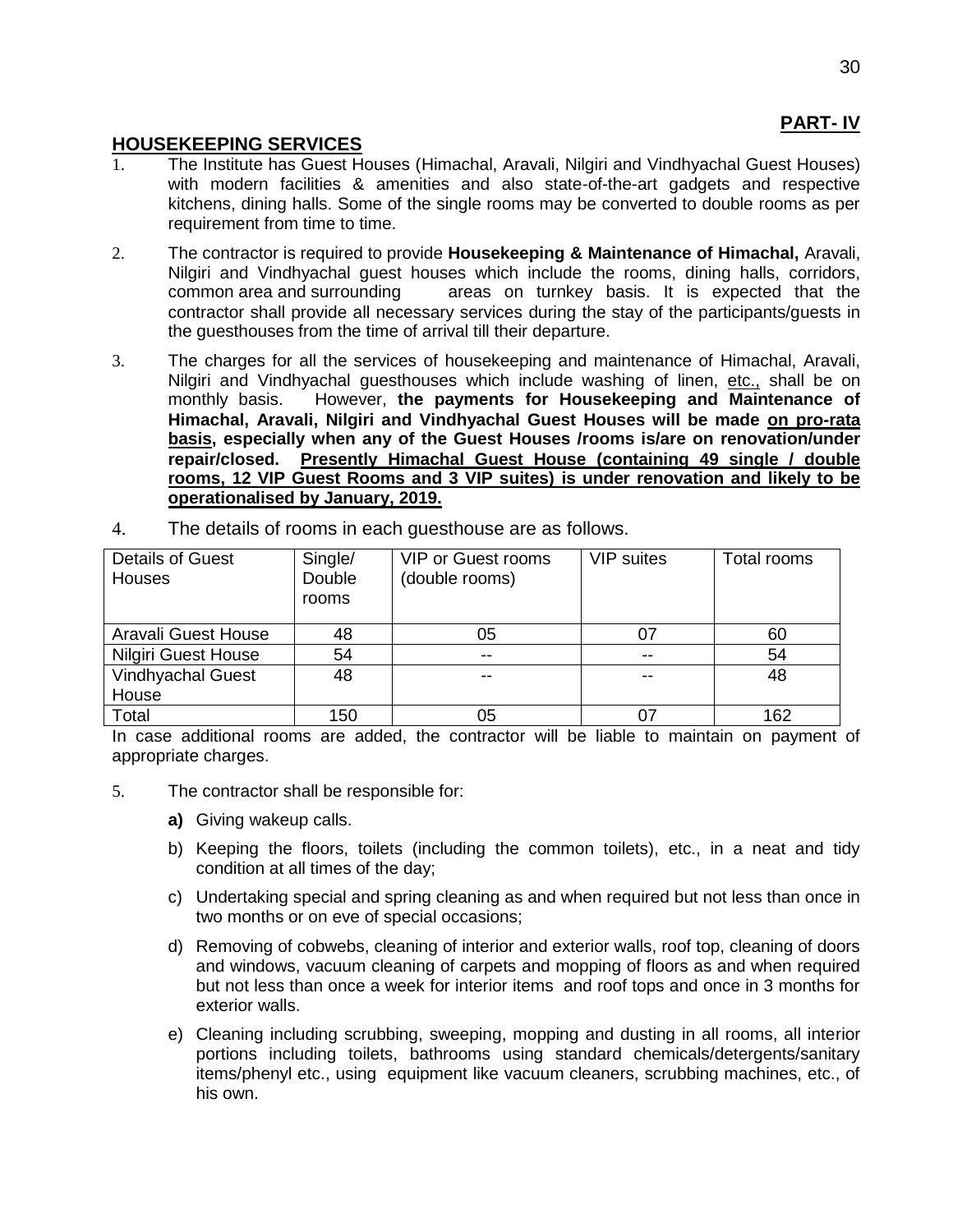- f) Beds to be made daily.
- g) Proper upkeep of all furniture and equipment in guest houses.
- h) **Cleaning of overhead tanks each of 10,000 litres capacity not less than once a quarter in all the four guest houses**.
- 6. The contractor will ensure proper maintenance of all linen items in the Guest Houses as follows:
	- a) Dry cleaning of woollen blankets and window curtains to be done at least once in two months.
	- b) Bed sheets, bed covers, pillow covers and blanket covers to be changed once in two days during occupation of participant/guest.
	- c) Bath towels and Hand towels to be changed daily during occupation of participant/guests
	- d) Fresh linen and towels to be provided when a new occupant occupies the room.
	- e)The contractor will bear the cost of washing, pressing and dry cleaning of bed linen, towels and woollen blankets etc.,
	- f) Washing, pressing and dry cleaning should be of a standard quality
- 7. The contractor shall ensure that the rooms are cleaned and freshened usually in the absence of the participants/guests, under the supervision of the housekeeping supervisor. The workmen attending to the job should, therefore, have the highest standard of honesty and integrity.
- 8. The kitchen i.e. interior walls, roof, gas bank area etc., should be cleaned using required detergents etc., every day or as per the instructions of the authorized representative of the Institute.
- 9. The housekeeping workmen shall help the participants/guests in taking baggage to the rooms and removing it from their rooms while checking out.
- 10. When an occupant of the room desires to check out, the contractor will have to do a discrete room inventory to ensure that no items are missing and in case any item is missing, he has to report to the Hostel Manager/Asst. Hostel Manager/authorized representative, immediately.
- 11. The contractor shall inspect, as a part of the housekeeping and maintenance work, the water supply points, plumbing installations, toilets, electrical light and fan points, tower bolts, locks and keys of the wooden cupboard of the room as also room air conditioners, battery to the wall clock and in the remote control of the TV sets in the Guest Houses and bring to the notice of the Hostel Manager/Asst. Hostel Manager/authorized representative in the event of any defects/damages so that the same could be attended to immediately.
- 12. The contractor shall ensure that the keys are collected back when an occupant leaves the room.
- 13. The contractor shall bear the cost of detergents/chemicals/Sanitary items/cleaning powders and bring the equipment like vacuum cleaners and scrubbing machines on his own.
- 14. The contractor shall ensure that pest control in all rooms, dining hall, stores, kitchen (once in a week) of all four guest houses etc., is done once in 15 days at his own cost.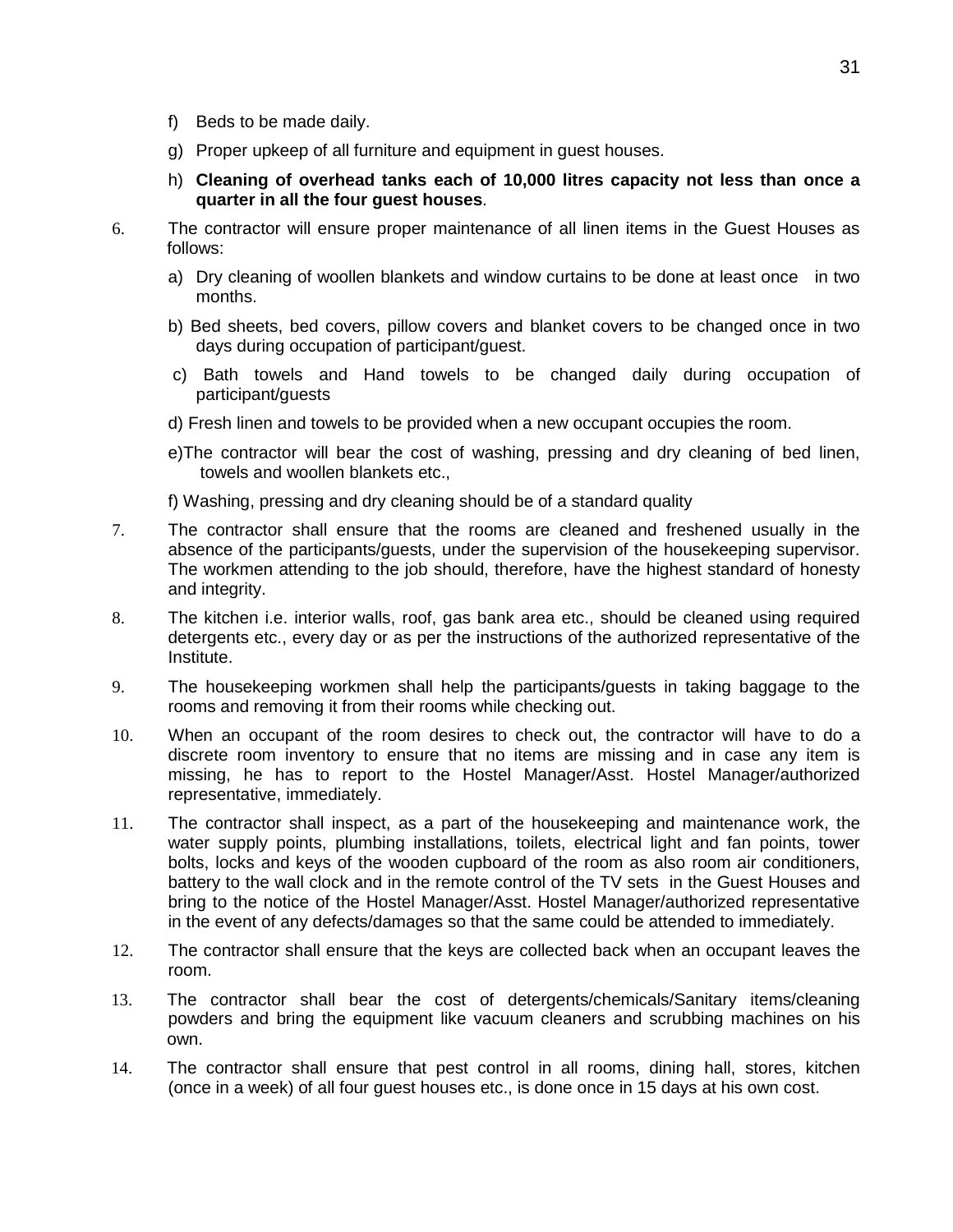- 15. The contractor shall ensure that toilet papers, soap, Odonil packets, Naphthalene balls, Homecol, candle and matchbox are available in every room at all times.
- 16. The contractor shall provide mosquito repellent machines with one piece of mosquito mat or liquid ALLOUT at his own expenses in all the rooms of guesthouses daily.
- 17. The contractor shall use room fresheners in all occupied rooms of hostels, Television lounge & recreation room as per requirements.
- 18. The contractor shall arrange for a Washer man *(Dhobi)* for washing & pressing of clothes of the participants, daily. For this purpose, he has to collect the charges fixed by the Institute, directly from the participants;
- 19. The contractor shall keep liquid shoe shine machine (black and brown) in each Guest House at his own cost to be used by the participants.
- 20. The contractor shall employ an educated, well-behaved, trained and experienced Receptionist for manning the Reception in each of the guest houses round the clock, who will attend to all incoming and outgoing calls. The Receptionist should be proficient in English, Hindi and local languages besides being proficient in computer operation.
- 21. The contractor shall arrange to spread brown papers in the cupboards, drawers of the writing table and the bedside table at his own cost.
- 22. The contractor shall ensure that there is a good ventilation by keeping the doors and windows of the rooms open every day for 30-60 minutes (whether the room is occupied or not) to prevent accumulation of bad odours and suffocation.
- 23. The contractor shall have to use the standard detergents/cleaning powder/ chemicals/sanitary items/bath soap/toilet paper etc., as per the instructions given to him from time to time and he has to bear the cost thereof.
- 24. The designated manager/Housekeeping supervisor engaged by the contractor should be professionally/technically qualified. The contractor shall furnish the details of their qualifications etc., to the Institute, soon after they are engaged. The Institute reserves the right to require removal of such of the contractor's workers as are found to be unsuitable.
- 25. The manager of the contractor should be available round the clock in the hostel premises for ensuring proper supervision of maintenance and housekeeping services.
- 26. The Housekeeping and Maintenance personnel shall consist of the following staff and should be available **round the clock** in the guesthouses.

| SI. | Activity      | Details of staff             | $7$ am to $4$ | 1 pm to 10 | 10 pm to |
|-----|---------------|------------------------------|---------------|------------|----------|
| No. |               |                              | pm            | pm         | 7 am     |
| 1.  | Housekeeping  | Receptionist                 |               |            |          |
|     | and           | Bell boys                    |               |            |          |
|     | Maintenance   | HK staff for general works   | 8             | 8          | 8        |
|     | service for 4 | in lounge, dining hall,      |               |            |          |
|     | guest houses  | corridors and public toilets |               |            |          |
|     |               | HK staff for cleaning and    | 22            | 11         |          |
|     |               | maintenance of rooms         |               |            |          |
|     |               | <b>HK</b> supervisors        |               | 4          |          |

**Note: If the contractor failed to depute staff as prescribed above, the Institute reserves the right to levy a penalty of Rs.2000/- on each occasion.**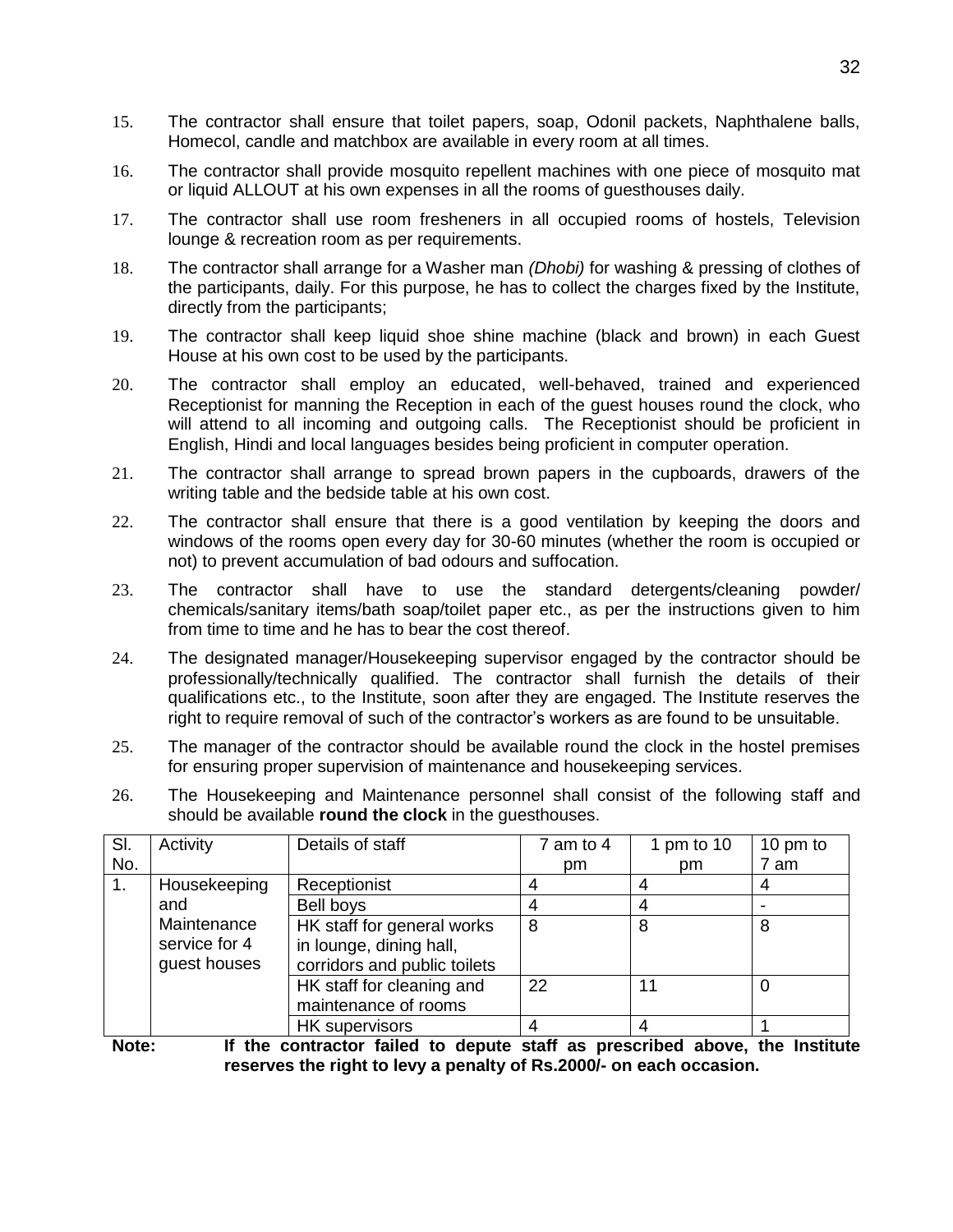- 27. The contractor shall ensure that workers recruited by him are well qualified and experienced. The contractor shall arrange for a refresher training to them once in six months compulsorily at his own cost.
- 28. The contractor should ensure that the services of a qualified & experienced Housekeeping Supervisor in Housekeeping department are available for supervision of maintenance and upkeep of rooms in the guesthouses.
- 29. The Institute reserves the right to ask the contractor to remove and replace any of the workers for their failure to give quality service and the contractor shall be bound to replace the staff members concerned within a week from the date of such communication.
- 30. The contractor shall not allot any of the rooms of the guest houses without the prior approval of the competent authority. In case, if the contractor or any of his workers are found to be occupying any of the rooms in the Guest Houses, the contractor is liable to pay a penalty of Rs.500/- per day per room.
- 31. All the staff employed by the contractor should be in proper uniform while on duty. The contractor should supply the uniform with colour specifications and pattern approved by the NIRD&PR, to the workers at his cost. It should be noted by the contractor that in case any of the workers employed by the contractor are found to be on duty without the uniform, a penalty of Rs.50/- per worker will be imposed and the bill would be proportionately restricted.
- 32. The contractor shall provide flower arrangements and big fruit bowls in the VIP suites and small fruit bowls in VIP guest rooms during the visit of VIP's to the Institute. The bowls will be that of the contractor and the cost of providing the fruits will be paid along with the bill of the contractor.
- 33. It is to be noted that used soap water/chemicals should not be thrown in the near by green areas as it is harmful for growth of trees/bushes etc.
- 34. The institute will provide bed linen and bath towels to the contractor. The contractor shall be responsible for the safety & security of all the items of furniture and fixtures, equipment, locks, buckets, mugs etc. The contractor shall have to hand over all the items provided to him, as indicated elsewhere, to the Institute at the time of termination of the contract. Shortage if any noticed at the time of handing over, the same shall be recovered from the security deposit amount of the contractor.
- 35. The Manager/Housekeeping supervisor appointed by the contractor should be present during any repair/maintenance job carried out in the guesthouse rooms.
- 36. The contractor should ensure safety of the belongings of the inmates in the Guest Houses, however, in case of any untoward incidents like theft or loss of any belongings / cash that takes place from the occupant's room due to negligence on the part of the workers employed by the contractor, the contractor would be liable for compensating the loss.
- 37. The contractor should ensure that the **two fish aquariums** in the Aravali/Nilgiri Guest Houses are maintained properly at his own cost. He shall ensure the periodical cleaning/servicing, replacement of fish and supply of the feed on daily basis including filter etc.
- 38. The staff engaged by the Contractor/ agency to whom the contract is given shall be deemed to be the **employees of the Contractor/ agency** to whom the contract is given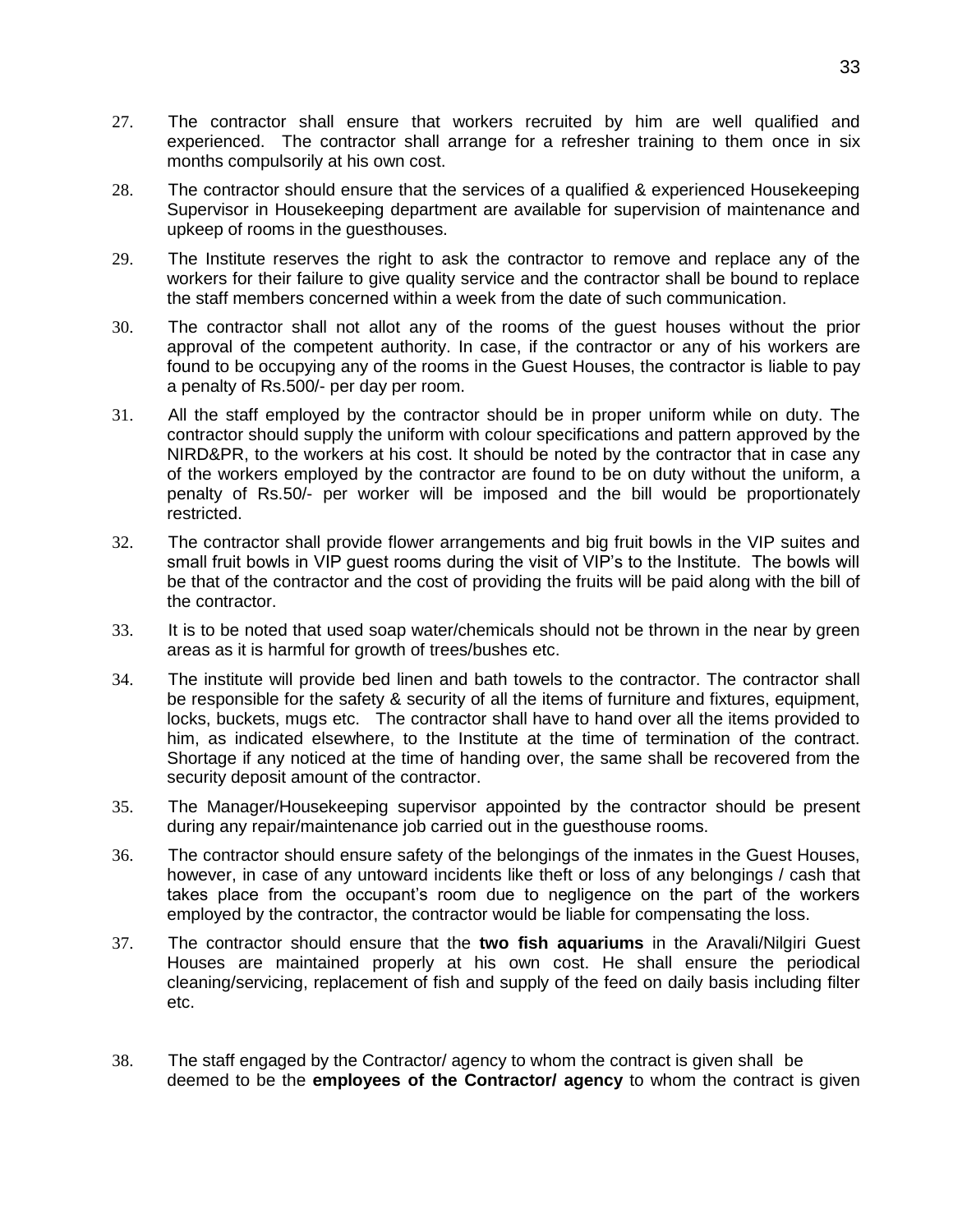and such staff shall not be considered or deemed to be the employees of the Institute in any manner.

- 39. The contractor shall bring his own reputed branded mineral water viz., Aquafina/ Kinley/ Bislery etc., which shall be to the satisfaction of the Institute both  $\frac{1}{2}$  litre and one litre bottles and ISI approved bulk water and dispenser machines with provision for serving chilled water during summer. He has to serve the branded mineral water viz., Aquafina/ Kinley/ Bislery etc., which shall be to the satisfaction of the Institute in all the Conference halls/classrooms, dining halls and in all rooms of Aravali/Nilgiri/Vindhyachal Guest houses at his own cost. For the VIPs/Guests, other dignitaries, participants sealed ISI branded mineral water bottles viz., Aquafina/ Kinley/Bislery, etc., which shall be to the satisfaction of the Institute - half litre/one litre is to be served in the respective rooms both in the morning and evening. Similarly, sealed branded mineral bottles viz., Aquafina/ Kinley/Bislery, etc., which shall be to the satisfaction of the Institute water half litre is to be provided for special meetings at his own cost.
- 40. The contractor shall take the responsibility of arranging necessary assistance to yoga master for conducting yoga classes like cleaning of durries/mats providing manpower to spread and take back the yoga mats.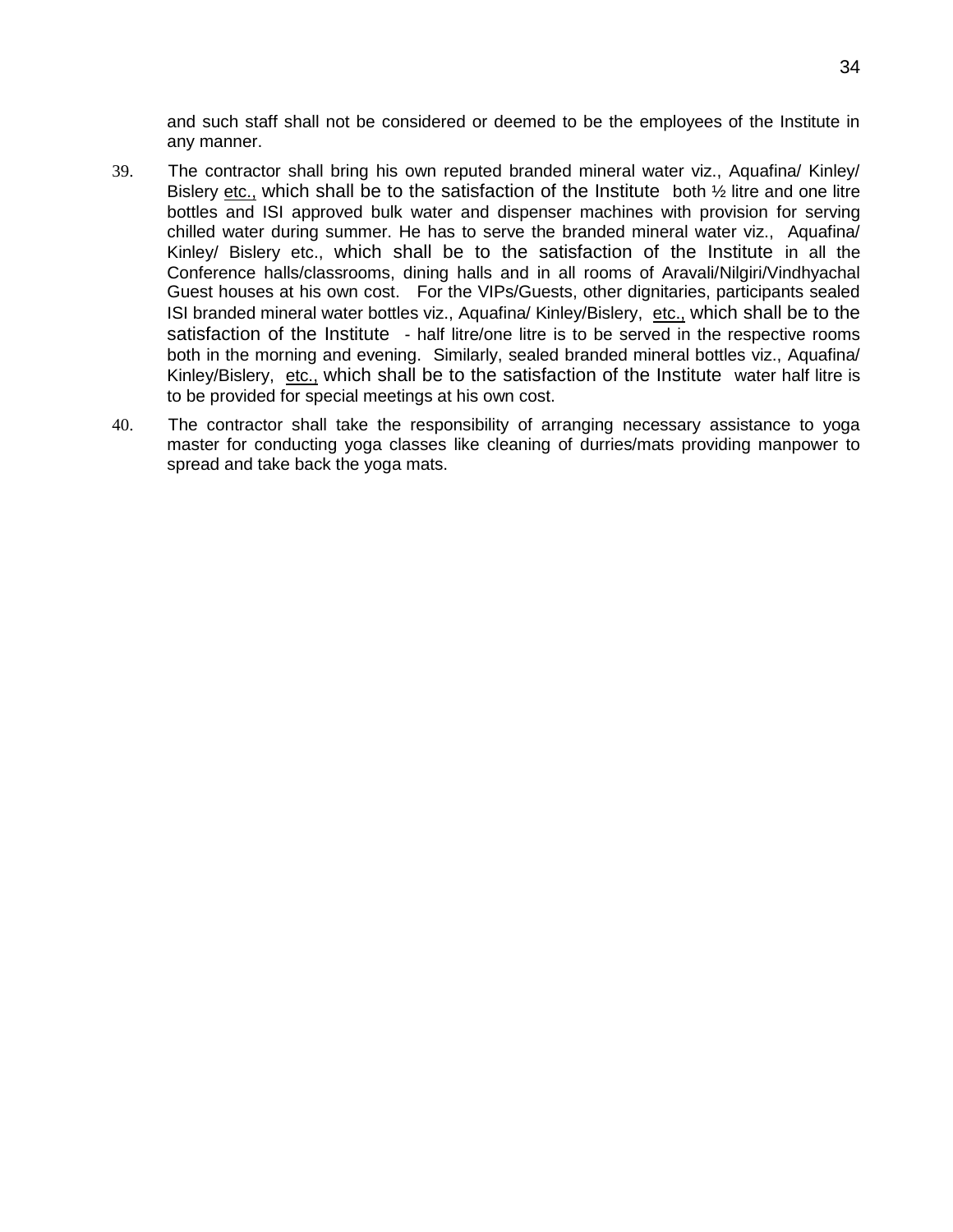### **GENERAL TERMS AND CONDITIONS**

- 1. It may be noted that after downloading the technical bids (Part I) and analyzing the experience of the tenderer, if considered suitable, the price bid of such bidders will be downloaded.
- 2. **The technical bids will be downloaded as per the schedule indicated in the critical date sheet.**
- 3. NIRD&PR reserves the right to award contracts for catering, housekeeping maintenance of guest houses collectively. Decision of the Director General in this regard will be final.
- 4. The successful tenderer will be required to pay **security deposit of Rs.15,00,000/- (Rupees fifteen lakhs only)** which will not carry any interest.
- 5. The NIRD&PR reserves the right to forfeit the EMD of the tenderer on account of (a) premature withdrawal from the tender; (b) non-payments of security deposit. The decision of the Director General, NIRD&PR shall be final in this regard.
- 6. Corrections, if any by bidder, must be attested. All amounts shall be indicated both in words as well as in figures. Where there is discrepancy between the amount quoted in words and figures, the higher figure will be considered for evaluation of the lowest bid, however, in case bidder emerged as successful, the lower figure will be taken into account for placement of order.
- 7. The contract will be valid for a period of two years (initially for one year due to renovation work carried out in the Himachal Guest House).
- 8. Director General, NIRD&PR reserves the right to reject any or all the tenders received without assigning any reasons whatsoever.
- 9. The agreement is terminable by NIRD&PR with one month notice.
- 10. The contractor shall not transfer or sub lease his rights under the contract to any other agency.
- 11. The contractor or his workers/staff shall not use the premises allotted to him for any purpose other than the purpose for which the contract is awarded.
- 12. The contractor shall devote his attention in the work of purchases, preparation and service and discharge his obligations under the contract most diligently and honestly.
- 13. The contractor shall at all times during the existence of contract abide by all directions and instructions which may be given by the institute concerning any aspect of the catering, housekeeping and maintenance services.
- 14. The contractor shall be responsible for allotting duties and timings to the workers engaged in the catering and Housekeeping and maintenance of guesthouses.
- 15. The remuneration payable to the workers engaged in the catering and house keeping and maintenance of guest houses shall be borne by the contractor and comply with all statutory and mandatory obligations like labour law or other provisions under law for engagement of such workers by his firm. The Institute will not have any liability, whatsoever for any injury caused to any of his worker/workers in course of discharge of duties under contract. The contractor will indemnify the Institute from any loss caused to any third party due to acts of his firm or workers in execution of the contract.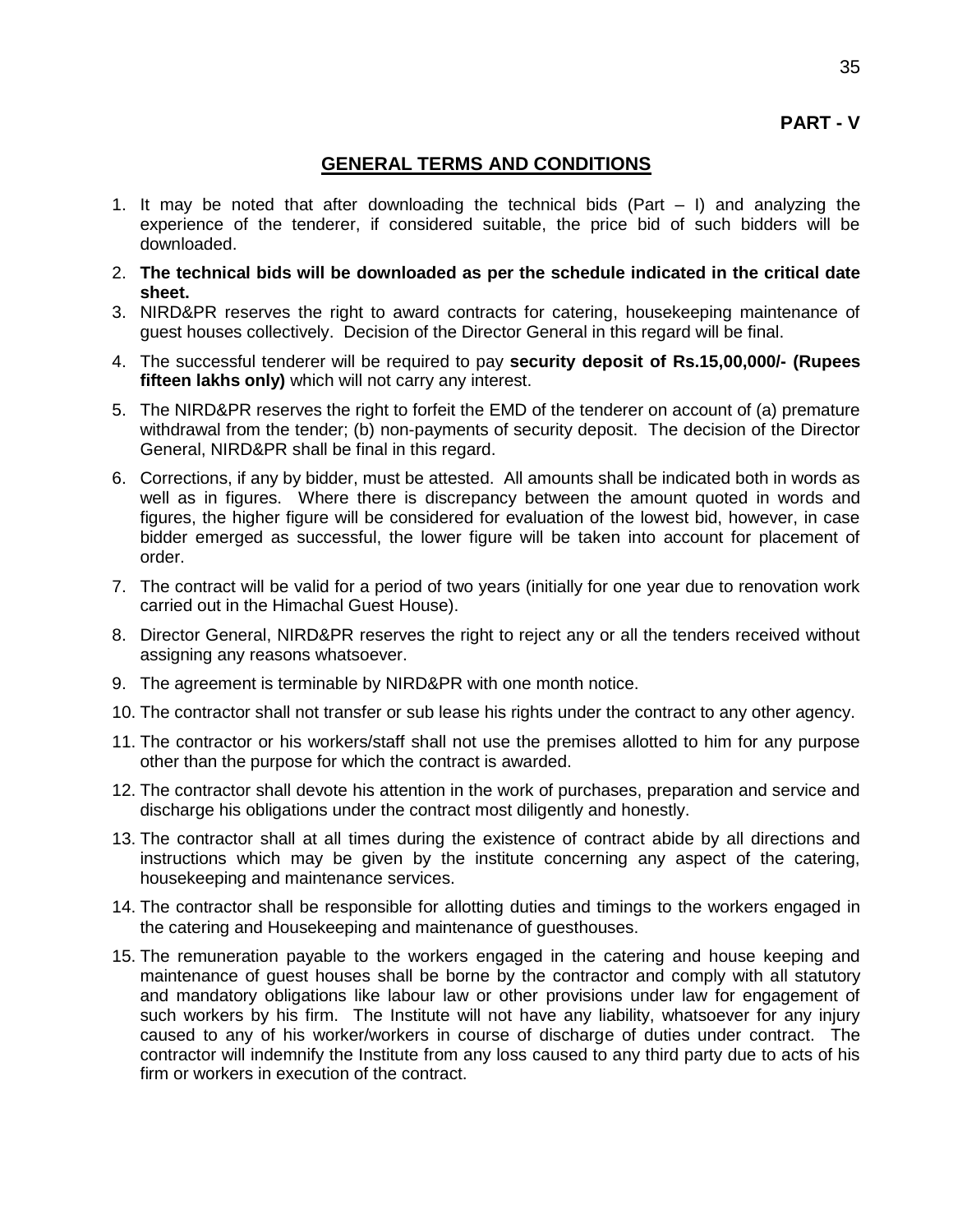- **16.** The contractor should be registered with the Registrar of concerned state body and furnish the details of registration number. He shall abide by the Government of India (Ministry of Labour & Employment) rules and regulations and all other statutory acts and regulations and rules relevant to this contract.
- **17.** Uniform and wages will be borne by the contractor.
- **18.** Since the Institute is tendering for food items and housekeeping taking into account the number of rooms, it will be the sole responsibility of the contractor to pay minimum wages and variable DA inclusive of EPF and ESI to their workers.
- **19.** The contractor will have no rights to request for increase in rate of food items or housekeeping rates due to increase in minimum wage and variable DA as notified by the Ministry of Labour from time to time.
- 20. The contractor shall indemnify the principal employer (NIRD&PR) against any risks and damages arising out of the default on the part of contractor due to his negligence or that of his employee or noncompliance of any of statutory rules, regulations etc., as laid down by the government and other statutory authorities from time to time.
- 21. It is the duty and responsibility of the contractor to obtain the requisite license for running the establishment. The Institute shall not be responsible in any way for any breach by the agency of any rules and regulations governing the running of such establishment.
- 22. The contractor should take all precautionary measures to ensure the safety of the workers employed by him and NIRD&PR will not be responsible in case of any eventuality.
- 23. In case of any disputes between contractor & workers, it is the responsibility of the contractor to settle them amicably and the Institute will not be a party to them and will not be responsible for any lapses, etc., on the part of the contractor vis-à-vis his workers. If under any circumstances a court awards decree against the Institute in cases relating to the workers employed by the contractor at the Institute, the contractor shall himself make all necessary action in fulfilment of the decree and the Institute as such shall not be liable to take any action. The workers engaged by the contractor will not have any type of claim against NIRD&PR and the contractor shall be liable and responsible for compliance of all Labour/statutory laws.
- **24.** The contractor should deploy medically/physically fit workers. The workers can be subjected to periodical medical checkups by the Institute's Medical Officer. The contractor will withdraw any person who is not found medically fit by the Institute's Medical Officer for the job and provide an appropriate substitute. **The contractor shall also compulsorily arrange for health check of their workers once in six months at his own cost.**
- 25. A list of workers engaged by the contractor for the Institute's work should be provided giving their names, addresses. The contractor should submit photos to the Institute within a week from the date of acceptance of the offer and issue an identity card under the signature of authorized representative of contractor. Any changes from time to time should be informed to the Institute, immediately.
- 26. The workers will be issued identity cards by the contractor and only those workers for whom identity cards are issued will be allowed into the premises of the Institute. A copy of the identity card along with name, photograph and address will be made available to the institute for record. The contractor should provide only those workers whose police verification for character and antecedents was strictly done.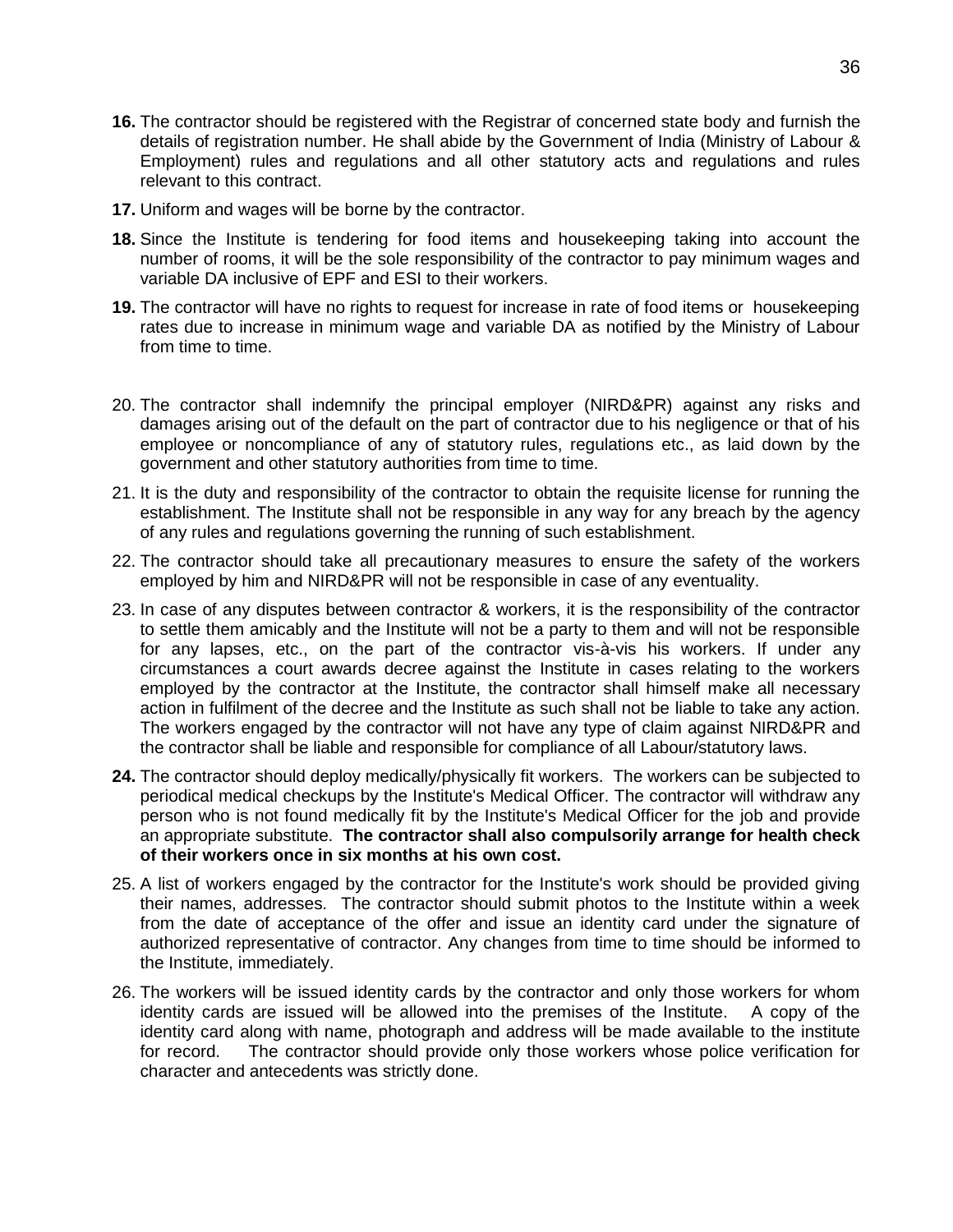- 27. The contractor will be liable for penalty for deficiency in quality of service, e.g., leaving the rooms and the guest house premises unattended and unclean, failing to maintain hygiene and sanitation in and around the guest houses, and for shortcomings in catering service, e.g., poor quality of the food prepared, supply of insufficient food to the participants, or loss/theft of any article due to negligence of his staff/workers, etc. The monthly catering, housekeeping bill raised by the contractor will be proportionately restricted. In case of deficiency or delay in providing the service by the contractor and in case the Institute on its own provides material or manpower to run the catering, housekeeping and maintenance service satisfactorily, the cost of such material/manpower will be recovered from the contractor.
- 28. The contractor will not provide food/catering services to any private person without approval of the competent authority and the same shall be subject to payment of charges at the rate as prescribed in this contract.
- **29. A floating minimum balance of Rs.2,00,000/-(Rupees two lakhs only) should be made available in the savings bank account at State Bank of Hyderabad, NIRD&PR Branch and should be operated by the Manager of the Unit. It should not be a joint account. Payments of NIRD&PR will be transferred to the above said account. A cash imprest of Rs.50,000/- (Rupees fifty thousand only) should also be maintained with the unit manager or in his absence, any representative of the contractor.**
- 30. The contractor has to pay an amount of Rs.15,00,000/- (Rupees fifteen lakhs only) towards security deposit at the time of entering into agreement with NIRD&PR. No interest will be payable on the deposit. It will be refunded after completion/termination of contract, subject to condition that there is no amount due/pending against contractor due to loss caused to Institute's property or otherwise.
- 31. The contractor should ensure that workers engaged by him shall bear good conduct, character, and integrity and their antecedents are to be checked up thoroughly before engaging them.
- 32. The Director General, NIRD&PR reserves the right to oversee the quality of food and maintenance services being provided by the contractor. He also reserves the right to ask the contractor to remove and replace any of the workers engaged by him to ensure quality service and the contractor shall have to replace workers concerned within a week from the date of such communication.
- 33. In the event of any absenteeism of the workers engaged by the contractor, a penalty of Rs.500/- (Rupees five hundred only) per worker per day so absented will be imposed and the same will be recovered out of the monthly housekeeping/catering bill raised by the contractor for payment. The Institute reserves the right to check the muster rolls as well as the wages sheets maintained by the contractor at any point of time.
- 34. The contractor shall be provided a suitable place during the validity of the contract period to maintain his office as well as to store the material received to provide the catering, housekeeping and maintenance services to the Institute. The contractor shall, however, not use the allotted place for any other purpose than the purpose indicated above.
- 35. The Unit Managers and Supervisors and the staff of the contractor who have to stay in the campus/quarters will be provided modest and unfurnished accommodation for which the contractor shall pay rent as fixed by the Institute on monthly basis. Electricity and water charges as per actual consumption shall be payable by the contractor.
- 36. The contractor shall not have any kind of tenancy rights on the place so provided to him in the Institute. He shall have to vacate the place allotted immediately on expiry/termination of the contract or when requisitioned by the Institute.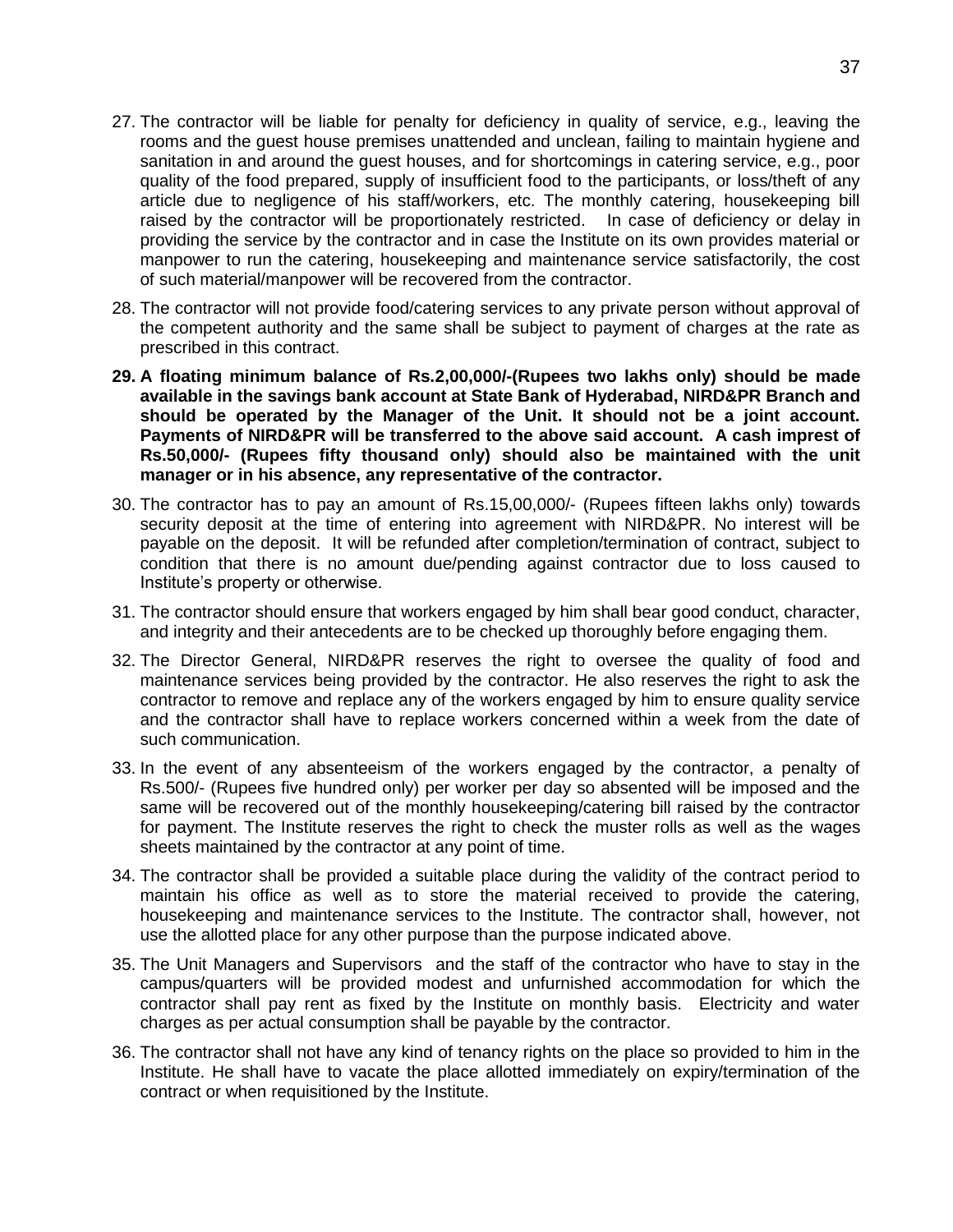- 37. The contractor will take over the premises of the Aravali, Nilgiri and Vindhyachal Guest Houses of the Institute along with the furniture, fixtures and fittings and other equipment and material as may be provided by the Institute, where he is supposed to provide the catering, housekeeping and maintenance services. He shall have to hand over the premises of the Guest Houses of the Institute along with the furniture, fixtures and fittings and other equipment and material provided by the Institute, on expiry/termination of the contract.
- 38. If there is any variation in the quality of material used as against the branded items specified in the contract, suitable penalty as may be decided and determined by NIRD&PR will be levied while settling the monthly bills.
- 39. In case it is found that the kitchen/dining halls/rooms/public areas/stores/surrounding areas are not kept in clean and hygienic condition, suitable penalty as deemed fit by NIRD&PR will be levied while settling the monthly bill.
- 40. In the event of any incident of food poisoning, the charges incurred on account of hospitalization of participants/guests/staff members will have to be borne by the contractor.
- 41. In the event of expired food items used for cooking purpose, a penalty of Rs.2000/- on each occasion will be levied and recovered from the bills of the contractor.
- 42. The contractor shall submit the bill for the catering, housekeeping and maintenance services provided by him on the first working day of following month, duly signed by him or his authorized signatory and countersigned by the authorized representative of NIRD&PR. NIRD&PR will pay the charges on submission of the bill.
- 43. The Institute shall take the feedback through a Register kept for the purpose, from the participants/guests/dignitaries regarding catering, housekeeping and maintenance services with a view to offer prompt and efficient services. The Institute will conduct periodical reviews of the complaints/suggestions given by the participants/guests/ dignitaries both in the registers kept in the Guest Houses and the Evaluation Reports and the contractor will be informed about the shortcomings, if any, for remedial action.
- 44. Any other aspect/point arising out of the catering, housekeeping and maintenance services to be provided by the contractor, the same has to be resolved through mutual discussions by both the parties.
- 45. Where a doubt arises as regards the applicability of the contractual terms and conditions so as to the interpretation or application of any of the provisions of this agreement during the validity of the contract period, the decision of the Director General, NIRD&PR thereon shall be final and binding on the contractor.
- **46. The Institute reserves the right to entrust the catering, housekeeping contracts separately if it is desired by the competent authority to do so. The institute also may exclude any of the services so mentioned from the scope of the contract.**
- **47. Based on requirement, the Institute reserves the right to entrust the maintenance of Aravali, Nilgiri and Vindyachal Guest Houses contract to two separate contractors accordingly, two separate work contracts will be awarded. The bidders have option to participate in any of the bid process.**
- 48. **Arbitration:** In the event of any question, dispute or difference arising under these conditions or any conditions contained in the order or in connection with this contract, the same shall be referred to the sole arbitration of the Director General or any other person authorized by him.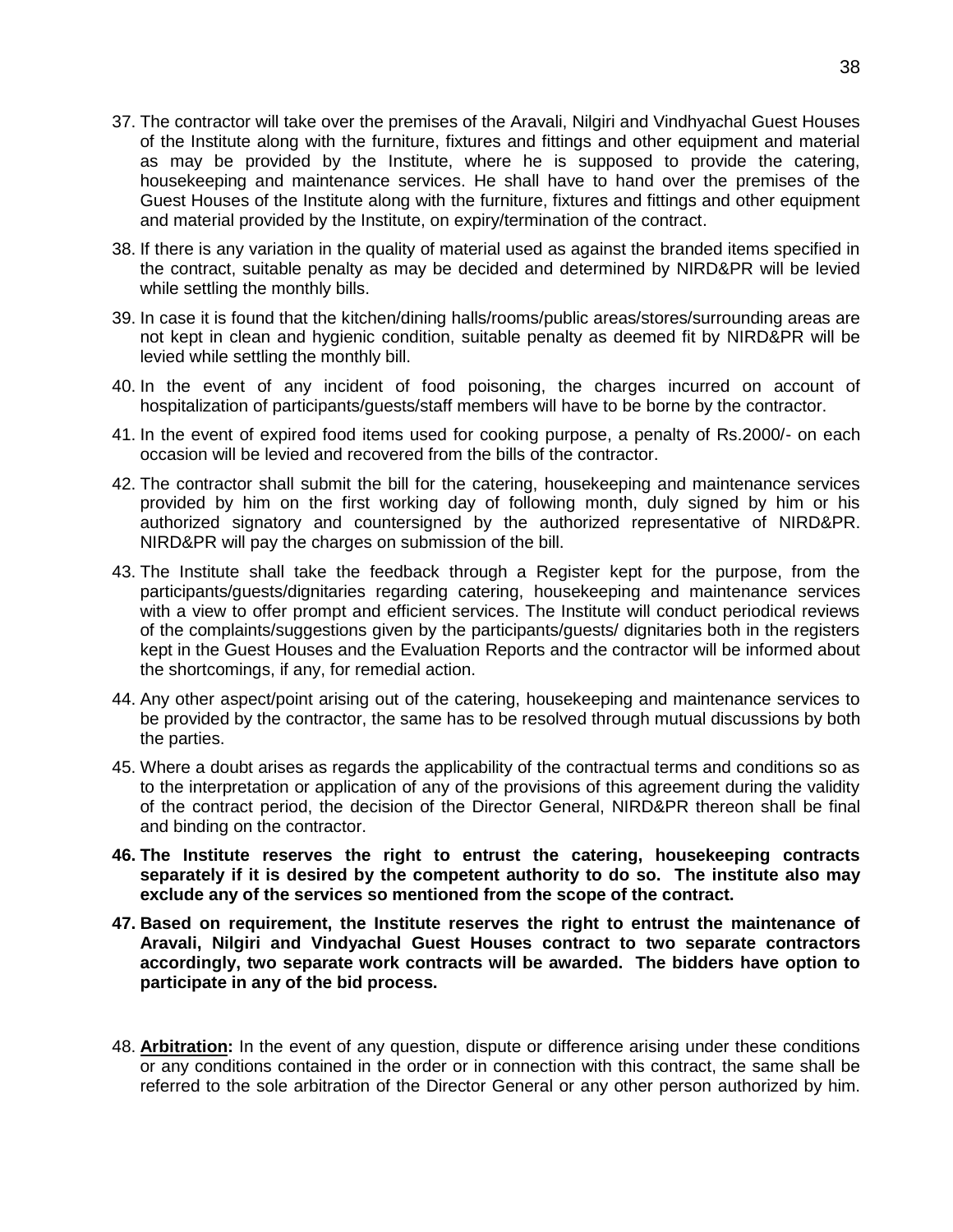The award of the arbitrator in such cases shall be final and binding on the parties to this contract.

49. **Applicable Law**: The contract shall be interpreted in accordance with Laws applicable in India and subject to jurisdiction of the court in Hyderabad only.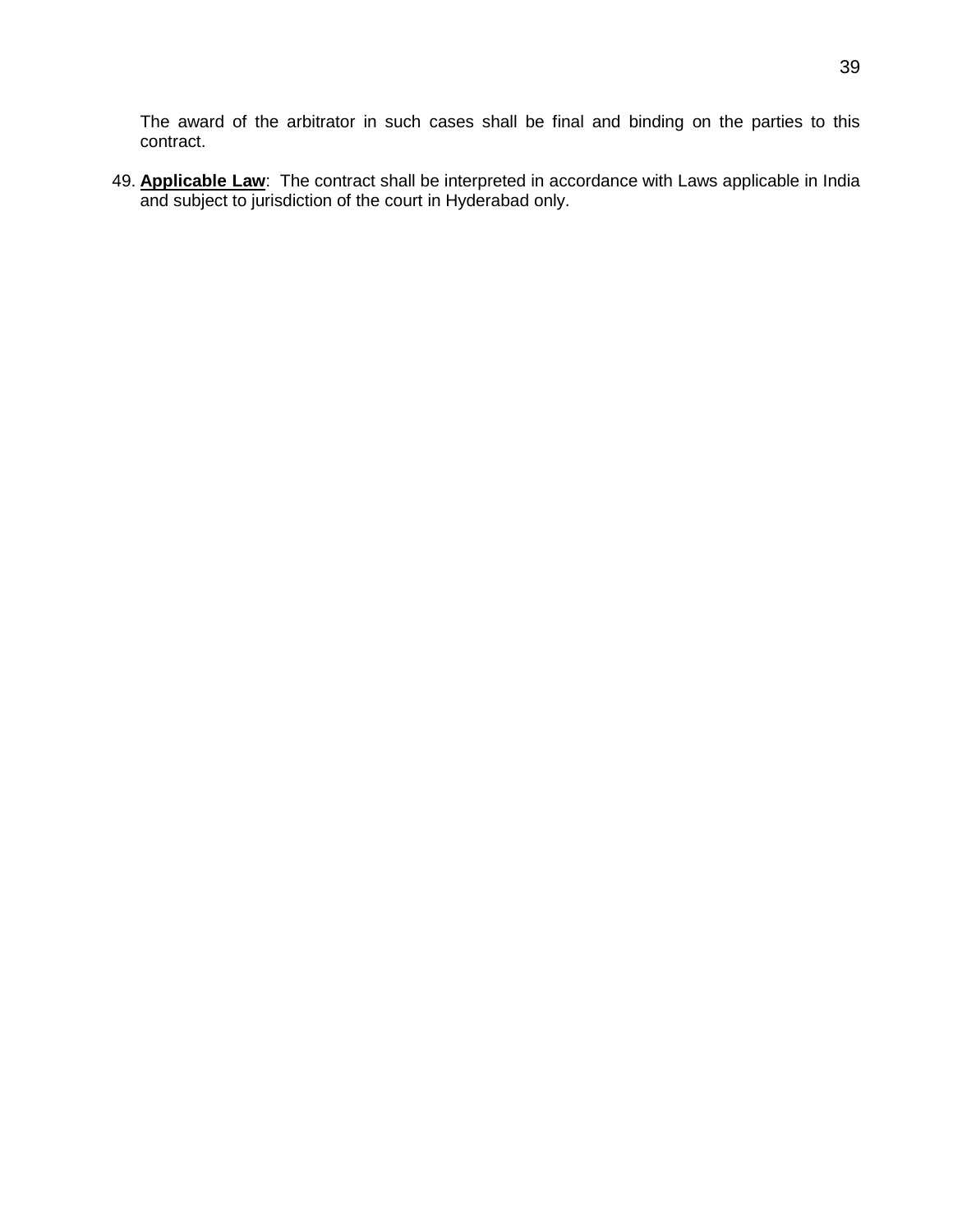**1.2**Names of the major institutions Government/ Semi Government/ Private to whom catering services and housekeeping services were provided in the last 3 years (please upload testimonials):

Bidders are requested to upload the experience certificate in the following format in cover-I as mentioned during the time of online bid submission.

| Name<br>and<br>address                                                                       | Period<br>contract | οf | of<br>Type<br>Contract<br>undertaken                                           | No.<br>of<br>rooms<br>maintain | Averag<br>No.<br>e<br>οf | Annual<br>amount (Rs) | billed           | Remarks |
|----------------------------------------------------------------------------------------------|--------------------|----|--------------------------------------------------------------------------------|--------------------------------|--------------------------|-----------------------|------------------|---------|
| of<br>the<br>organisati<br>on along<br>with<br>contact<br>persons<br>and<br>telephone<br>No. | From               | To | (please<br>specify<br>whether<br>catering,<br>housekeep<br>ing<br>or<br>both)* | ed                             | person<br>S<br>catered   | Caterin<br>g          | House<br>keeping |         |
|                                                                                              |                    |    |                                                                                |                                |                          |                       |                  |         |
|                                                                                              |                    |    |                                                                                |                                |                          |                       |                  |         |
|                                                                                              |                    |    |                                                                                |                                |                          |                       |                  |         |
|                                                                                              |                    |    |                                                                                |                                |                          |                       |                  |         |

\* Canteen maintenance experience will not be counted as catering experience: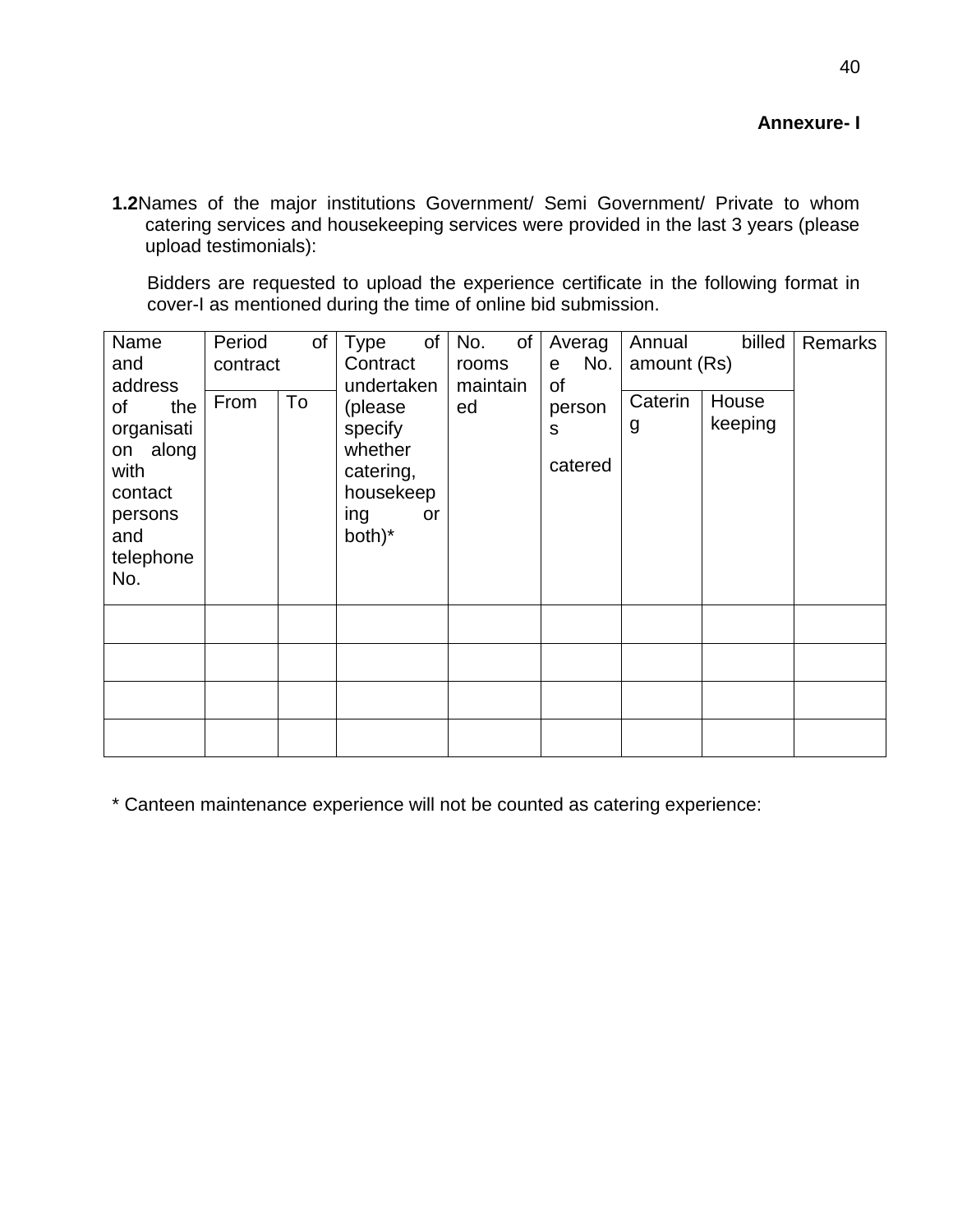### **Annexure - II**

### **TENDER ACCEPTANCE LETTER**

(To be given on Company Letter Head)

**Date:**

**To** The Asst. Registrar (T) National Institute of Rural Development & Panchayati Raj Rajendranagar Hyderabad – 500 030.

> **Sub: NIT for catering, housekeeping and maintenance of Himachal, Aravali, Nilgiri and Vindhyachal guest houses on rate contract basis - Acceptance of Terms & Conditions of Tender – Reg.**

**Ref: Tender Reference No.: Stores/\_\_\_\_\_\_\_\_\_ …**

Dear Sir,

1. I/We have downloaded/ obtained the tender document(s) for the above mentioned 'Tender/Work' from the web site(s) namely:

\_\_\_\_\_\_\_\_\_\_\_\_\_\_\_\_\_\_\_\_\_\_\_\_\_\_\_\_\_\_\_\_\_\_\_\_\_\_\_\_\_\_\_\_\_\_\_\_\_\_\_\_\_\_\_\_\_\_\_\_\_\_\_\_\_\_\_\_\_\_ \_\_\_\_\_\_\_\_\_\_\_\_\_\_\_\_\_\_\_\_\_\_\_\_\_\_\_\_\_\_\_\_\_\_\_\_\_\_\_\_\_\_\_\_\_\_\_\_\_\_\_\_\_\_\_\_\_\_\_\_\_\_\_\_\_\_\_\_\_\_

as per your advertisement, given in the above mentioned website(s).

2. I/We hereby certify that I/We have read the entire terms and conditions of the tender documents from Page No. \_\_\_\_\_\_\_\_\_\_\_\_\_ to \_\_\_\_\_\_\_\_\_\_\_\_\_\_ (including all documents like annexure(s), schedules(s) etc.,), which form part of the contract agreement and I/we shall abide hereby by the terms/conditions/ clauses contained therein.

3. The corrigendum(s) issued from time to time by your department/ organisation too has also been taken into consideration, while submitting this acceptance letter.

4. I/We hereby unconditionally accept the tender conditions of above mentioned tender document(s)/ corrigendum(s) in its totality/entirety.

5. In case any provisions of this tender are found violated, then your department/organisation shall without prejudice to any other right or remedy be at liberty to reject this tender/bid including the forfeiture of the full said earnest money deposit absolutely.

### **Yours Faithfully,**

**- (Signature of the Bidder, with Official Seal)**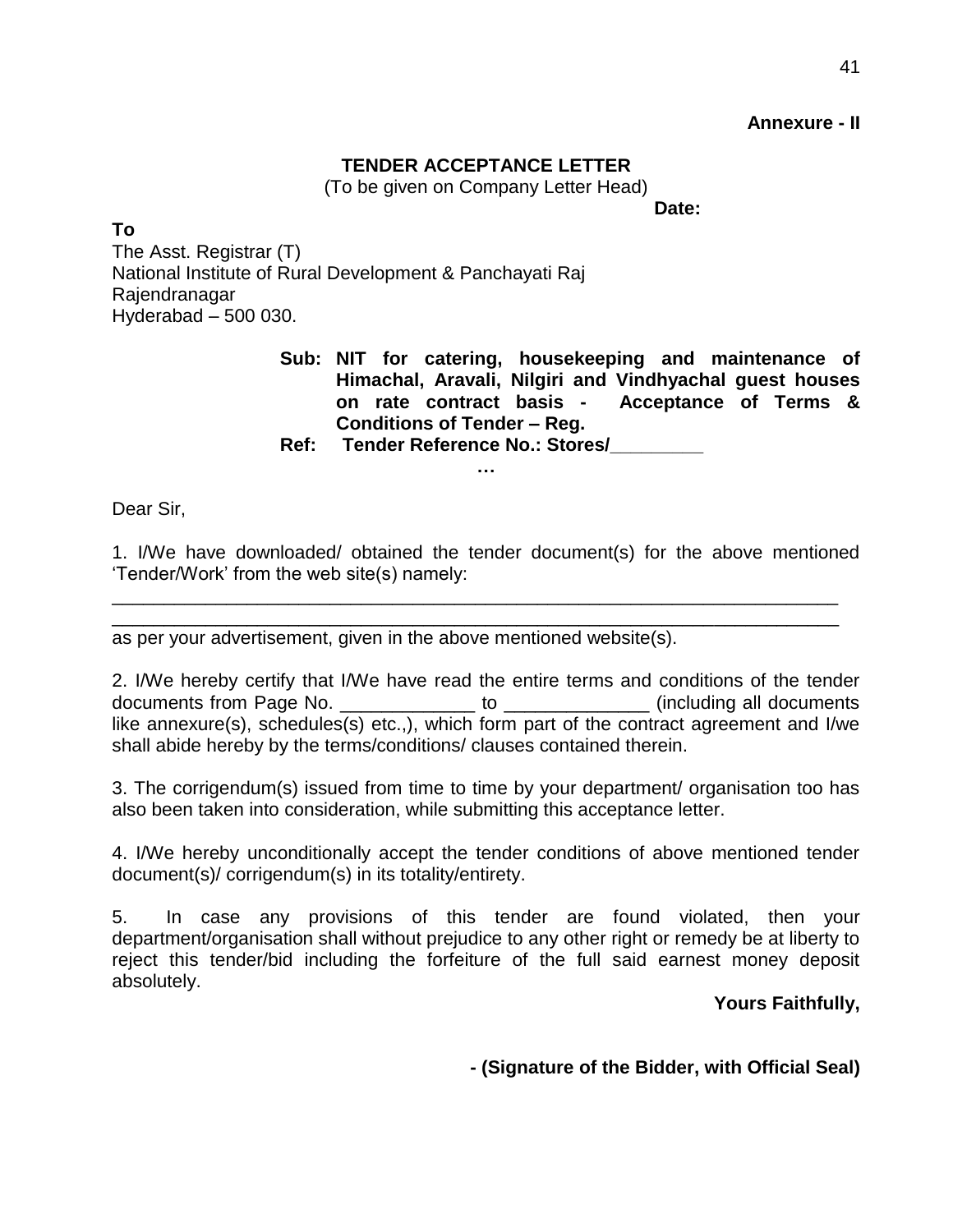# **Annexure – III**

# **Statement showing the list of branded items to be used**

| Sno            | Name of the Item                 |
|----------------|----------------------------------|
| 1              | Atta Aashirvaad                  |
| $\overline{2}$ | Atta Pillsbury                   |
| 3              | Atta Patanjali                   |
| 4              | Atta Annapurna                   |
| 5              | Corn Flakeskelloggs              |
| 6              | Ragi flakes soulfull             |
| 7              | Wheat flakes kelloggs            |
| 8              | Oats kelloggs                    |
| 9              | Oats pantanjali                  |
| 10             | Oats Quaker                      |
| 11             | Oats Bagrrys                     |
| 12             | Oats saffola                     |
| 13             | Basmati Rice Kohinoor            |
| 14             | Basmati Rice Alwisam             |
| 15             | Basmati Rice Patanjali Shaki XXL |
| 16             | Basmati Rice Patanjali Tiber     |
| 17             | Basmati Rice India Gate          |
| 18             | Basmati RiceFortune Every Day    |
| 19             | Basmati RiceDaawat Dubar         |
| 20             | Sona Masoori Rice(one year old)  |
| 21             | Kissan Mixed Fruit Jam           |
| 22             | Urad Panjabi papad               |
| 23             | Tomato KetchupMaggi              |
| 24             | Tomato Ketchup Patanjali         |
| 25             | Tomato KetchupKissan             |
| 26             | Metro Milk Bread                 |
| 27             | Britannia bread                  |
| 28             | Britannia bread                  |
| 29             | <b>Amul Butter</b>               |
| 30             | <b>Heritage Butter</b>           |
| 31             | <b>Britannia Butter</b>          |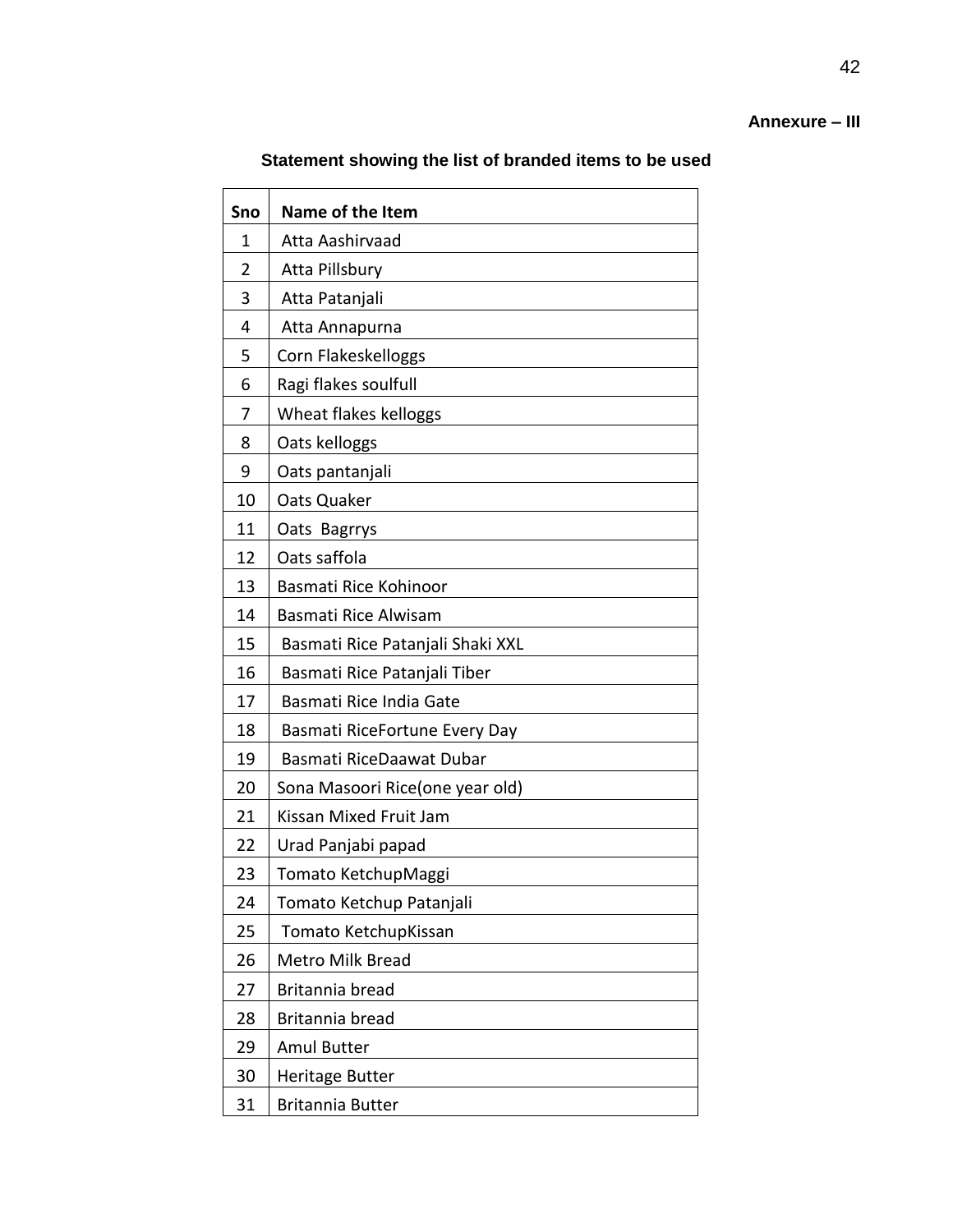| 32 | Milk Mist paneer                             |
|----|----------------------------------------------|
| 33 | Jersey Curd                                  |
| 34 | Amul Fresh Cream                             |
| 35 | Amul ice Cream Vanilla/strawberry            |
| 36 | Amul ice Cream Vanilla/strawberry            |
| 37 | Amul ice cream butter scotch                 |
| 38 | Kwality ice cream vanilla/strawberry         |
| 39 | Kwality ice cream butter scotch              |
| 40 | Baskin robbins i/C vanilla                   |
| 41 | Baskin robbins i/C Strawberri                |
| 42 | Masquati I/C vanilla/strawberry/butterscotch |
| 43 | Scoops I/C butter scotch                     |
| 44 | Scoops I/C vanilla /strawberry               |
| 45 | Heritage I/C vanilla /strawberry             |
| 46 | Heritage I/C butterscotch                    |
| 47 | Cream Pot Butterscotch i/C                   |
| 48 | Aro Chocolate I/C                            |
| 49 | Chef Kesar pista I/C                         |
| 50 | Everest garam masala                         |
| 51 | Eastern Garam masala                         |
| 52 | catch Garam masal                            |
| 53 | MTR-garam masala                             |
| 54 | BSf-garam masala                             |
| 55 | <b>BSF Coriander powder</b>                  |
| 56 | <b>BSF Chilly powder</b>                     |
| 57 | <b>BSF Turmeric powder</b>                   |
| 58 | <b>BSF sambar Powder</b>                     |
| 59 | <b>BSF Chat Powder</b>                       |
| 60 | Red label Tea                                |
| 61 | Tata Tea Gold                                |
| 62 | Fine Life Tea Powder                         |
| 63 | Taj Mahal Tea Bag                            |
| 64 | Nes Cafe                                     |
| 65 | <b>Bru Coffee</b>                            |
| 66 | Everyday Milk Powder                         |